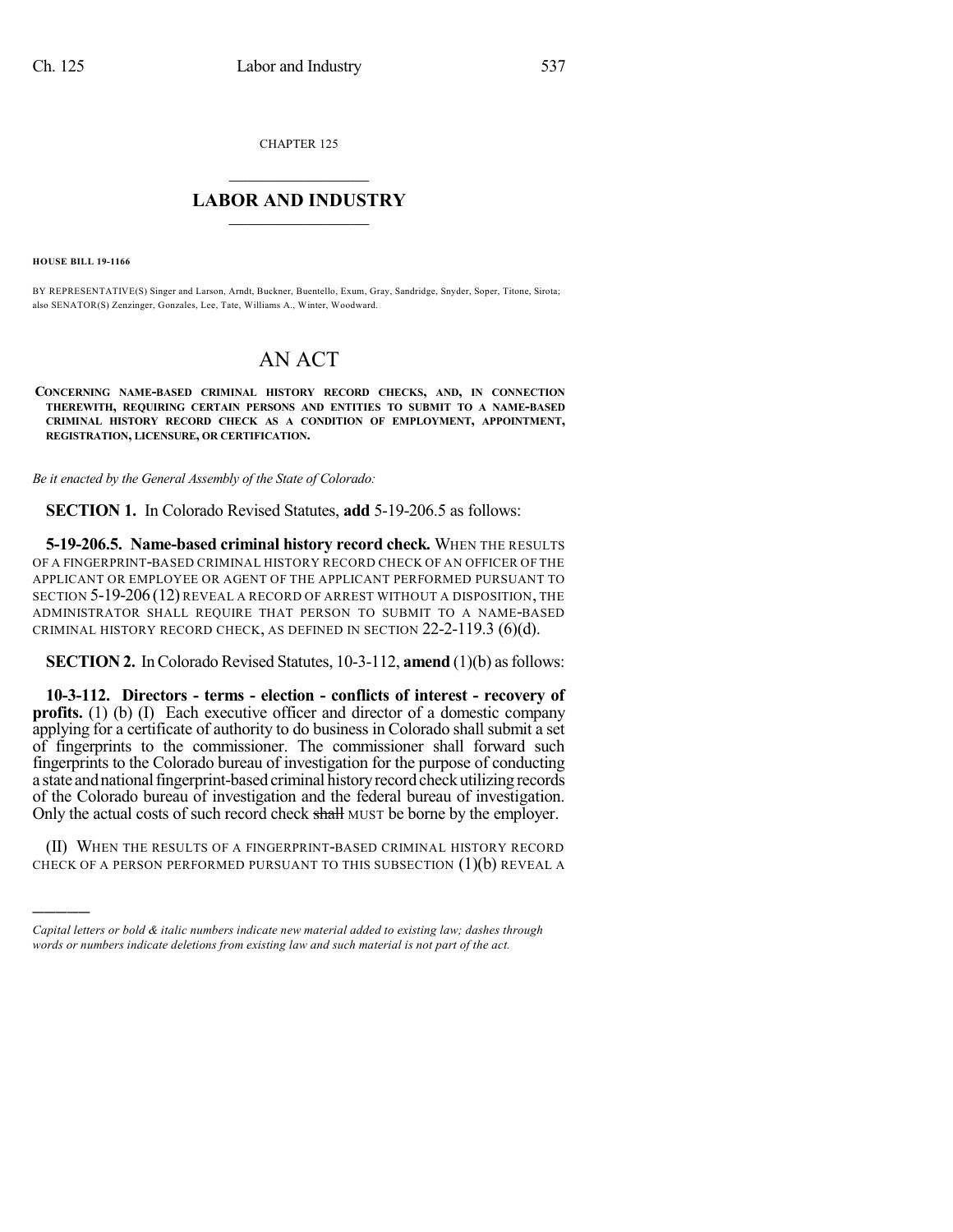538 Labor and Industry Ch. 125

RECORD OF ARREST WITHOUT A DISPOSITION, THE COMMISSIONER SHALL REQUIRE THAT PERSON TO SUBMIT TO A NAME-BASED CRIMINAL HISTORY RECORD CHECK, AS DEFINED IN SECTION 22-2-119.3 (6)(d).

**SECTION 3.** In Colorado Revised Statutes, 10-3-803, **amend** (3) as follows:

**10-3-803. Acquisition of control of or merger with domestic insurer definitions.** (3) (a) Each person described in  $\frac{\text{parameter of}}{\text{average}}$  (b) of subsection (1) SUBSECTION  $(1)(b)$  of this section shall submit a set of fingerprints to the commissioner at the time of filing the statement described in paragraph (a) of subsection  $(1)$  SUBSECTION  $(1)(a)$  of this section. The commissioner shall forward the fingerprints to the Colorado bureau of investigation for the purpose of conducting a state and national fingerprint-based criminal history record check utilizing records of the Colorado bureau of investigation and the federal bureau of investigation. The employer bears only the actual costs of the record check.

(b) WHEN THE RESULTS OF A FINGERPRINT-BASED CRIMINAL HISTORY RECORD CHECK OF A PERSON PERFORMED PURSUANT TO THIS SUBSECTION (3) REVEAL A RECORD OF ARREST WITHOUT A DISPOSITION, THE COMMISSIONER SHALL REQUIRE THAT PERSON TO SUBMIT TO A NAME-BASED CRIMINAL HISTORY RECORD CHECK, AS DEFINED IN SECTION 22-2-119.3 (6)(d).

**SECTION 4.** In Colorado Revised Statutes, 10-15-103, **add** (1)(b)(I.5) as follows:

**10-15-103. License procedure - records - examination of records.** (1) (b) (I.5) WHEN THE RESULTS OF A FINGERPRINT-BASED CRIMINAL HISTORY RECORD CHECK OF AN APPLICANT PERFORMED PURSUANT TO THIS SUBSECTION  $(1)(b)$ REVEAL A RECORD OF ARREST WITHOUT A DISPOSITION, THE COMMISSIONER SHALL REQUIRE THAT APPLICANT TO SUBMIT TO A NAME-BASED CRIMINAL HISTORY RECORD CHECK, AS DEFINED IN SECTION  $22-2-119.3$  (6)(d).

**SECTION 5.** In Colorado Revised Statutes, 10-23-103, **amend** (2) as follows:

**10-23-103. Registration requirements - application - qualification bond forfeiture.** (2) (a) Prior to submission of an application under PURSUANT TO this article 23, each applicant shall have his or her fingerprints taken by a local law enforcement agency or any third party approved by the Colorado bureau of investigation to obtain a fingerprint-based criminal history record check. If a third party takes the person's fingerprints, the fingerprints may be electronically captured using Colorado bureau of investigation-approved livescan equipment. Third-party vendors shall not keep the applicant information for more than thirty days unless requested to do so by the applicant. The applicant is required to submit payment by certified check or money order for the fingerprints and for the actual costs of the record check when the fingerprints are submitted to the Colorado bureau of investigation. Upon receipt of fingerprints and receipt of the payment for costs, the Coloradobureauofinvestigationshall conduct a state andnationalfingerprint-based criminal history record check utilizing records of the Colorado bureau of investigation and the federal bureau of investigation.

(b) WHEN THE RESULTS OF A FINGERPRINT-BASED CRIMINAL HISTORY RECORD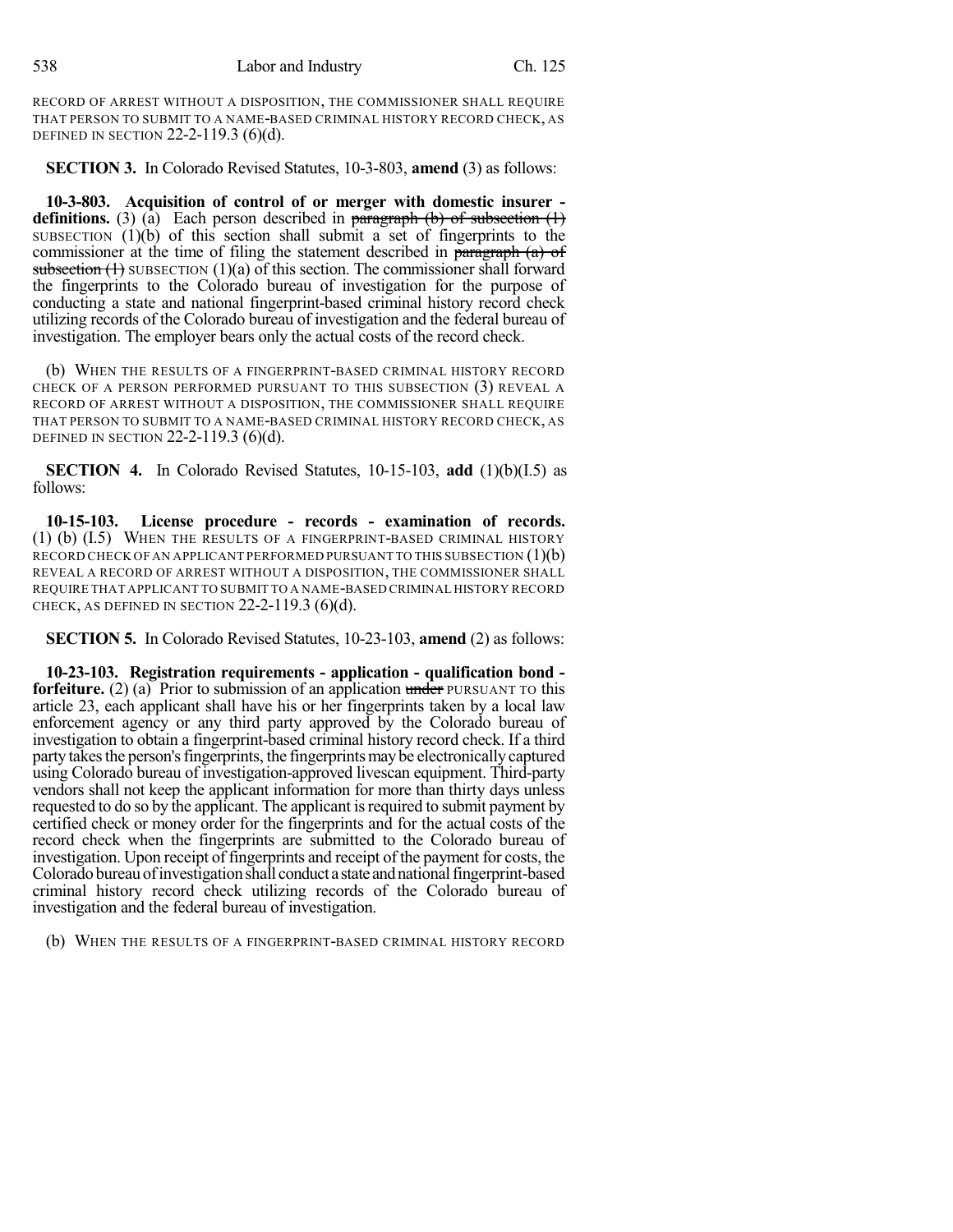CHECK OF AN APPLICANT PERFORMED PURSUANT TO THIS SUBSECTION (2) REVEAL A RECORD OF ARREST WITHOUT A DISPOSITION, THE DIVISION SHALL REQUIRE THAT APPLICANT TO SUBMIT TO A NAME-BASED CRIMINAL HISTORY RECORD CHECK, AS DEFINED IN SECTION 22-2-119.3 (6)(d).

**SECTION 6.** In Colorado Revised Statutes, **add** 11-110-107.5 as follows:

**11-110-107.5. Name-basedcriminalhistoryrecordcheck.**WHEN THE RESULTS OF A FINGERPRINT-BASED CRIMINAL HISTORY RECORD CHECK OF AN APPLICANT PERFORMED PURSUANT TO SECTION 11-110-107 (1)(e) REVEAL A RECORD OF ARREST WITHOUT A DISPOSITION, THE BANKING BOARD SHALL REQUIRE THAT APPLICANT TO SUBMIT TO A NAME-BASED CRIMINAL HISTORY RECORD CHECK, AS DEFINED IN SECTION 22-2-119.3 (6)(d). THE APPLICANT SHALL PAY THE ACTUAL COSTS OF THE NAME-BASED CRIMINAL HISTORY RECORD CHECK.

**SECTION 7.** In Colorado Revised Statutes, 12-15.5-105, **amend** (4) as follows:

**12-15.5-105. Licensing.** (4) With the submission of an application for a license granted pursuant to this section, each applicant and its officers, directors, and general partners shall submit a complete set of his or her fingerprints to the Colorado bureau of investigation for the purpose of conducting fingerprint-based criminal history record checks. The Colorado bureau of investigation shall forward the fingerprints to the federal bureau of investigation for the purpose of conducting fingerprint-based criminal history record checks. The director may acquire a name-based criminal history record check for a person who has twice submitted to a fingerprint-based criminal history record check and whose fingerprints are unclassifiable. A person who has previously submitted fingerprints for state or local licensing purposes may request the use of the fingerprints on file. The DIRECTOR SHALL REQUIRE A NAME-BASED CRIMINAL HISTORY RECORD CHECK, AS DEFINED IN SECTION 22-2-119.3 (6)(d), FOR A PERSON WHO HAS TWICE SUBMITTED TO A FINGERPRINT-BASED CRIMINAL HISTORY RECORD CHECK AND WHOSE FINGERPRINTS ARE UNCLASSIFIABLE OR WHEN THE RESULTS OF A FINGERPRINT-BASED CRIMINAL HISTORY RECORD CHECK OF A PERSON PERFORMED PURSUANT TO THIS SUBSECTION (4)REVEAL A RECORD OF ARREST WITHOUT A DISPOSITION. The directorshall use the information resulting from the fingerprint-based OR NAME-BASED criminal history record check to investigate and determine whether an applicant is qualified to hold a license pursuant to this section. The director may verify the information an applicant is required to submit. The applicant shall pay the costs associated with the fingerprint-based criminal history record check to the Colorado bureau of investigation. THE APPLICANT IS RESPONSIBLE FOR THE COSTS ASSOCIATED WITH A NAME-BASED CRIMINAL HISTORY RECORD CHECK.

**SECTION 8.** In Colorado Revised Statutes, 12-35.5-107, **amend** (1)(e) and (3); and **add** (2.5) as follows:

**12-35.5-107. License - reciprocity - denial of license application.** (1) Every applicant for a license to practice massage therapy shall:

(e) Submit to a criminal historyrecord check in the formandmanner as described in subsection (2) OF THIS SECTION AND, IF NECESSARY, SUBSECTION (2.5) of this section; and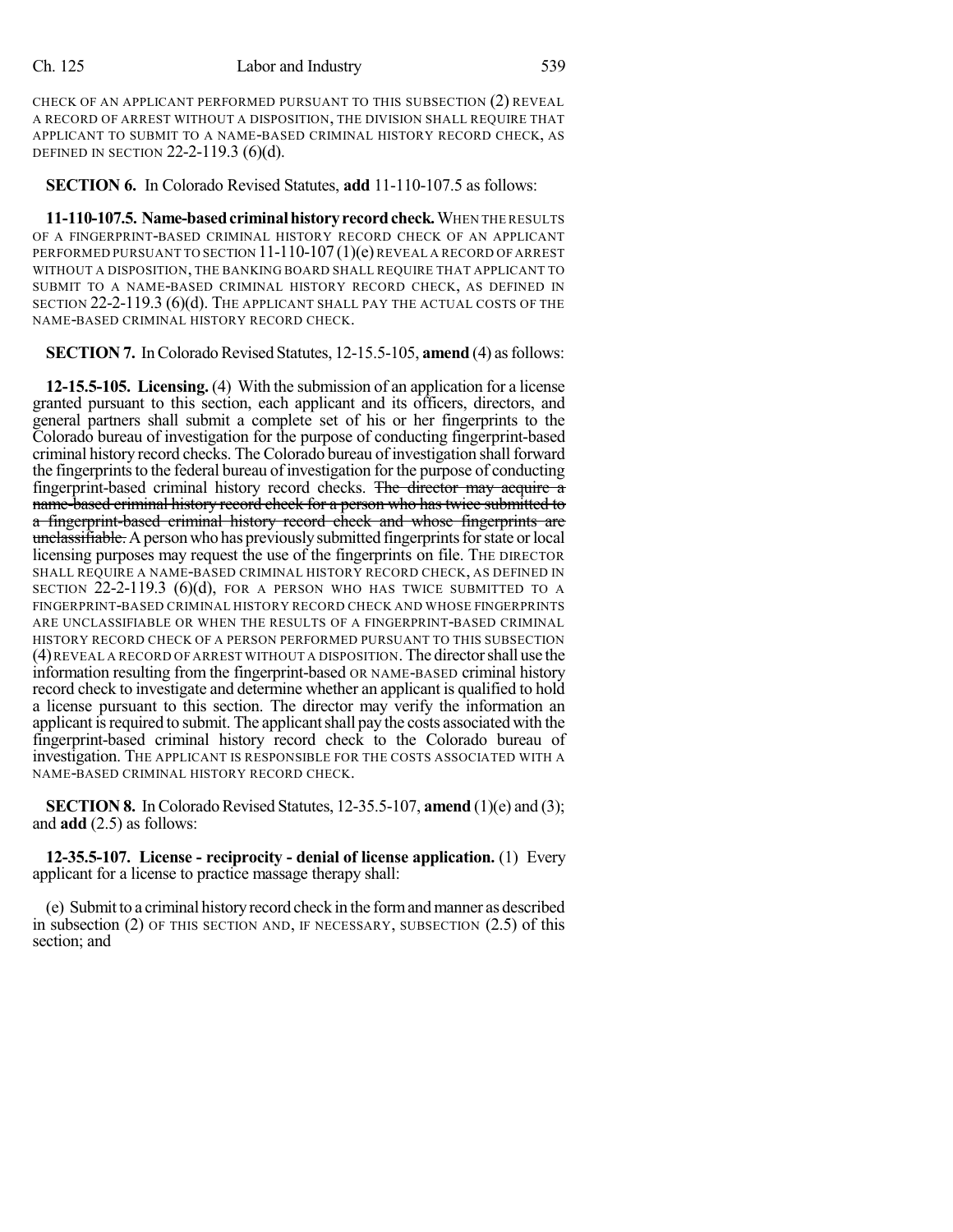540 Labor and Industry Ch. 125

(2.5) WHEN THE RESULTS OF A FINGERPRINT-BASED CRIMINAL HISTORY RECORD CHECK OF AN APPLICANT PERFORMED PURSUANT TO THIS SECTION REVEAL A RECORD OF ARREST WITHOUT A DISPOSITION,THE DIRECTOR SHALL REQUIRE THAT APPLICANT TO SUBMIT TO A NAME-BASED CRIMINAL HISTORY RECORD CHECK, AS DEFINED IN SECTION 22-2-119.3 (6)(d).

(3) After an applicant has fulfilled the requirements of subsections (1) and (2)  $\sigma$ F THIS SECTION AND, IF NECESSARY, SUBSECTION (2.5) of this section, the director shall issue a license to the applicant.

**SECTION 9.** In Colorado Revised Statutes, **amend** 12-42.5-304 as follows:

**12-42.5-304. Criminal history record check.** (1) Prior to submission of an application, each designated representative must have his or her fingerprints taken by a local law enforcement agency or any third party approved by the Colorado bureau of investigation for the purpose of obtaining a fingerprint-based criminal history record check. If an approved third party takes the person's fingerprints, the fingerprints may be electronically captured using Colorado bureau of investigation-approved livescan equipment. Third-party vendors shall not keep the applicant information for more than thirty days unless requested to do so by the applicant. The designated representative shall submit payment by certified check or money order for the fingerprints and for the actual costs of the record check at the time the fingerprints are submitted to the Colorado bureau of investigation. Upon receipt of fingerprints and receipt of the payment for costs, the Colorado bureau of investigation shall conduct a state and national fingerprint-based criminal history record check utilizing records of the Colorado bureau of investigation and the federal bureau of investigation.

(2) WHEN THE RESULTS OF A FINGERPRINT-BASED CRIMINAL HISTORY RECORD CHECK OF A DESIGNATED REPRESENTATIVE PERFORMED PURSUANT TO THIS SECTION REVEAL A RECORD OF ARREST WITHOUT A DISPOSITION, THE BOARD SHALL REQUIRE THAT DESIGNATED REPRESENTATIVE TO SUBMIT TO A NAME-BASED CRIMINAL HISTORY RECORD CHECK, AS DEFINED IN SECTION  $22-2-119.3$  (6)(d). The DESIGNATED REPRESENTATIVE SHALL PAY THE ACTUAL COSTS OF THE NAME-BASED CRIMINAL HISTORY RECORD CHECK.

**SECTION 10.** In Colorado Revised Statutes, **amend** 12-43.2-105.5 as follows:

**12-43.2-105.5. Criminal history record check required.** (1) Each applicant for registration must have his or her fingerprints taken by a local law enforcement agency or any third party approved by the Colorado bureau of investigation for the purpose of obtaining a fingerprint-based criminal history record check. If an approved third party takes the person's fingerprints, the fingerprints may be electronically captured using Colorado bureau of investigation-approved livescan equipment. Third-party vendors shall not keep the applicant information for more than thirty days unless requested to do so by the applicant. The applicant shall submit payment by certified check or money order for the fingerprints and for the actual costs of the record check at the time the fingerprints are submitted to the Colorado bureau of investigation. Upon receipt of fingerprints and receipt of the payment for costs, the Colorado bureau of investigation shall conduct a state and national fingerprint-based criminal history record check utilizing records of the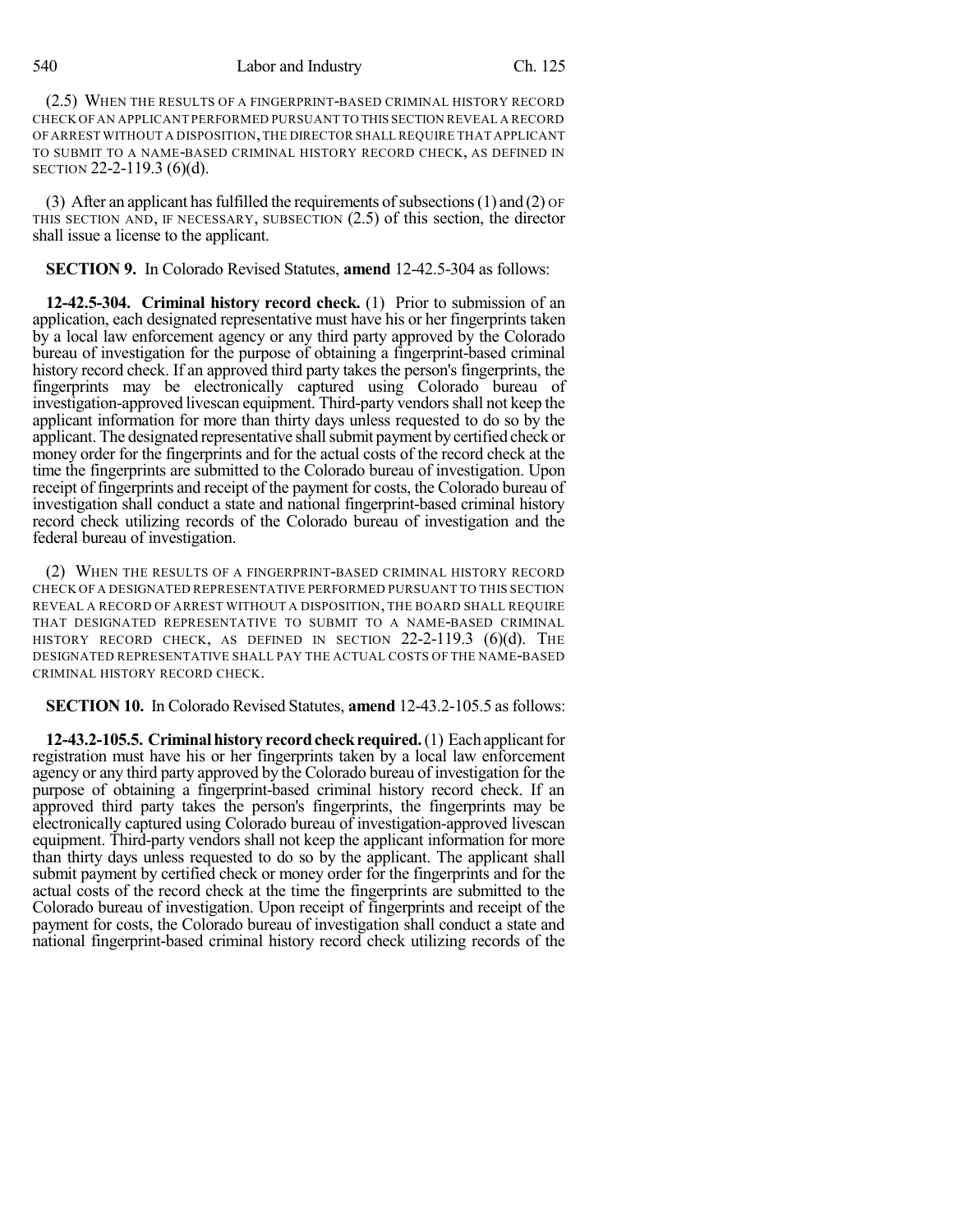Colorado bureau of investigation and the federal bureau of investigation and shall forward the results of the criminal history record check to the director.

(2) WHEN THE RESULTS OF A FINGERPRINT-BASED CRIMINAL HISTORY RECORD CHECK OF AN APPLICANT PERFORMED PURSUANT TO THIS SECTION REVEAL A RECORD OF ARREST WITHOUT A DISPOSITION,THE DIRECTOR SHALL REQUIRE THAT APPLICANT TO SUBMIT TO A NAME-BASED CRIMINAL HISTORY RECORD CHECK, AS DEFINED IN SECTION 22-2-119.3 (6)(d). THE APPLICANT SHALL PAY THE ACTUAL COSTS OF THE NAME-BASED CRIMINAL HISTORY RECORD CHECK.

**SECTION 11.** In Colorado Revised Statutes, 12-58.5-106, **amend** (2) as follows:

**12-58.5-106. Private investigator licenses - qualifications - fees - renewal rules.** (2) (a) In addition to the requirements of subsection (1) of this section, each applicant for a level I or level II private investigator license must have his or her fingerprints taken by a local law enforcement agency or any third party approved by the Colorado bureau of investigation for the purpose of obtaining a fingerprint-based criminal history record check. If an approved third party takes the person's fingerprints, the fingerprints may be electronically captured using Colorado bureau of investigation-approved livescan equipment. Third-party vendors shall not keep the applicant information for more than thirty days unless requested to do so by the applicant. The applicant shall submit payment by certified check or money order for the fingerprints and for the actual costs of the record check at the time the fingerprints are submitted to the Colorado bureau of investigation. Upon receipt of fingerprints and receipt of the payment for costs, the Colorado bureau of investigation shall conduct a state and national fingerprint-based criminal history record check utilizing records of the Colorado bureau of investigation and the federal bureau of investigation and shall forward the results of the criminal history record check to the director.

(b) WHEN THE RESULTS OF A FINGERPRINT-BASED CRIMINAL HISTORY RECORD CHECK OF AN APPLICANT PERFORMED PURSUANT TO THIS SUBSECTION (2) REVEAL A RECORD OF ARREST WITHOUT A DISPOSITION, THE DIRECTOR SHALL REQUIRE THAT APPLICANT TO SUBMIT TO A NAME-BASED CRIMINAL HISTORY RECORD CHECK, AS DEFINED IN SECTION 22-2-119.3 (6)(d). THE APPLICANT SHALL PAY THE ACTUAL COSTS OF THE NAME-BASED CRIMINAL HISTORY RECORD CHECK.

**SECTION 12.** In Colorado Revised Statutes, 12-61-103, **amend** (1)(b)(I) as follows:

**12-61-103. Application for license - rules.** (1) (b) (I) Prior to submitting an application for a license pursuant to paragraph (a) of this subsection  $(1)$  SUBSECTION  $(1)(a)$  OF THIS SECTION, each applicant shall submit a set of fingerprints to the Colorado bureau of investigation for the purpose of conducting a state and national fingerprint-based criminal history record check utilizing records of the Colorado bureau of investigation and the federal bureau of investigation. The applicantshall pay the fee established by the Colorado bureau of investigation for conducting the fingerprint-based criminal history record check to the bureau. Upon completion of the criminal history record check, the bureau shall forward the results to the real estate commission. The real estate commission may SHALL acquire a name-based criminal history record check, AS DEFINED IN SECTION  $22-2-119.3$  (6)(d), for an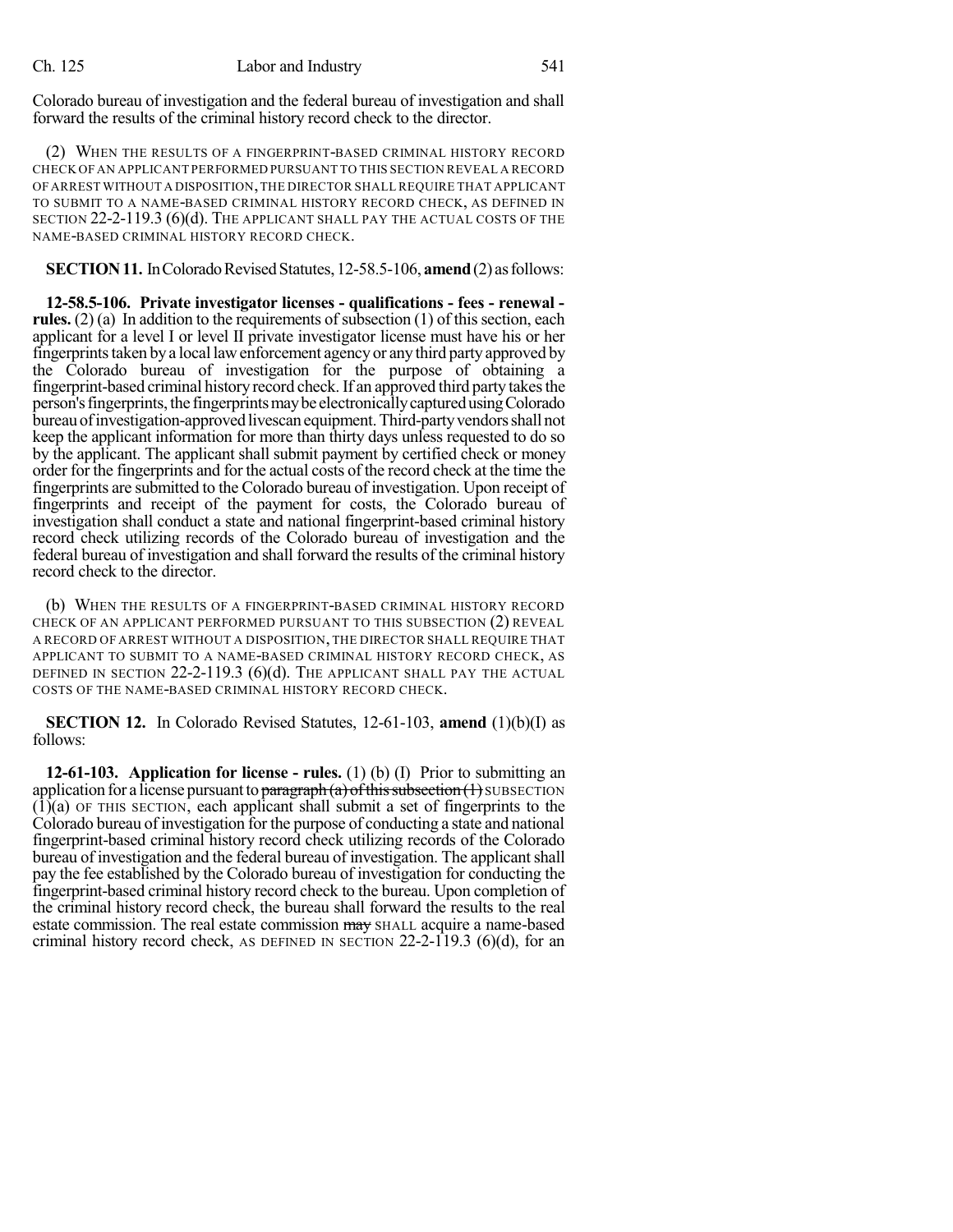applicant who has twice submitted to a fingerprint-based criminal history record check and whose fingerprints are unclassifiable OR WHEN THE RESULTS OF A FINGERPRINT-BASED CRIMINAL HISTORY RECORD CHECK OF AN APPLICANT PERFORMED PURSUANT TO THIS SUBSECTION  $(1)(b)(I)$  REVEAL A RECORD OF ARREST WITHOUT A DISPOSITION. THE APPLICANT SHALL PAY THE COSTS ASSOCIATED WITH A NAME-BASED CRIMINAL HISTORY RECORD CHECK.

**SECTION 13.** In Colorado Revised Statutes, 12-61-706, **amend** (6)(a) as follows:

**12-61-706. Qualifications for licensing and certification of appraisers continuing education - definitions - rules.** (6) (a) The board shall not issue a license or certification until the applicant demonstrates that he or she meets the fitness standards established by board rule and submits a set of fingerprints to the Colorado bureau of investigation for the purpose of conducting a state and national fingerprint-based criminal history record check utilizing records of the Colorado bureau of investigation and the federal bureau of investigation. Each person submitting a set of fingerprints shall pay the fee established by the Colorado bureau of investigation for conducting the fingerprint-based criminal history record check to the bureau. Upon completion of the criminal history record check, the bureau shall forward the results to the board. The board may SHALL require a name-based criminal history record check, AS DEFINED IN SECTION  $22-2-119.3$  (6)(d), for an applicant who has twice submitted to a fingerprint-based criminal history record check and whose fingerprints are unclassifiable OR WHEN THE RESULTS OF A FINGERPRINT-BASED CRIMINAL HISTORY RECORD CHECK OF AN APPLICANT PERFORMED PURSUANT TO THIS SUBSECTION (6) REVEAL A RECORD OF ARREST WITHOUT A DISPOSITION. THE APPLICANT SHALL PAY THE COSTS ASSOCIATED WITH A NAME-BASED CRIMINAL HISTORY RECORD CHECK. The board may deny an application for licensure or certification based on the outcome of the criminal history record check and may establish criminal history requirements more stringent than those established by any applicable federal law. At a minimum, the board shall adopt the criminal history requirements established by any applicable federal law.

**SECTION 14.** In Colorado Revised Statutes, 12-61-707, **amend** (3) as follows:

**12-61-707. Appraisal management companies - application for license exemptions.** (3) The board shall not issue a license to any partnership, limited liability company, or corporation unless and until the appraiser designated by the partnership, limited liability company, or corporation as controlling appraiser and each individual who owns more than ten percent of the entity demonstrates that he or she meets the fitness standards established by board rule and submits a set of fingerprints to the Colorado bureau of investigation for the purpose of conducting a state and national fingerprint-based criminal history record check utilizing records of the Colorado bureau of investigation and the federal bureau of investigation. Each person submitting a set of fingerprints shall pay the fee established by the Colorado bureau of investigation for conducting the fingerprint-based criminal history record check to the bureau. Upon completion of the criminal history record check, the bureau shall forward the results to the board. The board may SHALL require a name-based criminal history record check, AS DEFINED IN SECTION 22-2-119.3 (6)(d), for an applicant who has twice submitted to a fingerprint-based criminal history record check and whose fingerprints are unclassifiable OR WHEN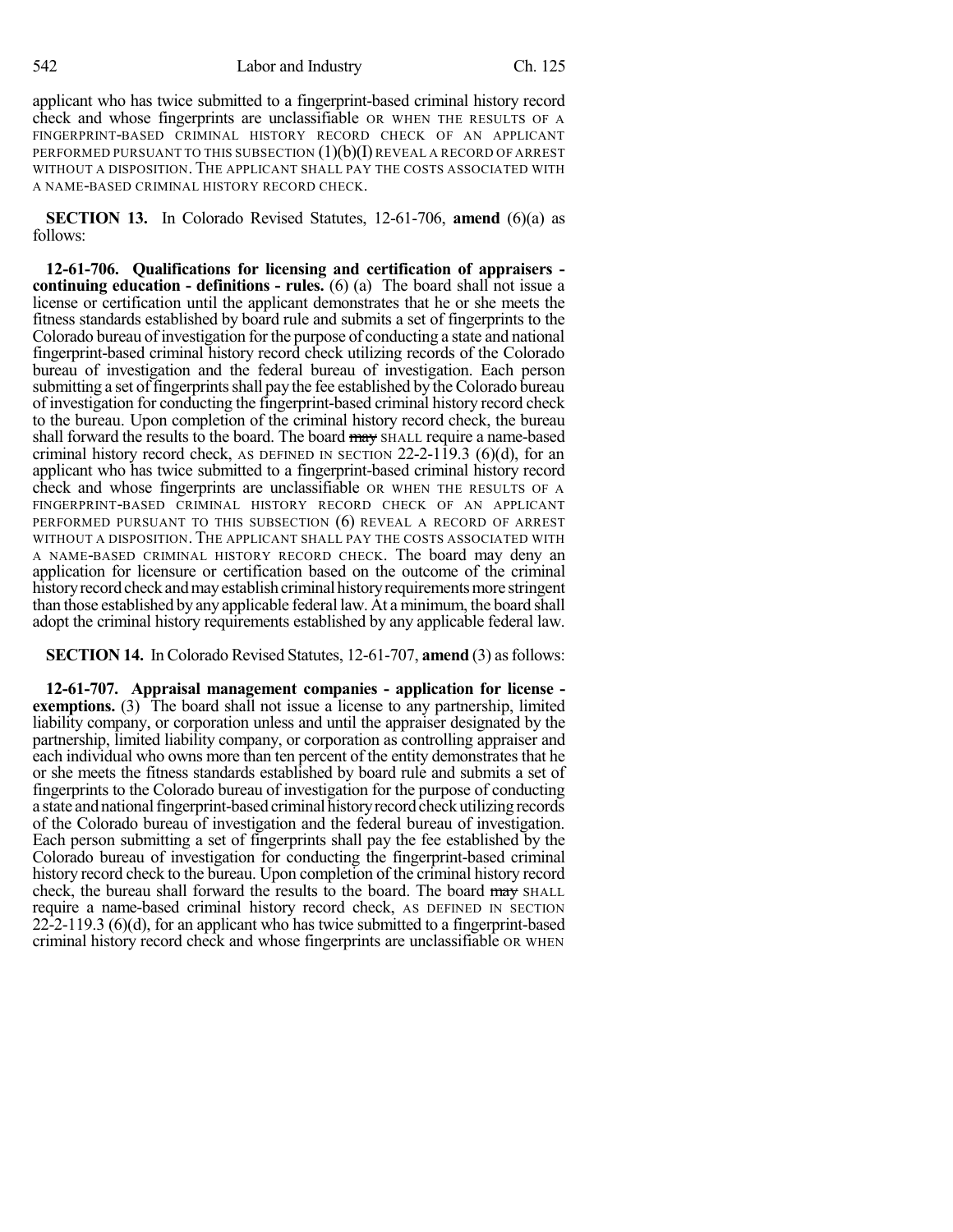### Ch. 125 Labor and Industry 543

THE RESULTS OF A FINGERPRINT-BASED CRIMINAL HISTORY RECORD CHECK OF AN APPLICANT PERFORMED PURSUANT TO THIS SUBSECTION (3) REVEAL A RECORD OF ARREST WITHOUT A DISPOSITION.THE APPLICANT SHALL PAY THE COSTS ASSOCIATED WITH A NAME-BASED CRIMINAL HISTORY RECORD CHECK. The board may deny an application for licensure or refuse to renew a license based on the outcome of the criminal history record check. The board may require criminal history requirements more stringent than those established by any applicable federal law. At a minimum, the board shall adopt the criminal history requirements established by any applicable federal law.

## **SECTION 15.** In Colorado Revised Statutes, 12-61-710, **amend** (4) as follows:

**12-61-710. Expiration of licenses - renewal - penalties - fees - rules.** (4) At the time of renewal or reinstatement, every licensee, certificate holder, and person orindividualwhoownsmore thantenpercent of an appraisalmanagement company shall submit a set of fingerprints to the Colorado bureau of investigation for the purpose of conducting a state and national fingerprint-based criminal history record check utilizing records of the Colorado bureau of investigation and the federal bureau of investigation, if the person has not previously done so for issuance of a license or certification by the board. Each person submitting a set of fingerprints shall pay the fee established by the Colorado bureau of investigation for conducting the fingerprint-based criminal history record check to the bureau. The bureau shall forward the results to the board. The board may SHALL require a name-based criminal history record check, AS DEFINED IN SECTION 22-2-119.3 (6)(d), for an applicant who has twice submitted to a fingerprint-based criminal history record check and whose fingerprints are unclassifiable OR WHEN THE RESULTS OF A FINGERPRINT-BASED CRIMINAL HISTORY RECORD CHECK OF AN APPLICANT PERFORMED PURSUANT TO THIS SECTION REVEAL A RECORD OF ARREST WITHOUT A DISPOSITION. THE APPLICANT SHALL PAY THE COSTS ASSOCIATED WITH A NAME-BASED CRIMINAL HISTORY RECORD CHECK. The board may refuse to renew or reinstate a license or certification based on the outcome of the criminal history record check.

**SECTION 16.** In Colorado Revised Statutes, 12-61-903, **amend** (5)(a) and  $(5.5)(c)$  as follows:

**12-61-903. License required - rules.** (5) (a) Prior to submitting an application for a license, an applicant shall submit a set of fingerprints to the Colorado bureau of investigation. Upon receipt of the applicant's fingerprints, the Colorado bureau of investigation shall use the fingerprints to conduct a state and national criminal history record check using records of the Colorado bureau of investigation and the federal bureau of investigation. All costs arising from such criminal history record check shall MUST be borne by the applicant and shall MUST be paid when the set of fingerprintsissubmitted. Upon completion ofthe criminal historyrecord check, the bureau shall forward the results to the board. The board may SHALL acquire a name-based criminal history record check, AS DEFINED IN SECTION 22-2-119.3 (6)(d), for an applicant who has twice submitted to a fingerprint-based criminal history record check and whose fingerprints are unclassifiable OR WHEN THE RESULTS OF A FINGERPRINT-BASED CRIMINAL HISTORY RECORD CHECK OF AN APPLICANT PERFORMED PURSUANT TO THIS SECTION REVEAL A RECORD OF ARREST WITHOUT A DISPOSITION. THE APPLICANT SHALL PAY THE COSTS ASSOCIATED WITH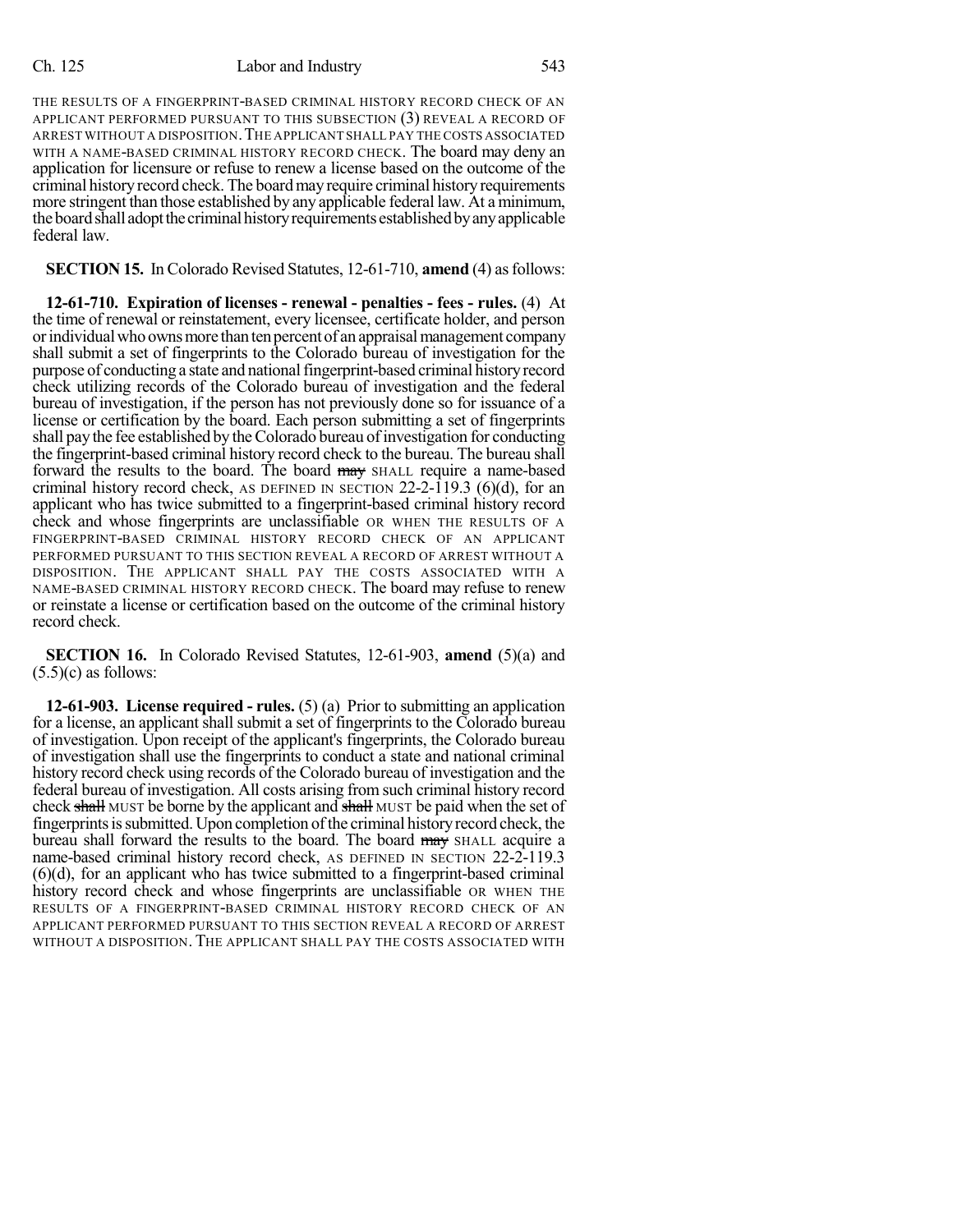A NAME-BASED CRIMINAL HISTORY RECORD CHECK.

 $(5.5)$  (c) The board  $\frac{may}{may}$  SHALL acquire a name-based criminal history record check, AS DEFINED IN SECTION 22-2-119.3 (6)(d), for an applicant who has twice submitted to a fingerprint-based criminal history record check and whose fingerprints are unclassifiable OR WHEN THE RESULTS OF A FINGERPRINT-BASED CRIMINAL HISTORY RECORD CHECK OF AN APPLICANT PERFORMED PURSUANT TO THIS SECTION REVEAL A RECORD OF ARREST WITHOUT A DISPOSITION. THE APPLICANT SHALL PAY THE COSTS ASSOCIATED WITH A NAME-BASED CRIMINAL HISTORY RECORD CHECK.

**SECTION 17.** In Colorado Revised Statutes, 13-93-101, **amend** (3) as follows:

**13-93-101. License to practice necessary.** (3) Upon request of the supreme court or a representative of its office of attorney regulation counsel, the Colorado bureau of investigation shall also provide a name-based criminal history record check, AS DEFINED IN SECTION  $22-2-119.3$  (6)(d), for any applicant whose fingerprints are unclassifiable OR WHEN THE RESULTS OF A FINGERPRINT-BASED CRIMINAL HISTORY RECORD CHECK OF AN APPLICANT PERFORMED PURSUANT TO THIS SECTION REVEAL A RECORD OF ARREST WITHOUT A DISPOSITION.

**SECTION 18.** In Colorado Revised Statutes, 14-10-116.5, **amend** (4)(b) as follows:

**14-10-116.5. Appointment in domestic relations cases - child and family investigator - disclosure - background check.** (4) (b) FOR ANY PERSON WHOSE FINGERPRINTS ARE UNCLASSIFIABLE OR WHEN THE RESULTS OFA FINGERPRINT-BASED CRIMINAL HISTORY RECORD CHECK OF A PERSON PERFORMED PURSUANT TO THIS SECTION REVEAL A RECORD OF ARREST WITHOUT A DISPOSITION, THE DEPARTMENT SHALL REQUIRE THAT APPLICANT TO SUBMIT TO A NAME-BASED CRIMINAL HISTORY RECORD CHECK, AS DEFINED IN SECTION 22-2-119.3 (6)(d). Upon request of the department PURSUANT TO THIS SECTION, the Colorado bureau of investigation shall also provide a name-based criminal history record check for any person. whose fingerprints are unclassifiable.

**SECTION 19.** In Colorado Revised Statutes, 15-14-110, **amend** (5) asfollows:

**15-14-110. Letters of office.** (5) (a) Nothing in this section shall be construed to prohibit the court from requiring a nominee to obtain additional background information as the court deems necessary to assist the court in determining the fitness of the nominee for the appointment sought by the nominee, including requiring a nominee to obtain fingerprint-based criminal history record checks through the Colorado bureau of investigation and the federal bureau of investigation. If the court requires a nominee to submit fingerprint-based criminal history record checks, the nominee shall be responsible for providing a complete set of fingerprints to the Colorado bureau of investigation and for obtaining the fingerprint-based criminal history record checks and presenting them with the acceptance of office. The nominee shall also be responsible for the cost of the fingerprint-based criminal history record checks.

(b) WHEN THE RESULTS OF A FINGERPRINT-BASED CRIMINAL HISTORY RECORD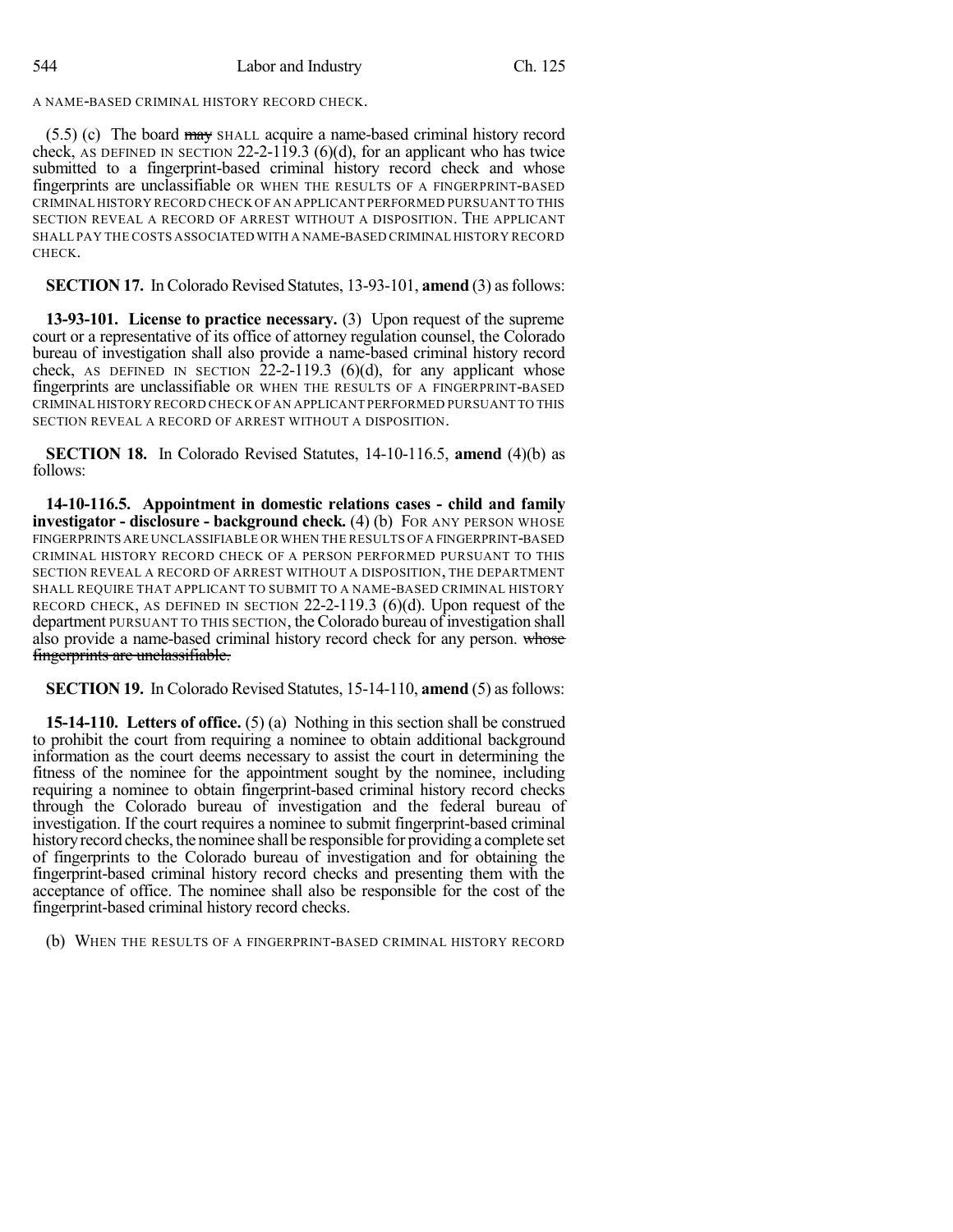CHECK OF AN APPLICANT PERFORMED PURSUANT TO THIS SUBSECTION (5) REVEAL A RECORD OF ARREST WITHOUT A DISPOSITION, THE COURT SHALL REQUIRE THAT NOMINEE TO SUBMIT TO A NAME-BASED CRIMINAL HISTORY RECORD CHECK, AS DEFINED IN SECTION 22-2-119.3 (6)(d). THE APPLICANT IS RESPONSIBLE FOR THE COST OF THE NAME-BASED CRIMINAL HISTORY RECORD CHECK.

**SECTION 20.** In Colorado Revised Statutes, 19-2-411.5, **amend** (4) as follows:

**19-2-411.5. Juvenile facility - contractfor operation.** (4) The contractorshall require applicants for employment at the facility to submit a set of fingerprints to the Colorado bureau of investigation for a criminal background check, and the Colorado bureau of investigation may accept such fingerprints. For the purpose of conducting background checks, to the extent authorized by federal law, the Colorado bureau of investigation may exchange with the department any state, multistate, and federal criminal history records of individuals who apply for employment at the facility. WHEN THE RESULTS OF A FINGERPRINT-BASED CRIMINAL HISTORY RECORD CHECK OF AN APPLICANT PERFORMED PURSUANT TO THIS SECTION REVEAL A RECORD OF ARREST WITHOUT A DISPOSITION, THE CONTRACTOR SHALL REQUIRE THAT APPLICANT TO SUBMIT TO A NAME-BASED CRIMINAL HISTORY RECORD CHECK, AS DEFINED IN SECTION 22-2-119.3 (6)(d).

**SECTION 21.** In Colorado Revised Statutes, 22-1-121, **amend** (1.7)(b); and **add**  $(1.7)(a.5)$  as follows:

**22-1-121. Nonpublic schools - employment of personnel - notification by department of education.**(1.7)(a.5) WHEN THE RESULTS OF A FINGERPRINT-BASED CRIMINAL HISTORY RECORD CHECK OF AN APPLICANT OR EMPLOYEE PERFORMED PURSUANT TO THIS SECTION REVEAL A RECORD OF ARREST WITHOUT A DISPOSITION, THE GOVERNING BOARD SHALL REQUIRE THAT APPLICANT OR EMPLOYEE TO SUBMIT TO A NAME-BASED CRIMINAL HISTORY RECORD CHECK, AS DEFINED IN SECTION 22-2-119.3 (6)(d).

(b) All costs arising from a fingerprint-based criminal history record check performed by the Colorado bureau of investigation and the federal bureau of investigation pursuant to the provisions of this section shall OR A NAME-BASED CRIMINAL HISTORY RECORD CHECK PERFORMED PURSUANT TO THIS SECTION MUST be borne by the nonpublic school. Such costs may be passed on to the employee or the prospective employee.

**SECTION 22.** In Colorado Revised Statutes, 22-30.5-110.5, **amend** (2) introductory portion and  $(2)(b)(I)$  as follows:

**22-30.5-110.5. Background investigation - charter school employees information provided to department.** (2) The background investigation of an applicant, at a minimum, shall MUST include:

(b) (I) A fingerprint-based criminal history record check AND, IF NECESSARY, A NAME-BASED CRIMINAL HISTORY RECORD CHECK, as described in section 22-30.5-110.7.

**SECTION 23.** In Colorado Revised Statutes, 22-30.5-110.7, **amend** (4), (5)(a)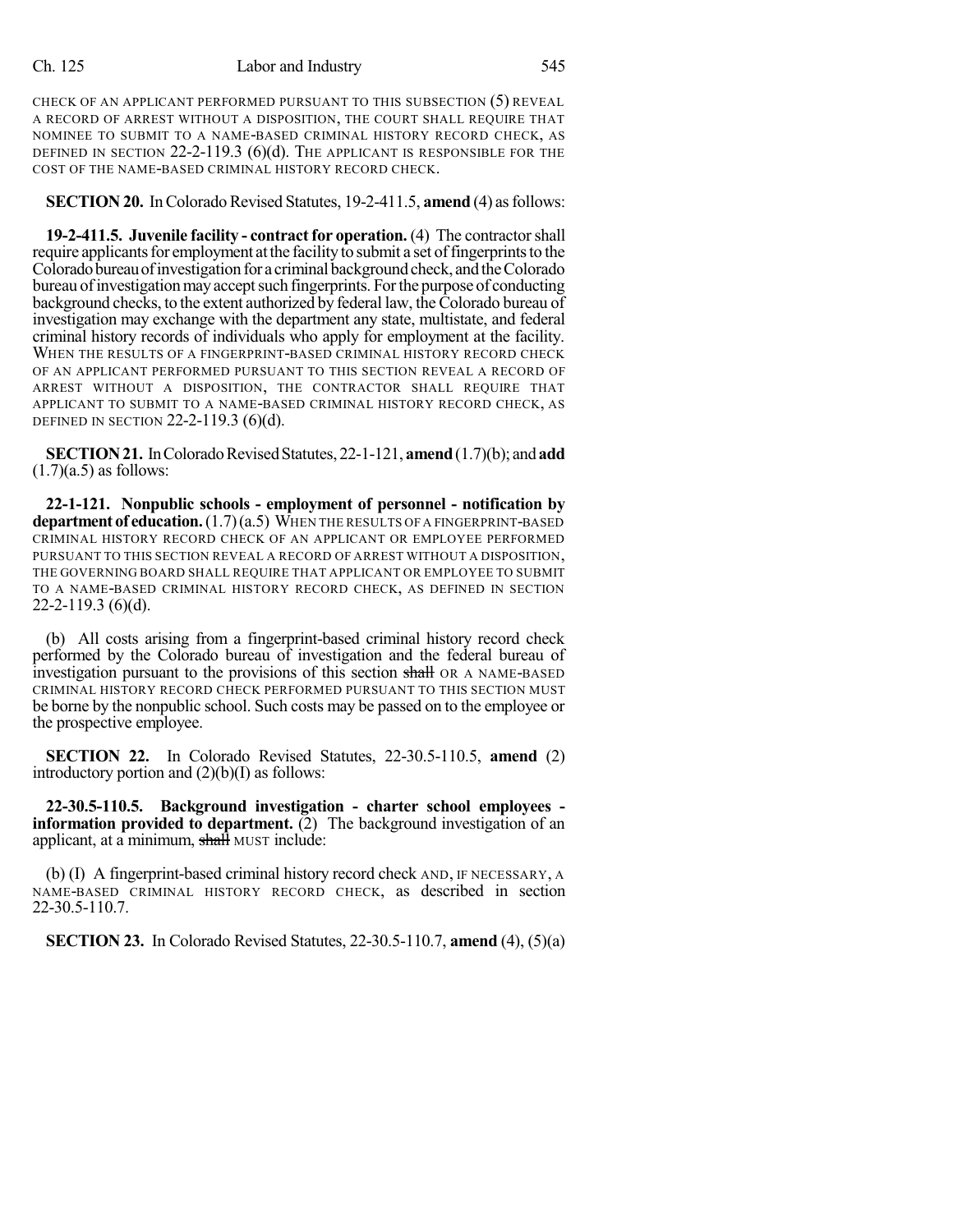introductory portion,  $(6)$ ,  $(6.5)$ , and  $(9)$  as follows:

**22-30.5-110.7. Fingerprint-based criminal history record checks - charter school employees-procedures-definitions- exceptions.**(4)(a) Acharterschool to which fingerprints are submitted pursuant to subsection (1) of this section shall forward the fingerprints to the Colorado bureau of investigation for the purpose of conducting a state and national fingerprint-based criminal history record check utilizing the records of the Colorado bureau of investigation and the federal bureau of investigation.

(b) WHEN THE RESULTS OF A FINGERPRINT-BASED CRIMINAL HISTORY RECORD CHECK OF AN EMPLOYEE PERFORMED PURSUANT TO THIS SUBSECTION (4) REVEAL A RECORD OF ARREST WITHOUT A DISPOSITION,THE CHARTER SCHOOL SHALL REQUIRE THAT EMPLOYEE TO SUBMIT TO A NAME-BASED CRIMINAL HISTORY RECORD CHECK, AS DEFINED IN SECTION 22-2-119.3 (6)(d).

(5) (a) A charter school may employ a person in the charter school prior to receiving the results of the person'sfingerprint-based criminal history record check OR NAME-BASED CRIMINAL HISTORY RECORD CHECK; except that:

 $(6)$  (a) When a charter school finds good cause to believe that a person employed by the charter school has been convicted of a felony or misdemeanor, other than a misdemeanor traffic offense or traffic infraction, subsequent to such employment, the charter school shall require the person to submit to the charter school a complete set of his or her fingerprints taken by a qualified law enforcement agency, an authorized employee of the charter school, or any third party approved by the Colorado bureau of investigation. If an approved third party takes the person's fingerprints, the fingerprints may be electronically captured using Colorado bureau of investigation-approved livescan equipment. Third-party vendors shall not keep the applicant information for more than thirty days unless requested to do so by the applicant. The employee shall submit his or her fingerprints within twenty days after receipt of written notification from the charter school. The charter school shall forward the employee's fingerprints to the Colorado bureau of investigation for the purpose of conducting a state and nationalfingerprint-based criminal historyrecord check utilizing the records of the Colorado bureau of investigation and the federal bureau of investigation.

(b) WHEN THE RESULTS OF A FINGERPRINT-BASED CRIMINAL HISTORY RECORD CHECK OF AN EMPLOYEE PERFORMED PURSUANT TO SUBSECTION  $(6)(a)$  OF THIS SECTION REVEAL A RECORD OF ARREST WITHOUT A DISPOSITION, THE CHARTER SCHOOL SHALL REQUIRE THAT EMPLOYEE TO SUBMIT TO A NAME-BASED CRIMINAL HISTORY RECORD CHECK, AS DEFINED IN SECTION 22-2-119.3 (6)(d).

(6.5) An employee or an applicant for employment with a charter school is disqualified from employment if the results of a fingerprint-based criminal history record check OR NAME-BASED CRIMINAL HISTORY RECORD CHECK completed on or after August 10, 2011, disclose a conviction for an offense described in section  $22-32-109.8$  (6.5). Nothing in this section or in section  $22-32-109.8$  shall create CREATES for a person a property right in or entitlement to employment or continued employment with a charter school or impair IMPAIRS a charter school's right to terminate employment for a nondiscriminatory reason.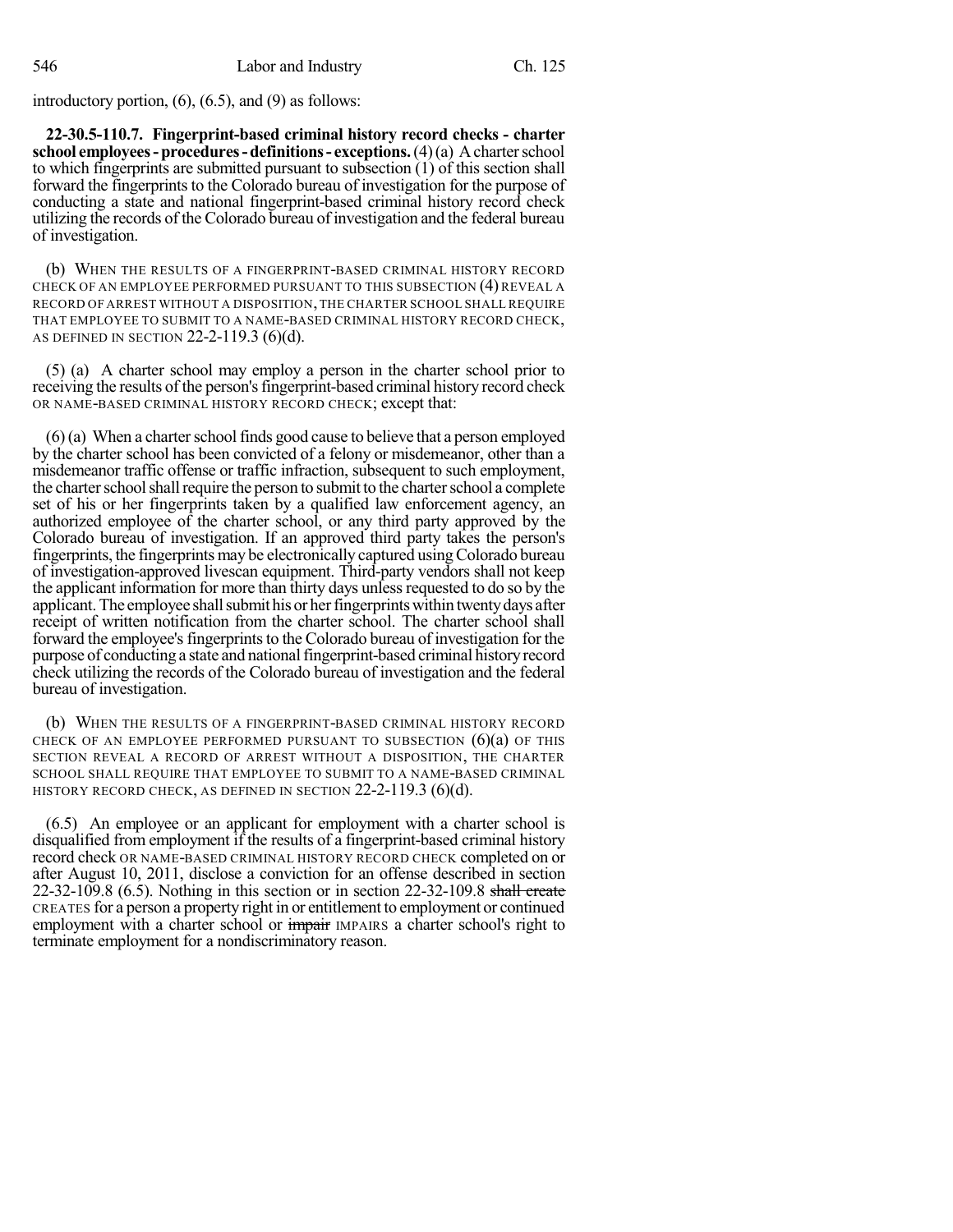### Ch. 125 Labor and Industry 547

(9) (a) The employing charter school shall be responsible for costs arising from a fingerprint-based criminal history record check performed by the Colorado bureau of investigation and the federal bureau of investigation pursuant to the provisions of this section. The charter school may collect the costs from the employee or the prospective employee.

(b) THE EMPLOYING CHARTER SCHOOL SHALL BE RESPONSIBLE FOR COSTS ARISING FROM A NAME-BASED CRIMINAL HISTORY RECORD CHECK PERFORMED PURSUANT TO THIS SECTION.THE CHARTER SCHOOL MAY COLLECT THE COSTS FROM THE EMPLOYEE OR THE PROSPECTIVE EMPLOYEE.

**SECTION 24.** In Colorado Revised Statutes, 22-30.5-511.5, **amend** (1), (2), and (2.5) as follows:

**22-30.5-511.5. Background investigation - prohibition against employing persons - institute charter school employees' information provided to** department. (1) An institute charter school shall conduct a background investigation, including a fingerprint-based criminal history record check, as described in sections 22-30.5-110.5 and 22-30.5-110.7, of an applicant to whoman offer of employment is extended by the institute charter school to determine whether the applicant issuitable to work in an environment with children. An applicant who applies for a position of employment with an institute charter school shall submit to a background investigation, including a fingerprint-based criminal historyrecord check, AND, AS NECESSARY, A NAME-BASED CRIMINAL HISTORY RECORD CHECK, as described in sections 22-30.5-110.5 and 22-30.5-110.7.

(2) When an institute charter school finds good cause to believe that a person employed by the institute charter school has been convicted of a felony or misdemeanor, other than a misdemeanor traffic offense or traffic infraction subsequent to such employment, the institute charter school shall require the person to submit to the institute charter school a complete set of his or her fingerprints for a fingerprint-based criminal history record check AND, AS NECESSARY, A NAME-BASED CRIMINAL HISTORY RECORD CHECK, as described in section 22-30.5-110.7 (6).

(2.5) An employee or an applicant for employment with an institute charter school is disqualified fromemploymentifthe results of a fingerprint-based criminal history record check OR A NAME-BASED CRIMINAL HISTORY RECORD CHECK completed on or after August 10, 2011, disclose a conviction for an offense described in section 22-32-109.8 (6.5). Nothing in this section or in section 22-32-109.8 shall create CREATES for a person a property right in or entitlement to employment or continued employment with an institute charter school or *impair* IMPAIRS an institute charter school's right to terminate employment for a nondiscriminatory reason.

**SECTION 25.** In Colorado Revised Statutes, 22-30.7-111, **amend** (1)(b) introductory portion and  $(1)(b)(VII)$  as follows:

**22-30.7-111. Learning centers - memoranda of understanding - rules appeal process.** (1) (b) A multi-district online school that intends to provide instruction to students within a learning center shall notify the school district in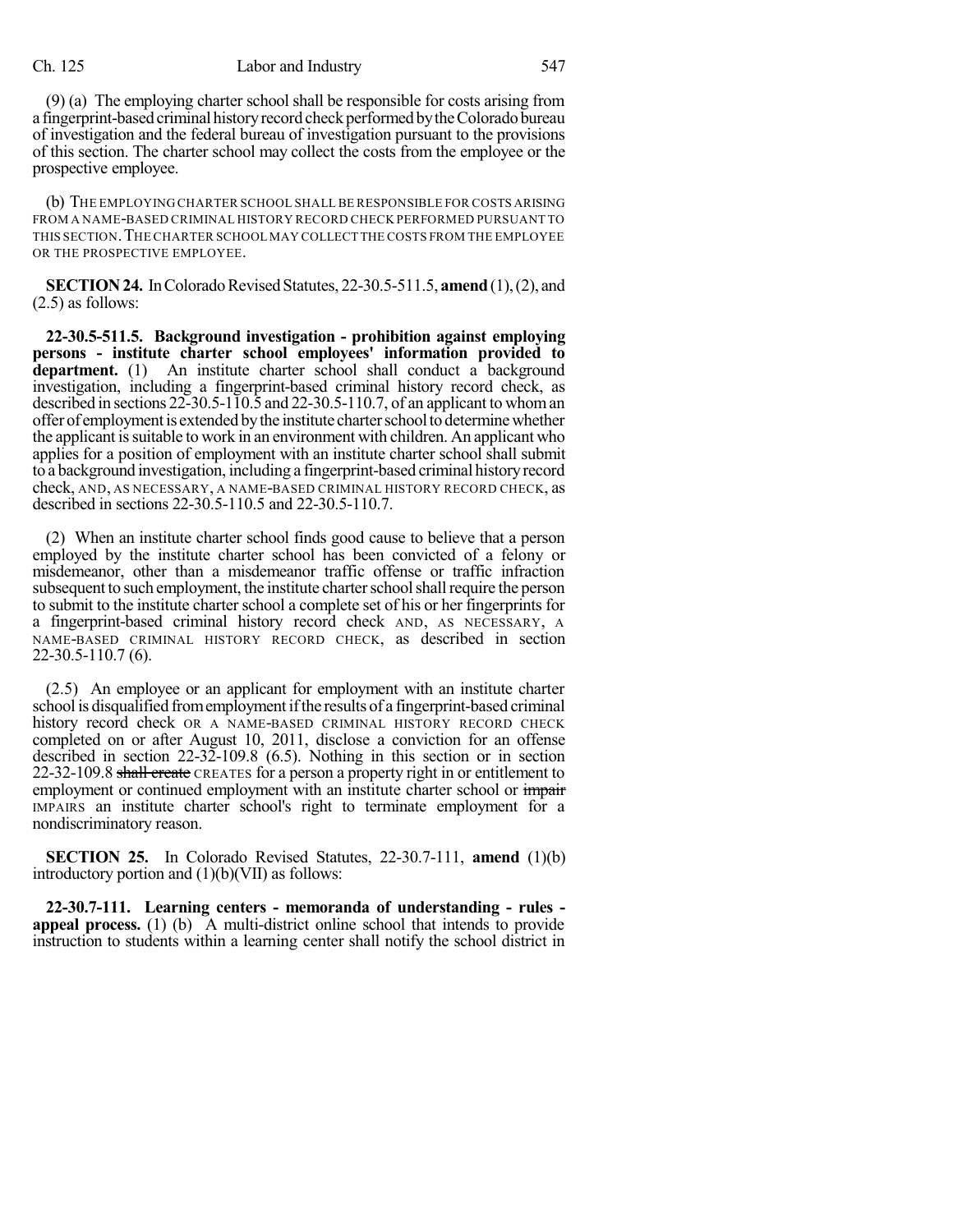548 Labor and Industry Ch. 125

which the proposed learning center is located of the multi-district online school's intention in writing at least ninety days before the multi-district online school intends to commence providing such instruction. The notice shall MUST include the standard MOU form that addresses, at a minimum, the following information as it applies to each learning center to be located within the school district:

(VII) Measures to ensure compliance with state and federal laws concerning educator licensing and LICENSING, fingerprint-based criminal history record CHECKS, AND NAME-BASED CRIMINAL HISTORY RECORD checks;

**SECTION 26.** In Colorado Revised Statutes, 22-32-109.8, **amend** (4), (5)(a) introductory portion, and  $(5)(a)(II)$ ; and **add**  $(6)(a.5)$  as follows:

**22-32-109.8. Applicants selected for nonlicensed positions - submittal of form and fingerprints - prohibition against employing persons - department database.** (4) (a) Any school district to which fingerprints are submitted pursuant to subsection (1) of this section shall forward such fingerprints to the Colorado bureau of investigation for the purpose of conducting a state and national fingerprint-based criminal history record check utilizing the records of the Colorado bureau of investigation and the federal bureau of investigation.

(b) WHEN THE RESULTS OF A FINGERPRINT-BASED CRIMINAL HISTORY RECORD CHECK OF AN APPLICANT PERFORMED PURSUANT TO THIS SUBSECTION (4) REVEAL A RECORD OF ARREST WITHOUT A DISPOSITION, THE SCHOOL DISTRICT SHALL REQUIRE THAT APPLICANT TO SUBMIT TO A NAME-BASED CRIMINAL HISTORY RECORD CHECK, AS DEFINED IN SECTION  $22-2-119.3$  (6)(d).

(5) (a) A school district may employ a person in a nonlicensed position in the school district prior to receiving the results regarding the selected applicant's fingerprints FINGERPRINT-BASED OR NAME-BASED CRIMINAL HISTORY RECORD CHECK; however:

(II) The school district shall terminate the person's employment if the results of a fingerprint-based criminal history record check OR NAME-BASED CRIMINAL HISTORY RECORD CHECK completed on or after August 10, 2011, disclose a conviction for an offense described in subsection (6.5) of this section.

(6) (a.5) WHEN THE RESULTS OF A FINGERPRINT-BASED CRIMINAL HISTORY RECORD CHECK OF AN EMPLOYEE PERFORMED PURSUANT TO THIS SUBSECTION (6) REVEAL A RECORD OF ARREST WITHOUT A DISPOSITION,THE SCHOOL DISTRICT SHALL REQUIRE THAT EMPLOYEE TO SUBMIT TO A NAME-BASED CRIMINAL HISTORY RECORD CHECK, AS DEFINED IN SECTION  $22-2-119.3$  (6)(d).

**SECTION 27.** In Colorado Revised Statutes, 22-32-109.9, **amend** (2) and (3) as follows:

**22-32-109.9. Licensed personnel - submittal of fingerprints.** (2) (a) Any school district to which fingerprints are submitted pursuant to subsection (1) of this section shall forward such fingerprints to the Colorado bureau of investigation for the purpose of conducting a state and national fingerprint-based criminal history record check utilizing the records of the Colorado bureau of investigation and the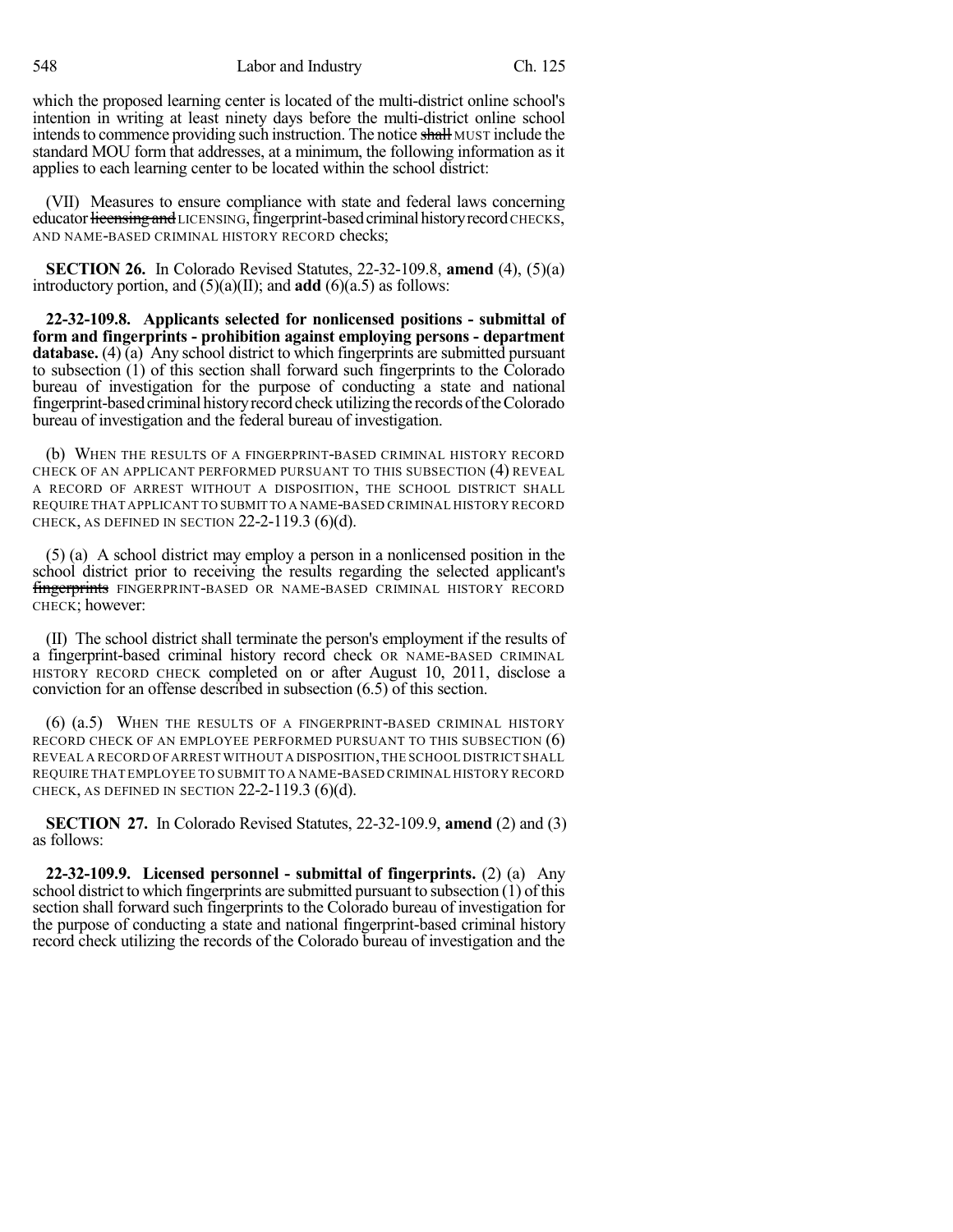federal bureau of investigation.

(b) WHEN THE RESULTS OF A FINGERPRINT-BASED CRIMINAL HISTORY RECORD CHECK OF AN EMPLOYEE PERFORMED PURSUANT TO THIS SECTION REVEAL A RECORD OF ARREST WITHOUT A DISPOSITION, THE SCHOOL DISTRICT SHALL REQUIRE THAT EMPLOYEE TO SUBMIT TO A NAME-BASED CRIMINAL HISTORY RECORD CHECK, AS DEFINED IN SECTION 22-2-119.3 (6)(d).

(3) All costs arising from the taking of fingerprints and from any fingerprint processing performed by the Colorado bureau of investigation pursuant to the provisions of subsection (1) of this section shall AND COSTS ARISING FROM THE PERFORMANCE OF A NAME-BASED CRIMINAL HISTORY RECORD CHECK MUST be borne by school districts. School districts shall not charge licensed personnel any fees for the direct and indirect costs of such school district for fingerprint processing OR CRIMINAL HISTORY RECORD CHECKS performed pursuant to the provisions of subsection (1) of this section.

**SECTION 28.** In Colorado Revised Statutes, 22-60.5-103, **add** (7) as follows:

**22-60.5-103. Applicants - licenses - authorizations - submittal of form and fingerprints - failure to comply constitutes grounds for denial.** (7) WHEN THE RESULTS OF A FINGERPRINT-BASED CRIMINAL HISTORY RECORD CHECK OF AN APPLICANT OR A SEARCH OF ANY OTHER SOURCE OF CRIMINAL HISTORY INFORMATION PERFORMED PURSUANT TO THIS SECTION REVEALS A RECORD OF ARREST WITHOUT A DISPOSITION, THE DEPARTMENT OF EDUCATION SHALL REQUIRE THAT APPLICANT TO SUBMIT TO A NAME-BASED CRIMINAL HISTORY RECORD CHECK, AS DEFINED IN SECTION 22-2-119.3 (6)(d).

**SECTION 29.** In Colorado Revised Statutes, 23-64-110, **amend** (1)(a) as follows:

**23-64-110. Submittal of fingerprints for persons teaching at designated schools - fingerprint-based criminal history record checks - prerequisite for commencing or continuing employment.** (1) (a) (I) Instructional staff or prospective instructional staff who may be teaching students in a school designated by the board pursuant to section  $23-64-108(1)(1)$  shall, beginning July 1,  $2006$ , in order to commence or continue employment at a designated school, submit a set of his or her fingerprints to the Colorado bureau of investigation for the purpose of conducting a state and national fingerprint-based criminal history record check utilizing records of the Colorado bureau of investigation and the federal bureau of investigation. Nothing in this section shall preclude PRECLUDES the board from making further inquiries into the background of instructional staff or prospective instructional staff. Instructional staff or prospective instructional staff shall pay the fee established by the Colorado bureau of investigation for conducting the fingerprint-based criminal history record check. Upon completion of the criminal history record check, the bureau shall forward the results to the board. The board shall conduct a review of the results of the criminal history record check forwarded by the bureau and consider the results in assessing whether instructional staff or prospective instructional staff meet minimum standards of qualification, as established by the board pursuant to section 23-64-112, necessary to commence or continue employment at the designated school.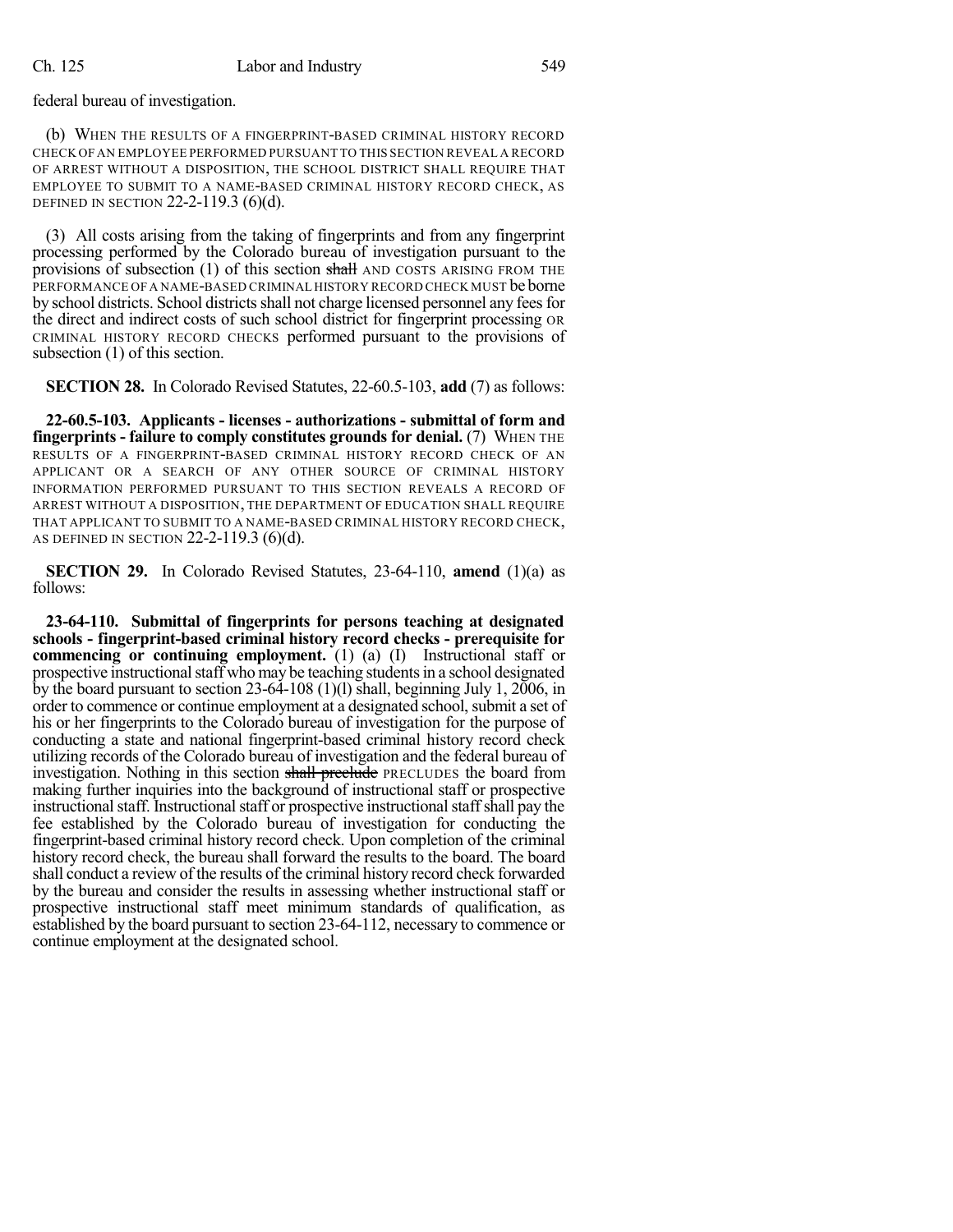550 Labor and Industry Ch. 125

(II) WHEN THE RESULTS OF A FINGERPRINT-BASED CRIMINAL HISTORY RECORD CHECK OF INSTRUCTIONAL STAFF OR PROSPECTIVE INSTRUCTIONAL STAFF PERFORMED PURSUANT TO THIS SECTION REVEAL A RECORD OF ARREST WITHOUT A DISPOSITION, THE BOARD SHALL REQUIRE THE INSTRUCTIONAL STAFF OR PROSPECTIVE INSTRUCTIONAL STAFF TO SUBMIT TO A NAME-BASED CRIMINAL HISTORY RECORD CHECK, AS DEFINED IN SECTION 22-2-119.3 (6)(d). INSTRUCTIONAL STAFF OR PROSPECTIVE INSTRUCTIONAL STAFF SHALL PAY THE FEE ESTABLISHED BY THE BOARD FOR CONDUCTING THE NAMED-BASED CRIMINAL HISTORY RECORD CHECK.

**SECTION 30.** In Colorado Revised Statutes, 24-31-304, **amend** (3) as follows:

**24-31-304. Applicantfor training-fingerprint-basedcriminalhistoryrecord check.** (3) (a) A person seeking to enroll in a training academy shall submit a set of fingerprints to the training academy prior to enrolling in the academy. The training academy shall forward the fingerprints to the Colorado bureau of investigation for the purpose of obtaining a fingerprint-based criminal history record check. Upon receipt of fingerprints and payment for the costs, the Colorado bureau ofinvestigation shall conduct a state and nationalfingerprint-based criminal history record check utilizing records of the Colorado bureau of investigation and the federal bureau of investigation. The P.O.S.T. board shall be IS the authorized agency to receive information regarding the result of a national criminal history record check. The P.O.S.T. board shall notify the training academy if the fingerprint-based criminal history record check indicatesthat the person is prohibited from enrolling in the training academy pursuant to subsection (2) of this section. The person seeking to enroll in the training academy shall bear only the actual costs of the state and national fingerprint-based criminal history record check.

(b) WHEN THE RESULTS OF A FINGERPRINT-BASED CRIMINAL HISTORY RECORD CHECK OF A PERSON SEEKING TO ENROLL IN A TRAINING ACADEMY PERFORMED PURSUANT TO THIS SECTION REVEAL A RECORD OF ARREST WITHOUT A DISPOSITION, THE P.O.S.T. BOARD SHALL REQUIRE THAT PERSON TO SUBMIT TO A NAME-BASED CRIMINAL HISTORY RECORD CHECK, AS DEFINED IN SECTION  $22-2-119.3$  (6)(d).

**SECTION 31.** In Colorado Revised Statutes, 24-31-702, **amend** (2)(f) as follows:

**24-31-702. Colorado domestic violence fatality review board - creation membership - purpose - duties.** (2) (f) Before commencing his or her service on the review team, each member shall submit his or her fingerprints to the Colorado bureau of investigation for the purposes of a criminal background check. The bureau shall forward the results of each background check to the attorney general. WHEN THE RESULTS OF A FINGERPRINT-BASED CRIMINAL HISTORY RECORD CHECK OF A MEMBER PERFORMED PURSUANT TO THIS SECTION REVEAL A RECORD OF ARREST WITHOUT A DISPOSITION, THE ATTORNEY GENERAL SHALL REQUIRE THAT MEMBER TO SUBMIT TO A NAME-BASED CRIMINAL HISTORY RECORD CHECK, AS DEFINED IN SECTION 22-2-119.3 (6)(d).

**SECTION 32.** In Colorado Revised Statutes, 24-33.5-705.5, **amend** (4)(b) as follows: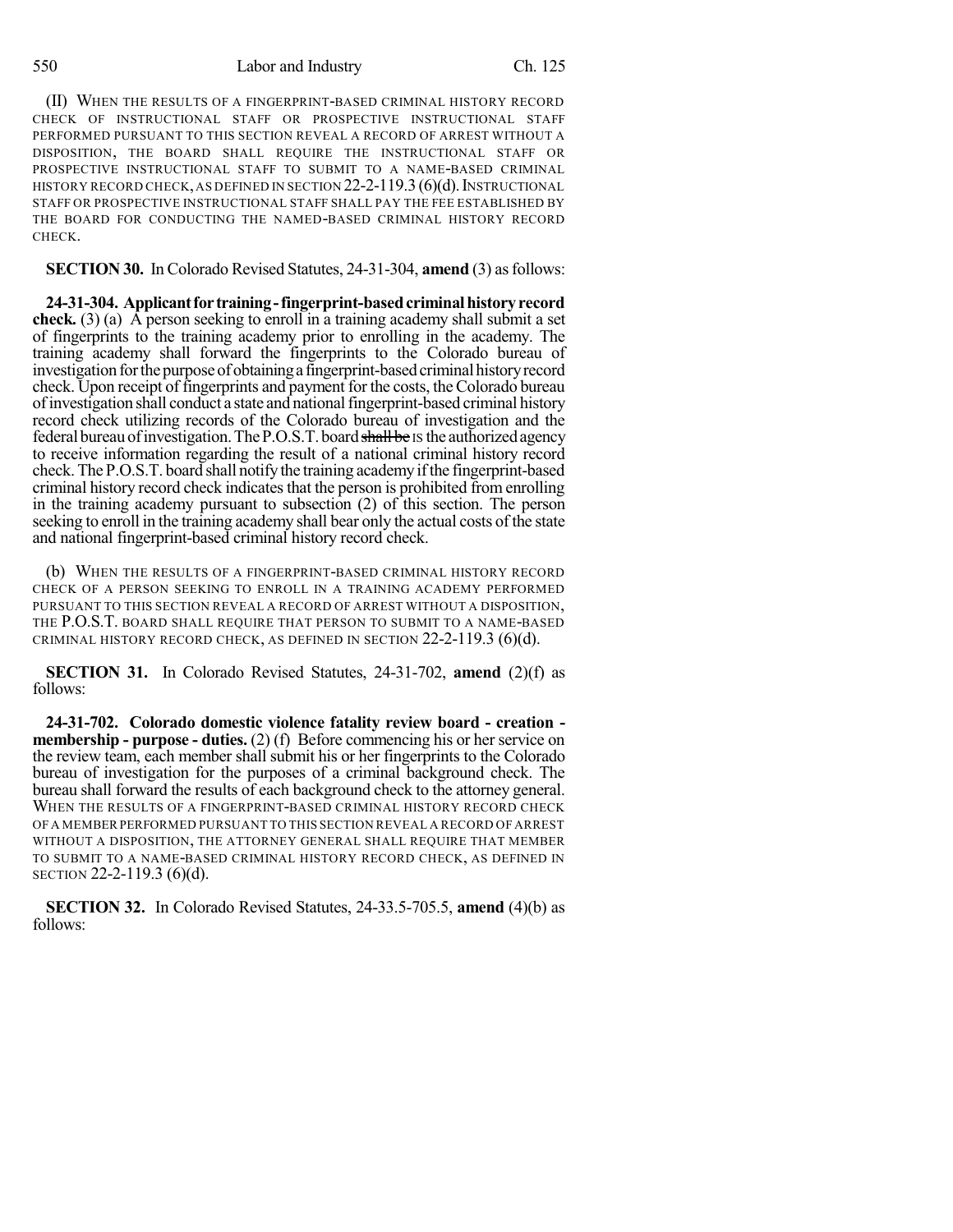**24-33.5-705.5. Auxiliary emergency communications unit - powers and duties of unit and office of emergency management regarding auxiliary communications- definitions.**(4) In connection with the powers and duties ofthe unit as specified in this section, the director of the office may:

(b) Conduct criminal background investigations on candidates for credentialing as auxiliary emergency communicatorsin accordance with the security needs ofthe department. WHEN THE RESULTS OF A FINGERPRINT-BASED CRIMINAL HISTORY RECORD CHECK OF AN APPLICANT PERFORMED PURSUANT TO THIS SECTION REVEAL A RECORD OF ARREST WITHOUT A DISPOSITION, THE DIRECTOR SHALL REQUIRE THAT APPLICANT TO SUBMIT TO A NAME-BASED CRIMINAL HISTORY RECORD CHECK, AS DEFINED IN SECTION 22-2-119.3 (6)(d). The unit may deny credentialing to any candidate based upon the results of that A background check.

**SECTION 33.** In Colorado Revised Statutes, **amend** 24-50-1002 as follows:

**24-50-1002. State agencies with access to federal tax information authorization for background checks - procedure - costs.** (1) Each applicant, state employee, state contractor, or other individual who has or may have access through a state agency to federal tax information received from the federal government shall submit a complete set of his or her fingerprints to the state agency. The state agency shall submit the fingerprints to the Colorado bureau of investigation for the purpose of conducting fingerprint-based criminal history record checks. The Colorado bureau of investigation shall forward the fingerprints to the federal bureau of investigation for the purpose of conducting fingerprint-based criminal history record checks. The state agency may SHALL acquire a name-based criminal history record check, AS DEFINED IN SECTION  $22-2-119.3$  (6)(d), for an applicant, state employee, state contractor, or other individual who has twice submitted to a fingerprint-based criminal history record check and whose fingerprints are unclassifiable OR WHEN THE RESULTS OF A FINGERPRINT-BASED CRIMINAL HISTORY RECORD CHECK OF A PERSON PERFORMED PURSUANT TO THIS SECTION REVEAL A RECORD OF ARREST WITHOUT A DISPOSITION. The state agency may collect the fingerprints of the applicant, state employee, state contractor, or other individual or may use the fingerprinting services of another state agency or other entity authorized to collect fingerprints for the purpose of conducting fingerprint-based criminal history record checks.

(2) The state agencyshall use the informationresultingfromthe fingerprint-based OR NAME-BASED criminal history record check to investigate and determine whether the applicant, state employee, state contractor, or other individual is qualified to have access to federal tax information in accordance with federal internal revenue service publication 1075. The state agency may verify the information an individual is required to submit. The state agency shall deny access to federal tax information received from the federal government to an applicant, state employee, state contractor, or other individual who does not pass the fingerprint-based criminal history record check required by this section.

(3) The state agency shall pay the costs associated with fingerprint-based criminal history record checks to the Colorado bureau of investigation AND PAY THE COSTS ASSOCIATED WITH A NAME-BASED CRIMINAL HISTORY RECORD CHECK.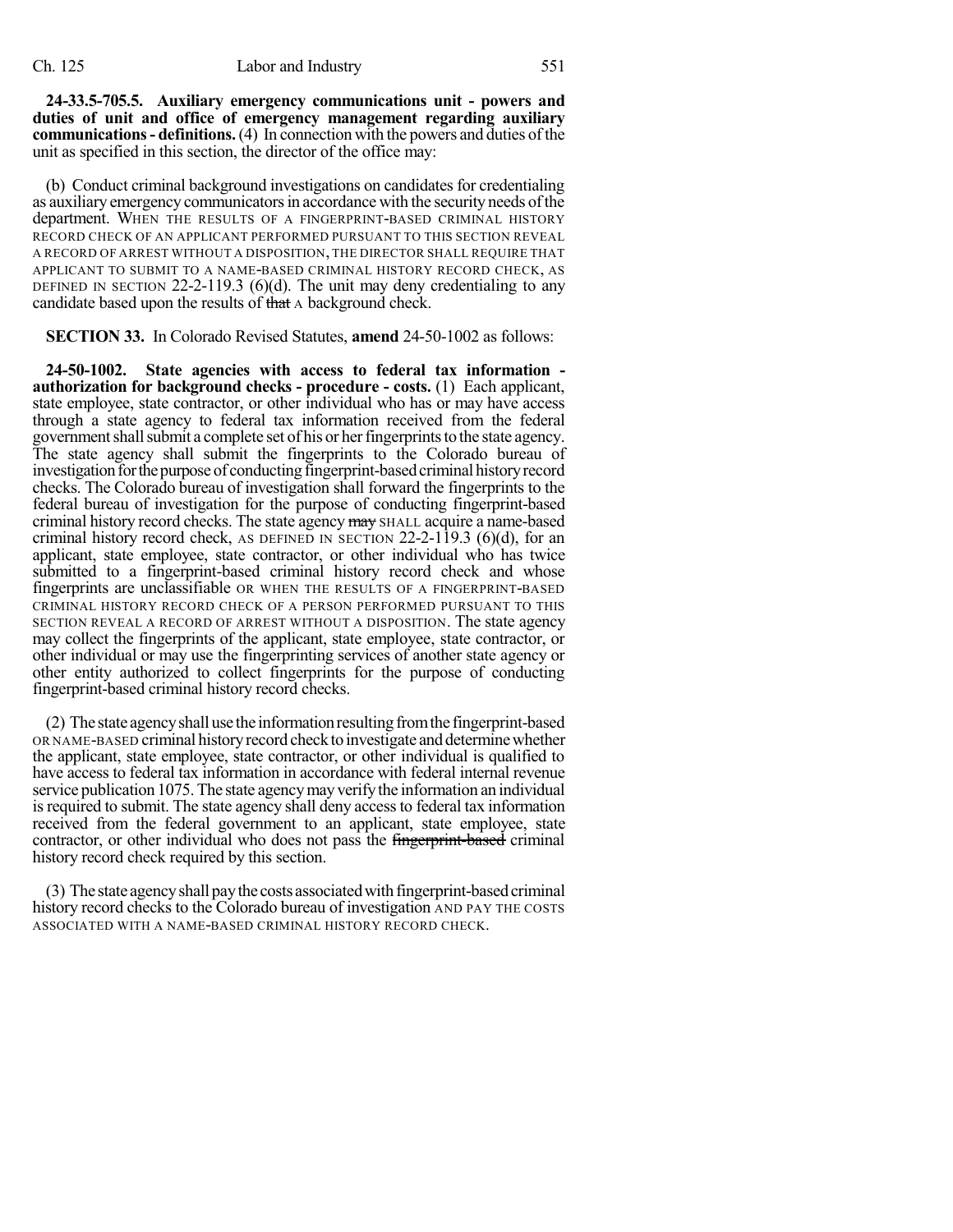**SECTION 34.** In Colorado Revised Statutes, 24-50-1003, **amend** (2), (3), and (4) as follows:

**24-50-1003. County departments with access to federal tax information authorization for background checks - procedure - costs.** (2) Each applicant, county employee, county contractor, or other individual who has or may have access to federal tax information subject to an agreement authorized under subsection (1) of this section shall submit a complete set of his or her fingerprints to the county department. The county department shall submit the fingerprints to the Colorado bureau of investigation for the purpose of conducting fingerprint-based criminal history record checks. The Colorado bureau of investigation shall forward the fingerprints to the federal bureau of investigation for the purpose of conducting fingerprint-based criminal history record checks. The county department may SHALL acquire a name-based criminal history record check, AS DEFINED IN SECTION  $22-2-119.3$  (6)(d), for an applicant, county employee, county contractor, or other individual who has twice submitted to a fingerprint-based criminal history record check and whose fingerprints are unclassifiable OR WHEN THE RESULTS OF A FINGERPRINT-BASED CRIMINAL HISTORY RECORD CHECK OF A PERSON PERFORMED PURSUANT TO THIS SECTION REVEAL A RECORD OF ARREST WITHOUT A DISPOSITION.

(3) The county department shall use the information resulting from the fingerprint-based OR NAME-BASED criminal history record check to investigate and determine whether the applicant, county employee, county contractor, or other individual is qualified to have access to the shared federal tax information in accordance with federal internal revenue service publication 1075. The county department may verify the information an individual is required to submit. The county department shall deny access to the shared federal tax information to an applicant, county employee, county contractor, or other individual who does not pass the *fingerprint-based* criminal history record check required in accordance with this section.

(4) The county department shall pay the costs associated with fingerprint-based criminal historyrecord checksto theColorado bureau ofinvestigation AND PAY THE COSTS ASSOCIATED WITH A NAME-BASED CRIMINAL HISTORY RECORD CHECK.

**SECTION 35.** In Colorado Revised Statutes, 25-1-124.5, **amend** (1) as follows:

**25-1-124.5. Nursing care facilities - employees - criminal history check adult protective services data systemcheck.**(1) On and after September 1, 1996, prior to employing any person, a nursing care facility or the person seeking employment at a nursing care facility shall make an inquiry to the director of the Colorado bureau of investigation or to private criminal background check companies authorized to do business in the state of Colorado to ascertain whether such person has a criminal history, including arrest and conviction records. The Colorado bureau of investigation or private criminal background check companies are authorized to utilize fingerprints to ascertain from the federal bureau of investigation whether such person has a criminal history record. WHEN THE RESULTS OF A FINGERPRINT-BASED CRIMINAL HISTORY RECORD CHECK OF AN APPLICANT PERFORMED PURSUANT TO THIS SECTION REVEAL A RECORD OF ARREST WITHOUT A DISPOSITION, THE NURSING CARE FACILITY SHALL REQUIRE THAT APPLICANT TO SUBMIT TO A NAME-BASED CRIMINAL HISTORY RECORD CHECK, AS DEFINED IN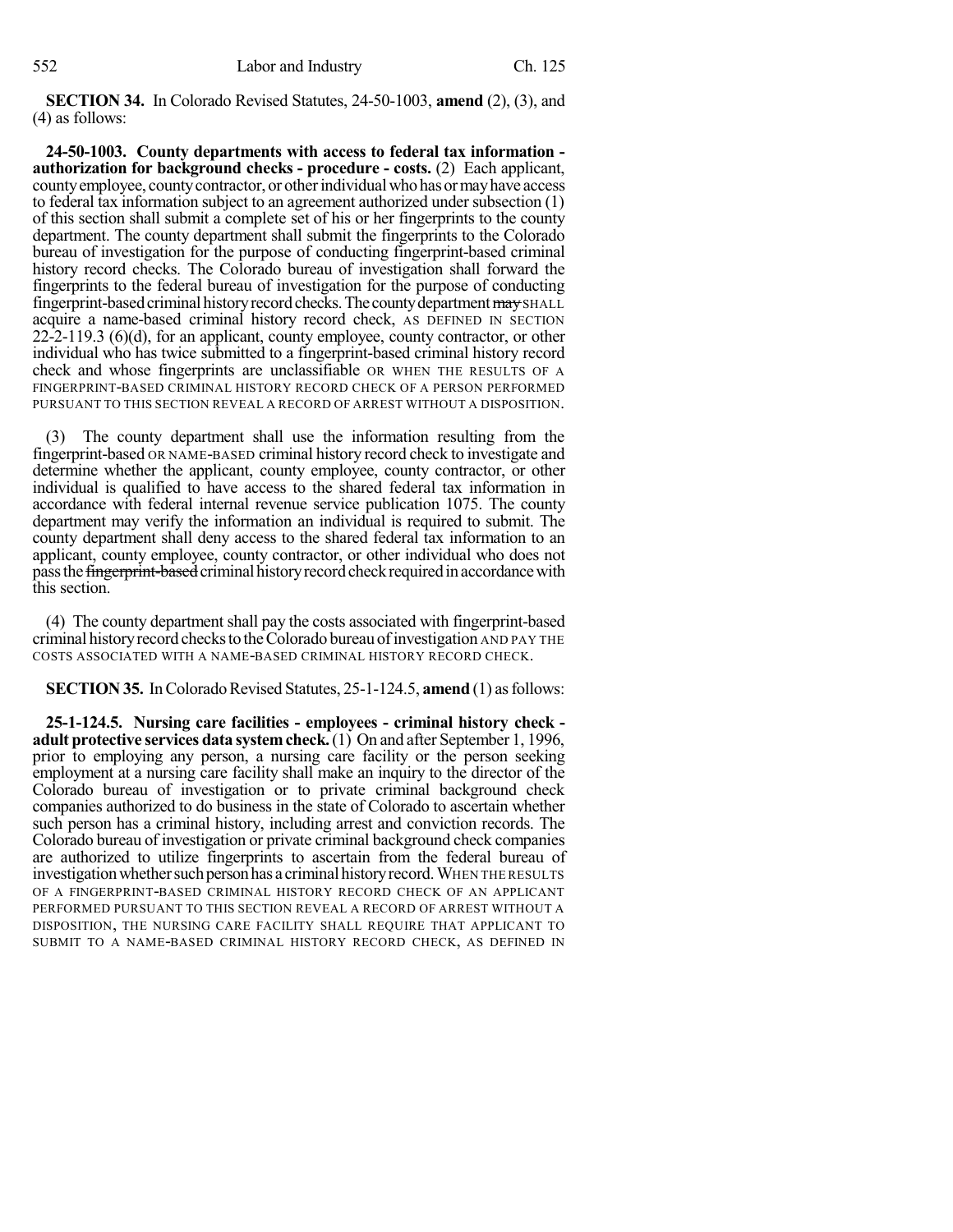SECTION  $22-2-119.3$  (6)(d). The nursing care facility or the person seeking employment in a nursing care facility shall pay the costs of such inquiry AN INQUIRY OR A NAME-BASED CRIMINAL HISTORY RECORD CHECK PERFORMED PURSUANT TO THIS SECTION. The criminal history check shall MUST be conducted not more than ninety days prior to the employment of the applicant. For purposes of this section, criminal background check companies shall MUST be approved by the state board of nursing. In approving such companies, approval shall MUST be based upon the provision of lawfully available, accurate, and thorough information pertaining to criminal histories, including arrest and conviction records.

**SECTION 36.** In Colorado Revised Statutes, 25-1.5-302, **amend** (8) as follows:

**25-1.5-302. Administration of medications - powers and duties of department - criminal history record checks.** (8) Each owner, operator, or supervisor of a facility who employs a person who is not licensed to administer medications shall conduct a criminal background check on each employee prior to employment or promotion to a position in which the person has access to medications. WHEN THE RESULTS OF A FINGERPRINT-BASED CRIMINAL HISTORY RECORD CHECK OF AN EMPLOYEE PERFORMED PURSUANT TO THIS SECTION REVEAL A RECORD OF ARREST WITHOUT A DISPOSITION, THE OWNER, OPERATOR, OR SUPERVISOR OF THE FACILITY SHALL REQUIRE THAT EMPLOYEE TO SUBMIT TO A NAME-BASED CRIMINAL HISTORY RECORD CHECK,AS DEFINED IN SECTION 22-2-119.3  $(6)(d)$ .

**SECTION 37.** In Colorado Revised Statutes, 25-3.5-203, **add** (4)(f) as follows:

**25-3.5-203. Emergency medicalservice providers- certification - renewal of certificate - duties of department - rules - criminal history record checks**  definitions. (4) (f) WHEN THE RESULTS OF A FINGERPRINT-BASED CRIMINAL HISTORY RECORD CHECK OF A PERSON PERFORMED PURSUANT TO THIS SUBSECTION (4) REVEAL A RECORD OF ARREST WITHOUT A DISPOSITION, THE DEPARTMENT, GOVERNMENT ENTITY,OR PRIVATE,NOT-FOR-PROFIT,OR FOR-PROFIT ORGANIZATION THATREQUIRED THE FINGERPRINT-BASED CRIMINAL HISTORY RECORD CHECK SHALL REQUIRE THAT PERSON TO SUBMIT TO A NAME-BASED CRIMINAL HISTORY RECORD CHECK, AS DEFINED IN SECTION  $22-2-119.3$  (6)(d).

**SECTION 38.** In Colorado Revised Statutes, 25-3.5-1103, **add** (5)(c) as follows:

**25-3.5-1103. Registration - rules - funds.** (5) (c) WHEN THE RESULTS OF A FINGERPRINT-BASED CRIMINAL HISTORY RECORD CHECK OF A PERSON PERFORMED PURSUANT TO THIS SUBSECTION (5) REVEAL A RECORD OF ARREST WITHOUT A DISPOSITION, THE DEPARTMENT SHALL REQUIRE THAT PERSON TO SUBMIT TO A NAME-BASED CRIMINAL HISTORY RECORD CHECK,AS DEFINED IN SECTION 22-2-119.3  $(6)(d)$ .

**SECTION 39.** In Colorado Revised Statutes, 25-3.5-1305, **add** (3)(a)(IV) as follows:

**25-3.5-1305. License - application - inspection - criminal history record check - issuance.** (3) (a)  $(I\overline{V})$  WHEN THE RESULTS OF A FINGERPRINT-BASED CRIMINAL HISTORY RECORD CHECK OF A PERSON PERFORMED PURSUANT TO THIS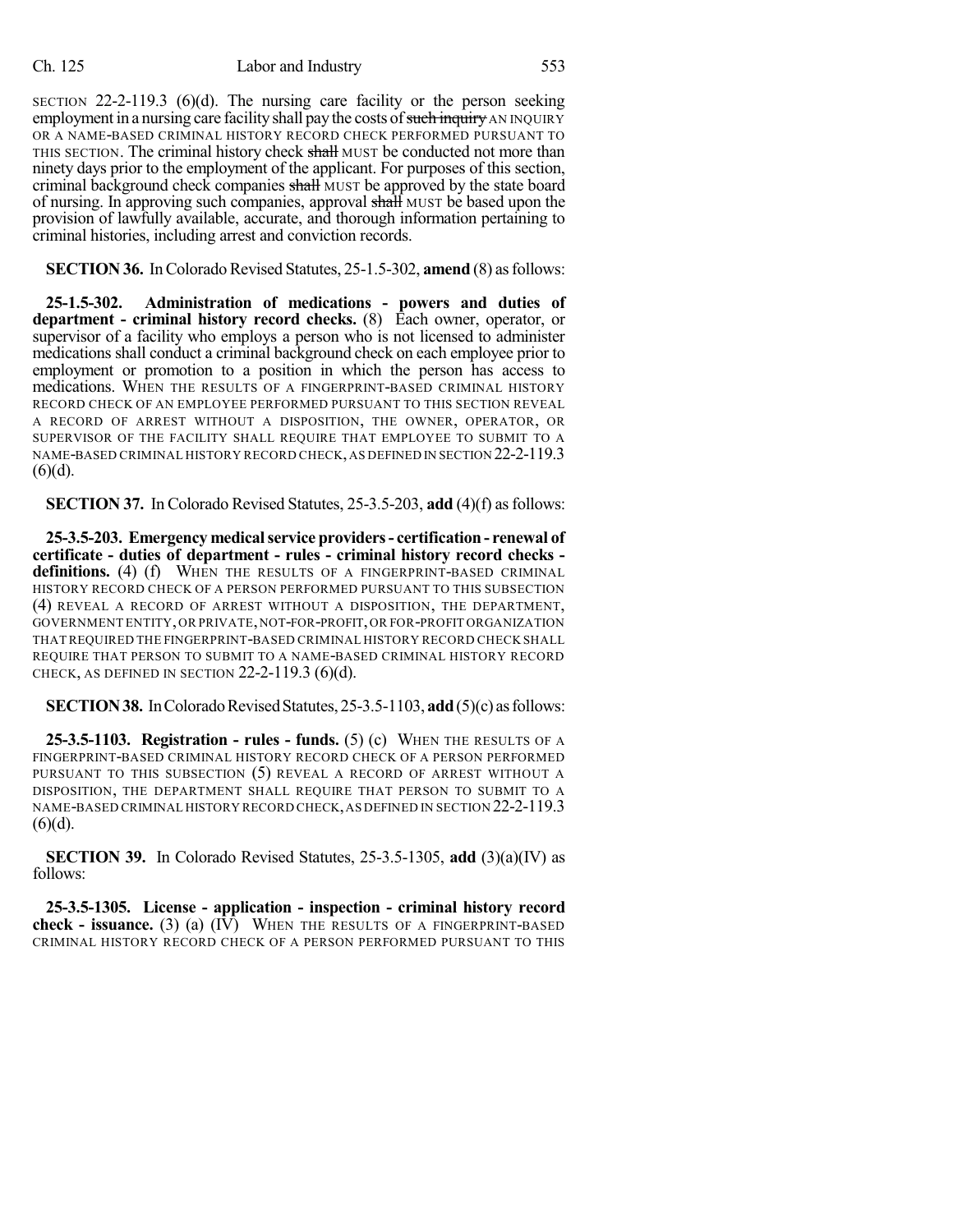SUBSECTION (3) REVEAL A RECORD OF ARREST WITHOUT A DISPOSITION, THE DEPARTMENT SHALL REQUIRE THAT PERSON TO SUBMIT TO A NAME-BASED CRIMINAL HISTORY RECORD CHECK, AS DEFINED IN SECTION 22-2-119.3 (6)(d).

**SECTION 40.** In Colorado Revised Statutes, 25-27-105, **add** (2.5)(a.7) as follows:

**25-27-105. License - application -inspection -issuance.**(2.5)(a.7) WHEN THE RESULTS OF A FINGERPRINT-BASED CRIMINAL HISTORY RECORD CHECK OF AN APPLICANT PERFORMED PURSUANT TO THIS SECTION REVEAL A RECORD OF ARREST WITHOUT A DISPOSITION, THE DEPARTMENT SHALL REQUIRE THAT APPLICANT TO SUBMIT TO A NAME-BASED CRIMINAL HISTORY RECORD CHECK, AS DEFINED IN SECTION 22-2-119.3 (6)(d).

**SECTION 41.** InColorado Revised Statutes, 25-27.5-106, **amend** (7); and **add**  $(3)(a.5)$  as follows:

**25-27.5-106. License or registration - application - inspection - issuance**  rules. (3) (a.5) WHEN THE RESULTS OF A FINGERPRINT-BASED CRIMINAL HISTORY RECORD CHECK OF A PERSON PERFORMED PURSUANT TO THIS SUBSECTION (3) REVEAL A RECORD OF ARREST WITHOUT A DISPOSITION, THE DEPARTMENT SHALL REQUIRE THAT PERSON TO SUBMIT TO A NAME-BASED CRIMINAL HISTORY RECORD CHECK, AS DEFINED IN SECTION  $22-2-119.3$  (6)(d).

(7) If requested by the Colorado department of health care policy and financing, the department may issue a provisional license for a period of ninety days to an agency that has applied to be a certified home care agency as defined in section 25-27.5-102. A provisional license shall not be granted prior to the completion of a fingerprint-based criminal history record check in accordance with subsection (3) of this section and a finding in accordance with subsection (4) of this section. A second provisional license may be issued, for a like term and fee, to effect compliance. No further provisional licenses may be issued forthe current year after the second issuance.

**SECTION 42.** In Colorado Revised Statutes, 26-3.1-107, **amend** (1) as follows:

**26-3.1-107. Background check- adult protective services data systemcheck.** (1) Each county department shall require each protective services employee hired on or after May 29, 2012, to complete a fingerprint-based criminal history records RECORD check utilizing the records of the Colorado bureau of investigation and the federal bureau of investigation. The employee shall pay the cost of the fingerprint-based criminal history records RECORD check unless the county department chooses to pay the cost. Upon completion of the criminal history records RECORD check, the Colorado bureau of investigation shall forward the results to the county department. The county department may SHALL require a name-based criminal history records RECORD check for an applicant or an employee who has twice submitted to a fingerprint-based criminal history records RECORD check and whose fingerprints are unclassifiable OR WHEN THE RESULTS OF A FINGERPRINT-BASED CRIMINAL HISTORY RECORD CHECK OF AN APPLICANT PERFORMED PURSUANT TO THIS SECTION REVEAL A RECORD OF ARREST WITHOUT A DISPOSITION, AS DEFINED IN SECTION 22-2-119.3 (6)(d).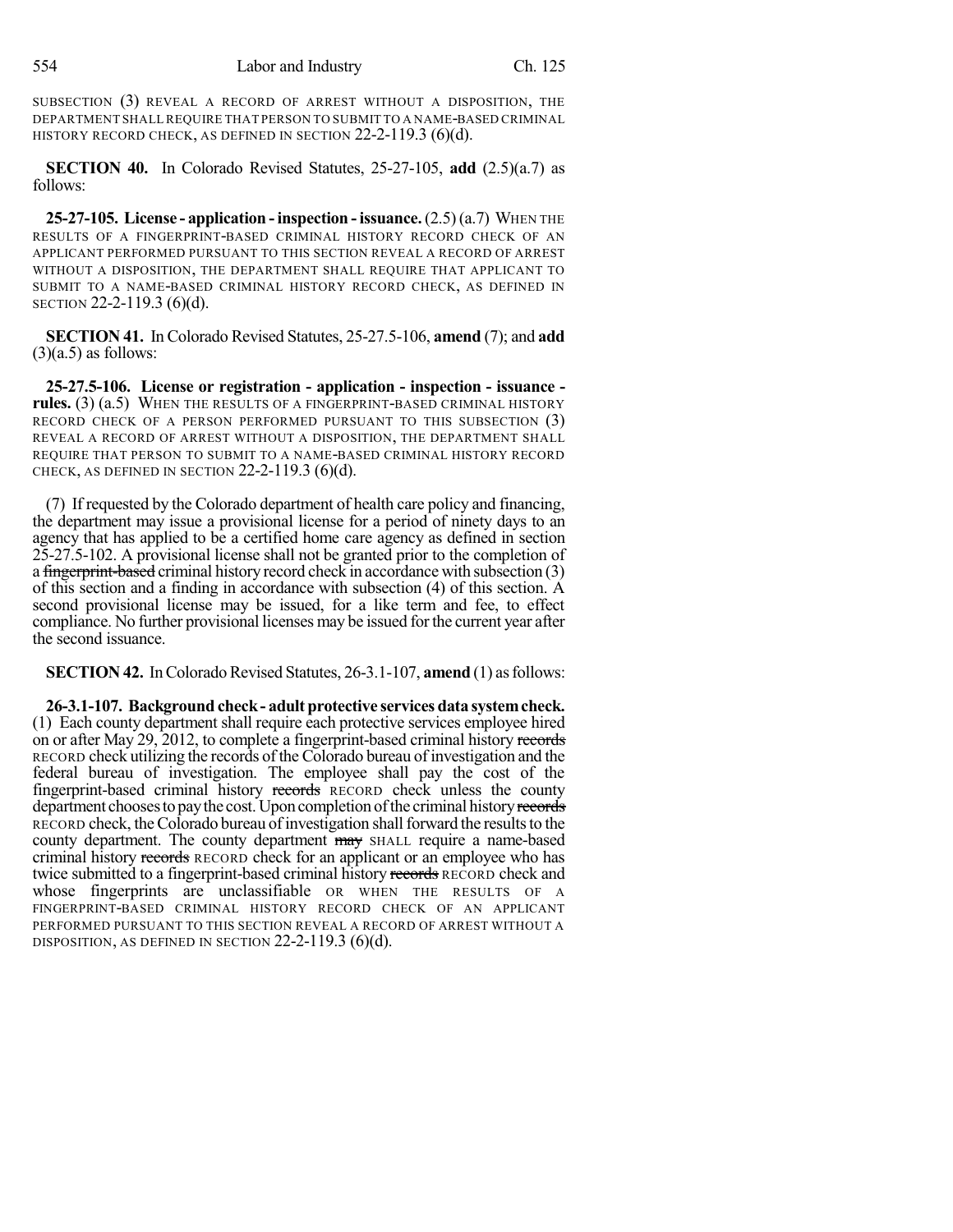**SECTION 43.** In Colorado Revised Statutes, 26-6-103.3, **amend** (2) as follows:

**26-6-103.3. Substitute child care providers - substitute placement agency licensing - rules.** (2) The state board shall promulgate rules for substitute placement agencies and substitute child care providers. At a minimum, state board rules must require that the substitute child care provider demonstrate that he orshe hasthe training and certification forthe child care license type and position inwhich the substitute child care provider is placed. Pursuant to section 26-6-107  $(1)(a)(I)(C)$ , each substitute child care provider shall pay for and submit to a fingerprint-based criminal history record check and a review of the records and reports of child abuse or neglect maintained by the state department to determine whether the substitute child care provider has been found to be responsible in a confirmed report of child abuse or neglect. WHEN THE RESULTS OF A FINGERPRINT-BASED CRIMINAL HISTORY RECORD CHECK OR ANY OTHER RECORDS CHECK PERFORMED ON A PERSON PURSUANT TO THIS SUBSECTION (2) REVEAL A RECORD OF ARREST WITHOUT A DISPOSITION, THE STATE BOARD SHALL REQUIRE THAT PERSON TO SUBMIT TO A NAME-BASED CRIMINAL HISTORY RECORD CHECK, AS DEFINED IN SECTION 22-2-119.3 (6)(d). The substitute placement agency shall not place a substitute child care provider who is convicted of any of the crimes specified in section 26-6-104 (7) or section 26-6-108.

**SECTION 44.** In Colorado Revised Statutes, 26-6-103.5, **add** (2)(f)(V) as follows:

**26-6-103.5. Application of part - guest child care facilities - public services short-term child care facilities - definition.** (2) A person or entity shall not operate a guest child care facility or a public services short-term child care facility unless the following requirements are met:

(f)(V) WHEN THE RESULTS OF A FINGERPRINT-BASED CRIMINAL HISTORY RECORD CHECK OR ANY OTHER RECORDS CHECK PERFORMED PURSUANT TO THIS SUBSECTION (2)(f) REVEAL A RECORD OF ARREST WITHOUT A DISPOSITION,THE GUEST CHILD CARE FACILITY OR PUBLIC SERVICES SHORT-TERM CHILD CARE FACILITY SHALL REQUIRE THE SUPERVISORY EMPLOYEE OR APPLICANT FOR A SUPERVISORY EMPLOYEE POSITION TO SUBMIT TO A NAME-BASED CRIMINAL HISTORY RECORD CHECK, AS DEFINED IN SECTION 22-2-119.3  $(6)(d)$ ;

**SECTION 45.** In Colorado Revised Statutes, 26-6-104, **amend** (7.5) as follows:

**26-6-104. Licenses - out-of-state notices and consent - demonstration pilot program - rules.** (7.5) (a) No later than January 1, 2004, the state board shall promulgate rules that require all current and prospective employees of a county department who in their position have direct contact with any child in the process of being placed, or who has been placed, in foster care to submit a set offingerprints for purposes of obtaining a fingerprint-based criminal history record check, unless the person has already submitted a set of fingerprints. The check shall MUST be conducted in the same manner as provided in subsection (7) of this section and in section 26-6-107 (1)(a). The person's employment shall be IS conditional upon a satisfactory criminal background check and subject to the same grounds for denial or dismissal as set forth in subsection (7) of this section and in section 26-6-107  $(1)(a)$ . The costs for the fingerprint-based criminal history record check shall MUST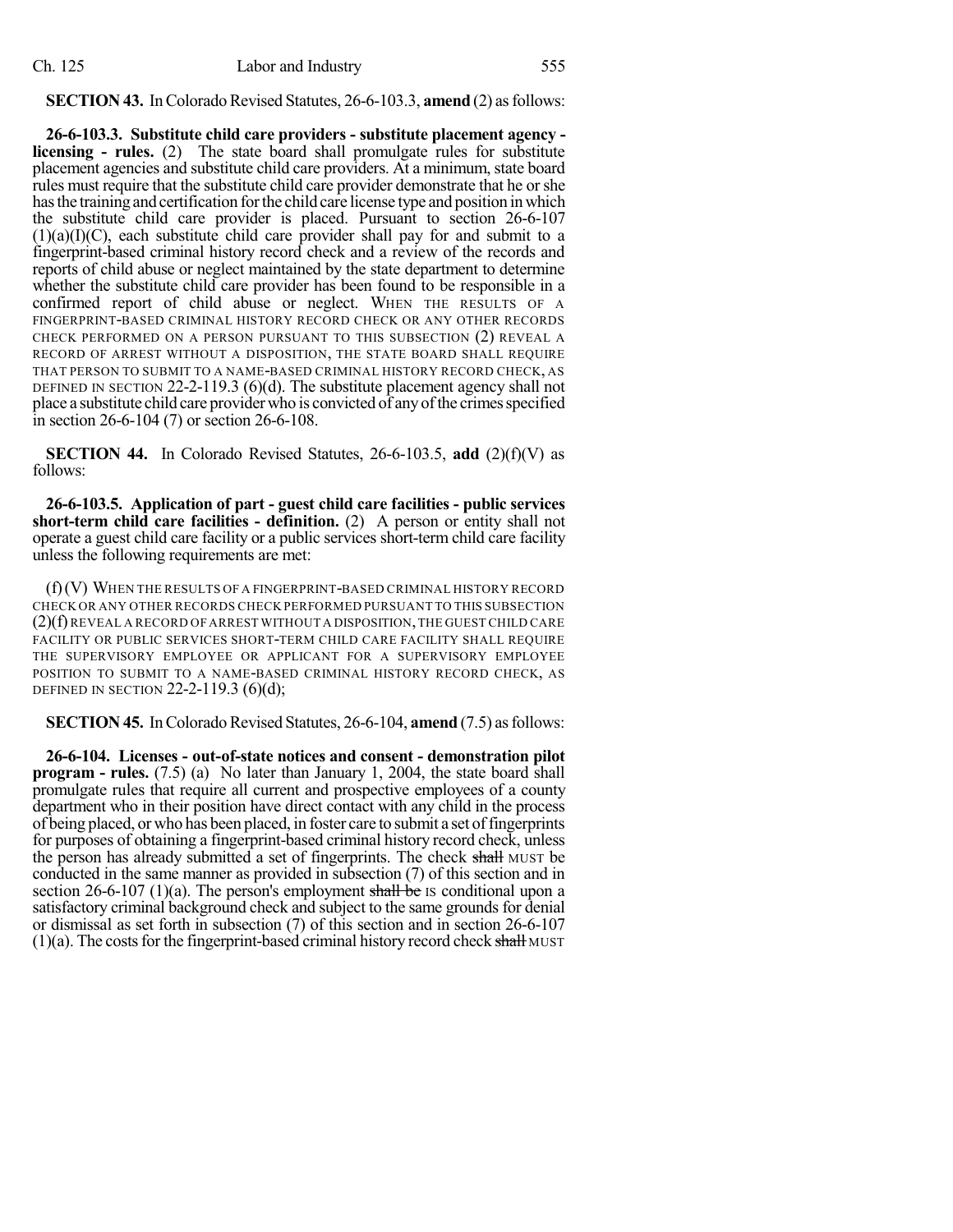be borne by the applicant.

(b) WHEN THE RESULTS OF A FINGERPRINT-BASED CRIMINAL HISTORY RECORD CHECK PERFORMED PURSUANT TO THIS SUBSECTION (7.5) REVEAL A RECORD OF ARREST WITHOUT A DISPOSITION, THE STATE DEPARTMENT SHALL REQUIRE THE PERSON TO SUBMIT TO A NAME-BASED CRIMINAL HISTORY RECORD CHECK, AS DEFINED IN SECTION 22-2-119.3 (6)(d). THE COSTS FOR THE NAME-BASED CRIMINAL HISTORY RECORD CHECK MUST BE BORNE BY THE APPLICANT.

**SECTION 46.** In Colorado Revised Statutes, 26-6-106.3, **amend** (6)(a); and **add** (5)(e) as follows:

**26-6-106.3. Certification and annual recertification of foster care homes by county departments and licensed child placement agencies - background and reference check requirements - definitions.** (5) Prior to issuing a certificate or a recertification to an applicant to operate a foster care home, a county department or a child placement agency licensed under the provisions of this part 1 shall conduct the following background checks for the applicant for a certificate, a person employed by the applicant, or a person who resides at the facility or the home:

(e) WHEN THE RESULTS OF A FINGERPRINT-BASED CRIMINAL HISTORY RECORD CHECK OR ANY OTHER RECORDS CHECK PERFORMED PURSUANT TO THIS SUBSECTION (5) REVEAL A RECORD OF ARREST WITHOUT A DISPOSITION, THE COUNTY DEPARTMENT OR CHILD PLACEMENT AGENCY SHALL REQUIRE THE PERSON TO SUBMIT TO A NAME-BASED CRIMINAL HISTORY RECORD CHECK, AS DEFINED IN SECTION 22-2-119.3 (6)(d).

(6) A county department or a child placement agency licensed under the provisions of this part 1 shall not issue a certificate to operate, or a recertification to operate, a foster care home and shall revoke or suspend a certificate if the applicant for the certificate, a person employed by the applicant, or a person who resides at the facility or home:

(a) Has been convicted of any of the crimes listed in paragraph  $(a)$  of subsection  $(5)$  SUBSECTION  $(5)(a)$  of this section as verified through A fingerprint-based criminal history record checks CHECK, A NAME-BASED CRIMINAL HISTORY RECORD CHECK, IF NECESSARY, and a check of the ICON system at the state judicial department;

**SECTION 47.** In Colorado Revised Statutes, 26-6-107, **amend** (1)(a)(I.5),  $(1)(a.7)(I)(C)$ , and  $(1)(a.7)(I)(D)$ ; and **add** and  $(1)(a.7)(I)(E)$  as follows:

**26-6-107. Investigations and inspections - local authority - reports - rules.**  $(1)$  (a) (I.5) Rules promulgated by the state board pursuant to subparagraph (I) of this paragraph (a) shall SUBSECTION  $(1)(a)(I)$  OF THIS SECTION MUST also include:

(A) A comparison search on the ICON system at the state judicial department with the name and date of birth information and any other available source of criminal history information that the state department determines is appropriate for each circumstance in which the CBI fingerprint check either does not confirm a criminal history or confirms a criminal history, in order to determine the crime or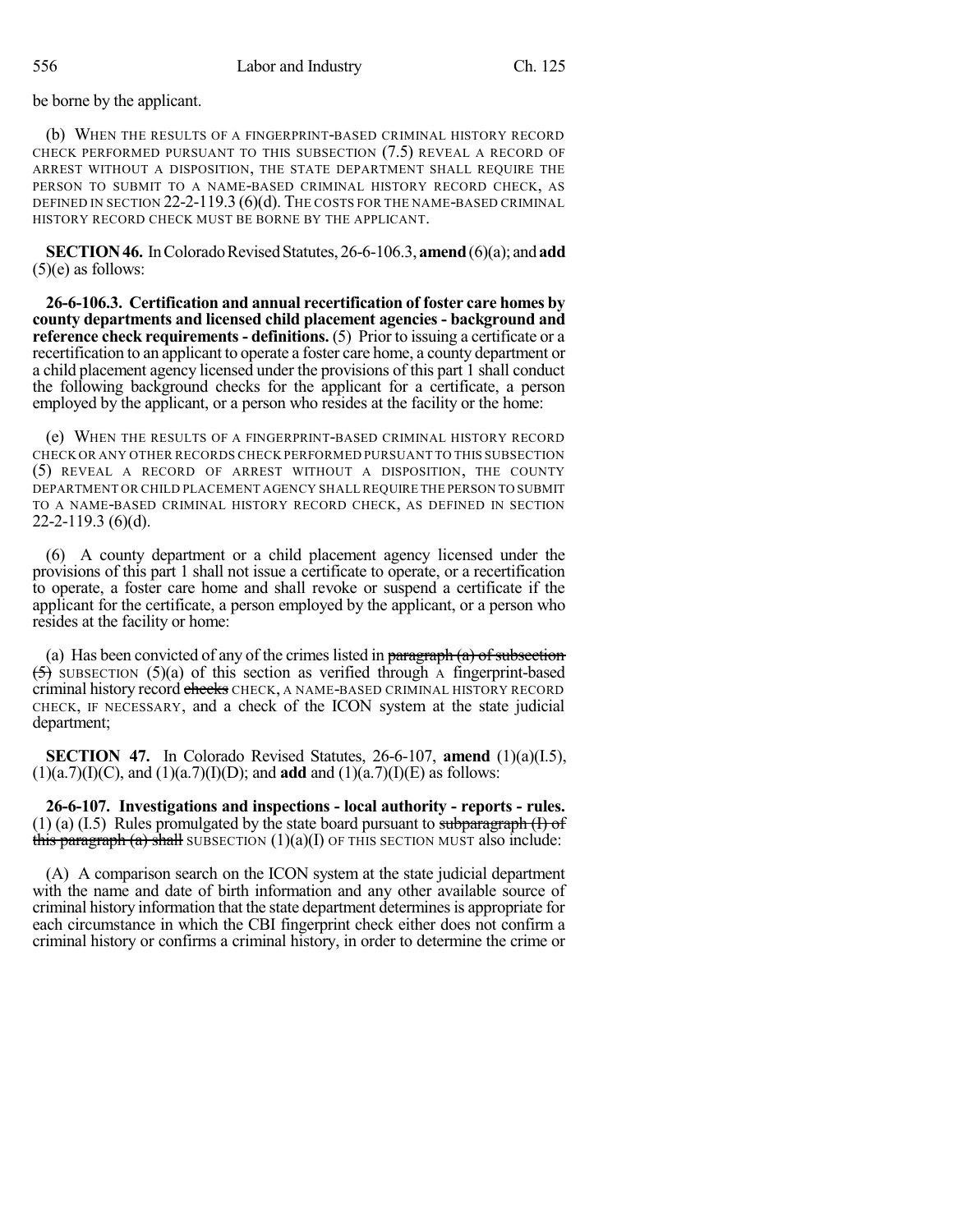#### Ch. 125 Labor and Industry 557

crimes for which the person was arrested or convicted and the disposition thereof; and

(B) Any other recognized database, if any, that is accessible on a statewide basis as set forth by rules promulgated by the state board; AND

(C) WHEN THE RESULTS OF AN INVESTIGATION PERFORMED PURSUANT TO SUBSECTION  $(1)(a)(I)$  OF THIS SECTION OR THIS SUBSECTION  $(1)(a)(I.5)$  REVEAL A RECORD OF ARREST WITHOUT A DISPOSITION, A NAME-BASED CRIMINAL HISTORY RECORD CHECK, AS DEFINED IN SECTION 22-2-119.3 (6)(d).

(a.7) (I) For all applicants applying to be a foster care home or kinship foster care home, regardless of reimbursement, the county department or child placement agency shall require each adult who is eighteen years of age or older and who resides in the home to obtain a fingerprint-based criminal history record check through the Colorado bureau of investigation and the federal bureau of investigation. The applicant must provide the county department or child placement agency with the addresses where the applicant and any adult residing in the home has lived in the preceding five years, including addresses from other states. The county department or the child placement agency shall conduct the following background checks of the applicant or an adult residing in the home:

(C) A check of the state department's automated database for information to determine if the applicant or adult who resides in the home has been identified as having a finding of child abuse or neglect and whether such finding has been determined to present an unsafe placement for a child; and

(D) A check against the state's sex offender registry and against the national sex offender public registry operated by the United States department of justice that checks names and addresses in the registries and the interactive database system for Colorado to determine if the applicant or adult who resides at the home is a registered sex offender; AND

(E) WHEN THE RESULTS OF A FINGERPRINT-BASED CRIMINAL HISTORY RECORD CHECK PERFORMED PURSUANT TO THIS SUBSECTION  $(1)(a.7)(I)$  REVEAL A RECORD OF ARREST WITHOUT A DISPOSITION, A NAME-BASED CRIMINAL HISTORY RECORD CHECK, AS DEFINED IN SECTION  $22-2-119.3$  (6)(d).

**SECTION 48.** In Colorado Revised Statutes, 26-6-120, **amend** (5); and **add** (1.5) as follows:

**26-6-120. Exempt family child care home providers - fingerprint-based criminal history record check - child care assistance program money temporary care - rules - definitions.** (1.5) (a) WHEN THE RESULTS OF AN FCC PERFORMED PURSUANT TO SUBSECTION (1) OF THIS SECTION REVEAL A RECORD OF ARREST WITHOUT A DISPOSITION, THE STATE DEPARTMENT SHALL REQUIRE THAT PERSON TO SUBMIT TO A NAME-BASED CRIMINAL HISTORY RECORD CHECK, AS DEFINED IN SECTION 22-2-119.3 (6)(d).

(b) A PERSON WHO UNDERGOES A NAME-BASED CRIMINAL HISTORY RECORD CHECK SHALL PAY TO THE STATE DEPARTMENT A FEE ESTABLISHED BY RULE OF THE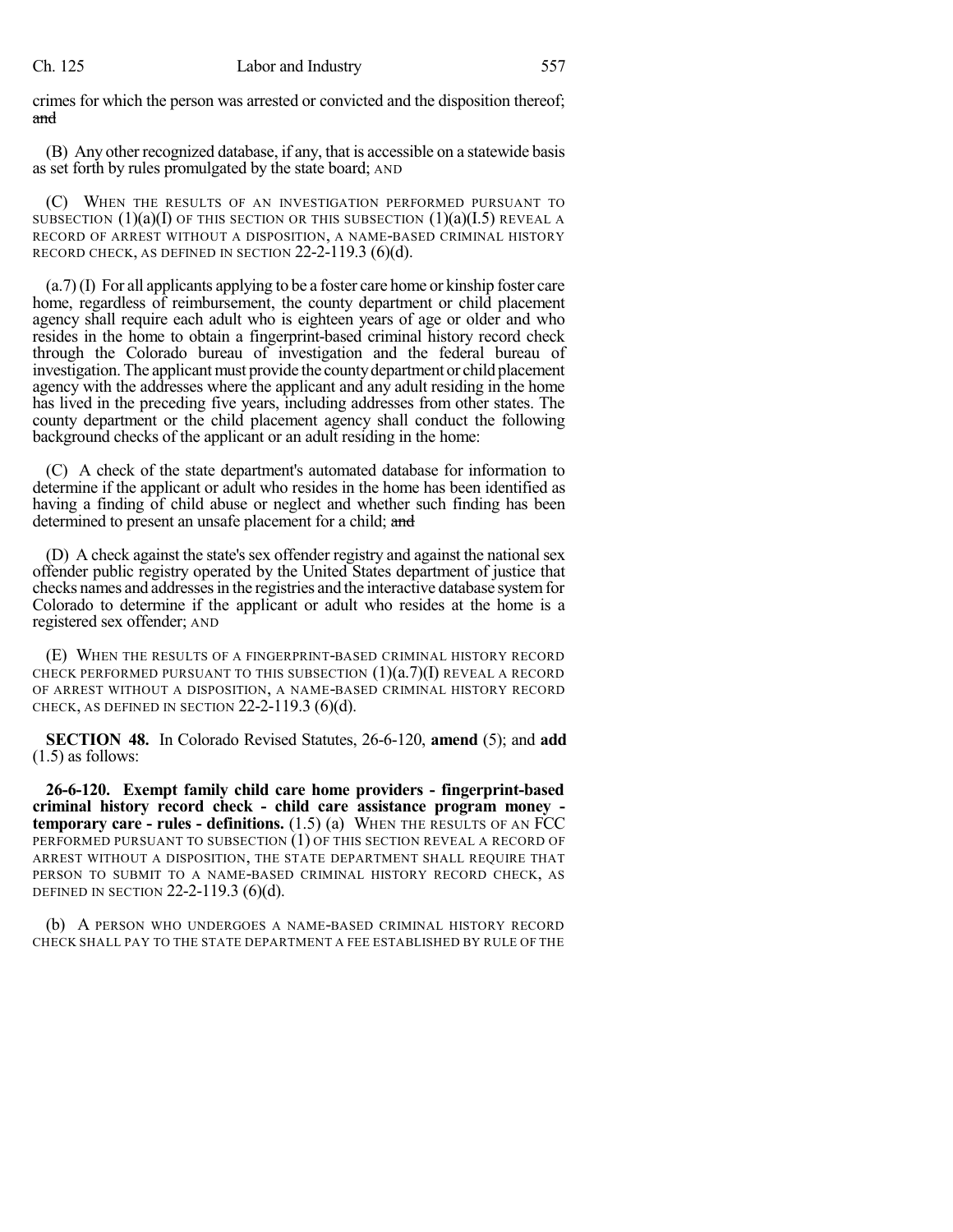STATE BOARD PURSUANT TO SUBSECTION (5) OF THIS SECTION TO OFFSET THE COSTS ASSOCIATED WITH PERFORMING THE NAME-BASED CRIMINAL HISTORY RECORD CHECK.

(5) The state board shall promulgate rules to establish the amount of the fee to collect from a qualified provider or qualified adult who is subject to an FCC pursuant to subsection (1) of this section OR A NAME-BASED CRIMINAL HISTORY RECORD CHECK PURSUANT TO SUBSECTION  $(1.5)$  OF THIS SECTION. The state department is authorized to collect the fee at the time of the FCC OR NAME-BASED CRIMINAL HISTORY RECORD CHECK.

**SECTION 49.** In Colorado Revised Statutes, 27-90-111, **amend** (4) as follows:

**27-90-111. Employment of personnel - screening of applicants disqualificationsfrom employment - contracts- rules- definitions.** (4) Prior to the department's permanent employment of a person in a position thatwould require that person to have direct contact with a vulnerable person, the executive director or any division head of the department shall make an inquiry to the director of the Colorado bureau of investigation to ascertain whether the person has a criminal history. The person's employment is conditional upon a satisfactory state and national fingerprint-based criminal history record check. A criminal history record check conducted pursuant to this subsection (4) must include but need not be limited to arrests, conviction records, and the disposition of any criminal charges. The department shall require the person to have his or her fingerprints taken by a local law enforcement agency or any third party approved by the Colorado bureau of investigation. If an approved third party takes the person's fingerprints, the fingerprints may be electronically captured using Colorado bureau of investigation-approved livescan equipment. Third-party vendors shall not keep the applicant information for more than thirty days unless requested to do so by the applicant. The department shall forward those fingerprints to the Colorado bureau of investigation for the purpose of fingerprint processing utilizing the files and records of the Colorado bureau of investigation and the federal bureau of investigation. WHEN THE RESULTS OF A FINGERPRINT-BASED CRIMINAL HISTORY RECORD CHECK OF A PERSON PERFORMED PURSUANT TO THIS SECTION REVEAL A RECORD OF ARREST WITHOUT A DISPOSITION, THE DEPARTMENT SHALL REQUIRE THAT PERSON TO SUBMIT TO A NAME-BASED CRIMINAL HISTORY RECORD CHECK, AS DEFINED IN SECTION 22-2-119.3 (6)(d). The department shall pay for the costs of criminal history record checks conducted pursuant to this section out of existing appropriations.

**SECTION 50.** In Colorado Revised Statutes, 40-10.1-110, **add** (1.5) as follows:

**40-10.1-110. Criminal history record check- rules.** (1.5) WHEN THE RESULTS OF A FINGERPRINT-BASED CRIMINAL HISTORY RECORD CHECK OF AN INDIVIDUAL PERFORMED PURSUANT TO THIS SECTION REVEAL A RECORD OF ARREST WITHOUT A DISPOSITION, THE COMMISSION SHALL REQUIRE THE INDIVIDUAL TO SUBMIT TO A NAME-BASED CRIMINAL HISTORY RECORD CHECK,AS DEFINED IN SECTION 22-2-119.3 (6)(d). THE INDIVIDUAL SHALL PAY THE COSTS ASSOCIATED WITH A NAME-BASED CRIMINAL HISTORY RECORD CHECK.

**SECTION 51.** In Colorado Revised Statutes, **amend** 42-1-224 as follows: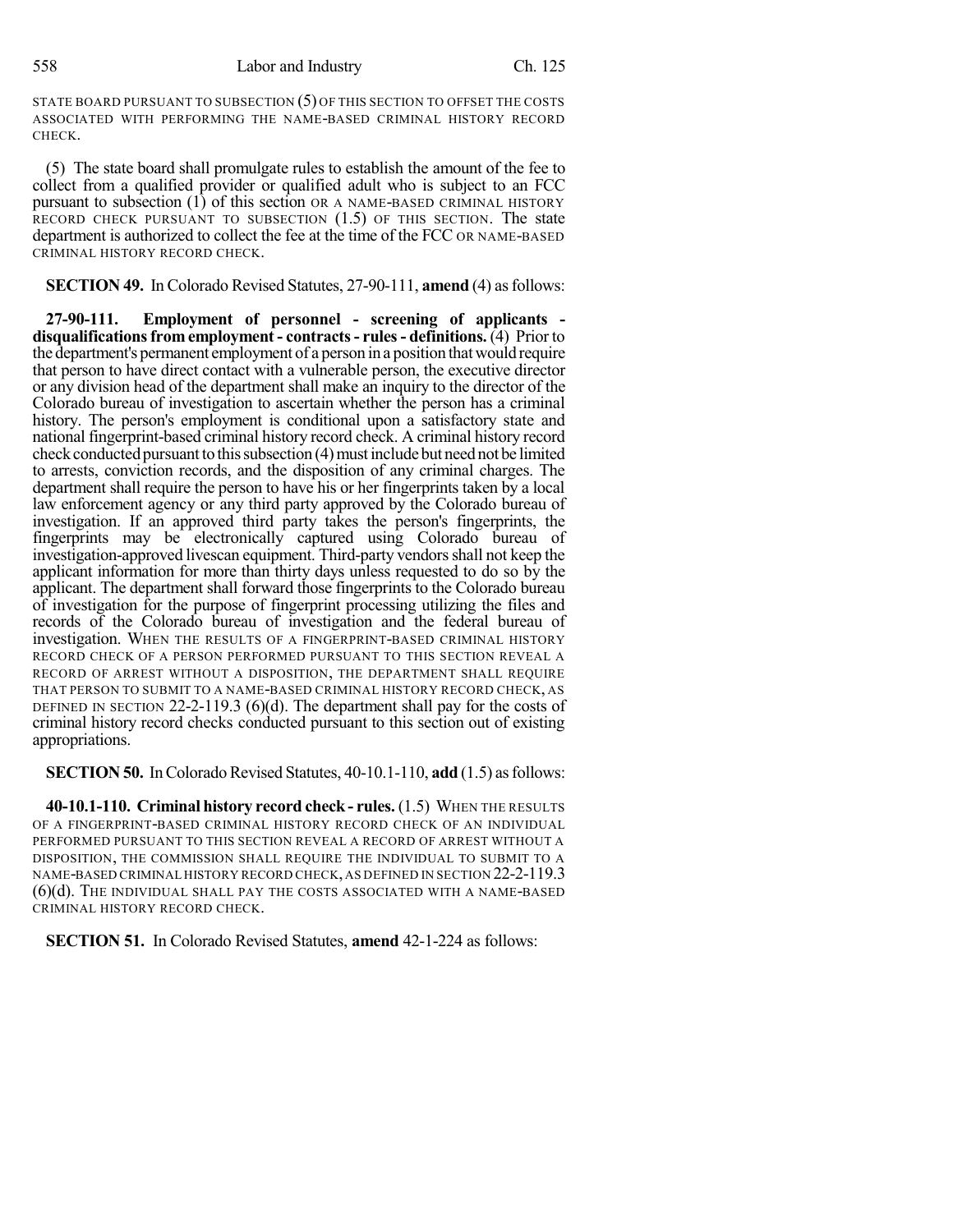**42-1-224. Criminal history check.** (1) The department may submit fingerprints of an employee or prospective employee to the Colorado bureau of investigation to obtain a fingerprint-based criminal history record check if the employee's duties do or will provide them with access to Colorado driver's licenses and identification cards issued pursuant to article 2 of this title TITLE 42 or personal identifying information collected or stored by the department in order to issue driver's licenses or identification cards. The department of revenue shall require all such employees hired on or after April 15, 2010, to obtain a fingerprint-based criminal history record check prior to performing their official duties, and shall require all such employees hired before April 15, 2010, to obtain a fingerprint-based criminal history record check by July 1, 2011. The department may use this information to make employment decisions concerningsuchemployees.Uponreceiptoffingerprints and payment for the costs, the Colorado bureau of investigation shall conduct a state and national fingerprint-based criminal history record check utilizing records of the Colorado bureau of investigation and the federal bureau of investigation. The department shall be the authorized agency to receive information regarding the result of the national criminal history record check. The Colorado bureau of investigation shall charge the department a fee for record checks conducted pursuant to this section. The Colorado bureau of investigation shall set such fee at a level sufficient to cover the direct and indirect costs of processing requests made pursuant to this section. Moneys MONEY collected by the bureau pursuant to this section shall be IS subject to annual appropriation by the general assembly for the administration of this section.

(2) WHEN THE RESULTS OF A FINGERPRINT-BASED CRIMINAL HISTORY RECORD CHECK OF A PERSON PERFORMED PURSUANT TO THIS SECTION REVEAL A RECORD OF ARREST WITHOUT A DISPOSITION, THE DEPARTMENT SHALL REQUIRE THE PERSON TO SUBMIT TO A NAME-BASED CRIMINAL HISTORY RECORD CHECK, AS DEFINED IN SECTION 22-2-119.3 (6)(d). THE DEPARTMENT SHALL PAY THE COSTS ASSOCIATED WITH A NAME-BASED CRIMINAL HISTORY RECORD CHECK.

**SECTION 52.** In Colorado Revised Statutes, 44-3-307, **amend** (3)(c) introductory portion as follows:

**44-3-307. Persons prohibited as licensees - definition.** (3) (c) At the time of the application for a license, the applicant shall submit fingerprints and file personal history information concerning the applicant's qualifications for a license on forms prepared by the state licensing authority. The state and local licensing authorities shall submit such fingerprints to the Colorado bureau of investigation for the purpose of conducting *fingerprints-based* FINGERPRINT-BASED criminal history record checks. The Colorado bureau of investigation shall forward the fingerprints to the federal bureau of investigation for the purpose of conducting fingerprints-based FINGERPRINT-BASED criminal history record checks. An applicant who has previously submitted fingerprints for alcohol beverage licensing purposes may request that the fingerprints on file be used. WHEN THE RESULTS OF A FINGERPRINT-BASED CRIMINAL HISTORY RECORD CHECK OF AN APPLICANT PERFORMED PURSUANT TO THIS SECTION REVEAL A RECORD OF ARREST WITHOUT A DISPOSITION,THE LICENSING AUTHORITY SHALL REQUIRE THE APPLICANT TO SUBMIT TO A NAME-BASED CRIMINAL HISTORY RECORD CHECK, AS DEFINED IN SECTION  $22-2-119.3$  (6)(d). The licensing authorities shall use the information resulting from the fingerprints-based FINGERPRINT-BASED AND, IF APPLICABLE, NAME-BASED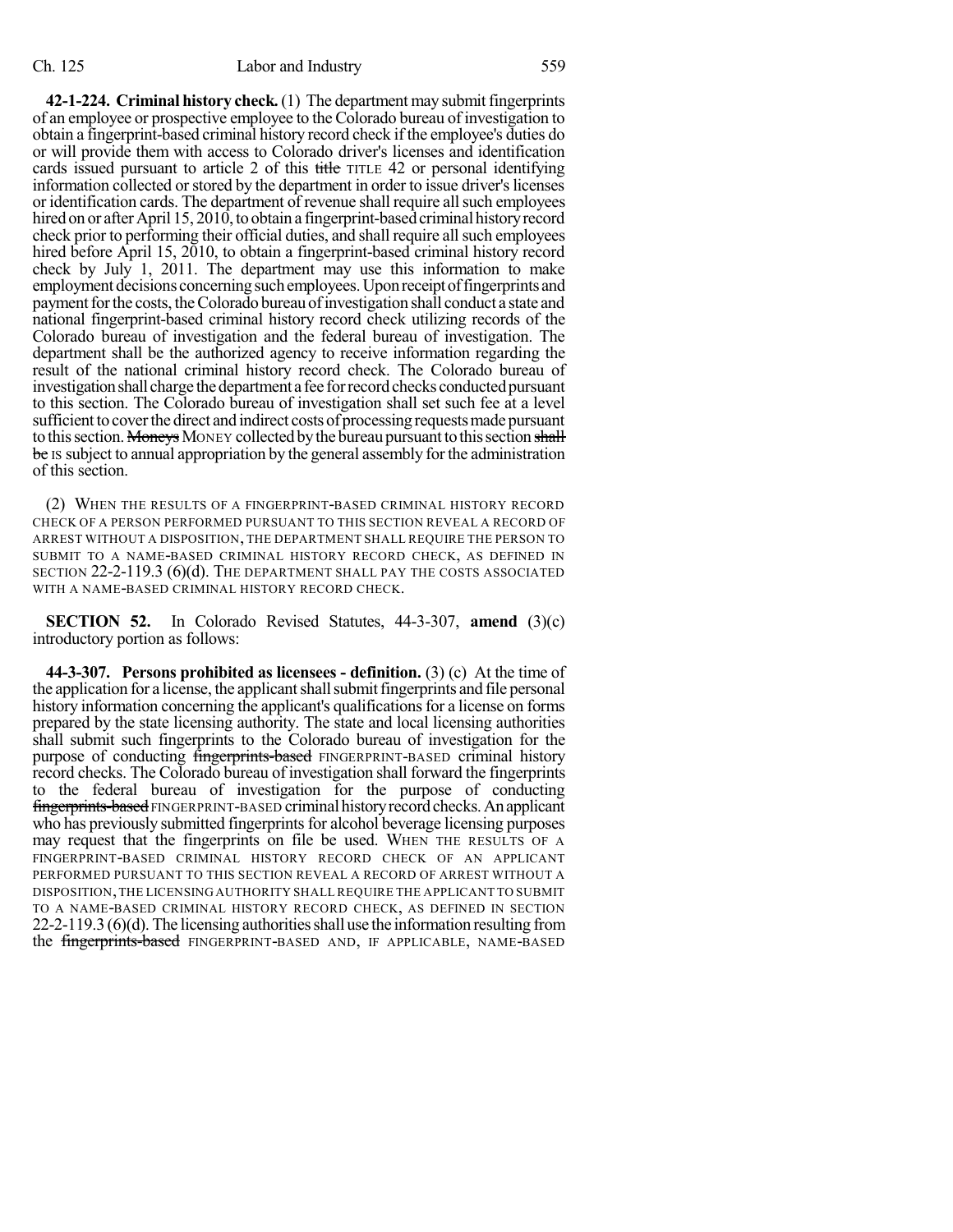560 Labor and Industry Ch. 125

criminal history record check to investigate and to determine if an applicant is qualified for a license pursuant to this article 3 and article 4 of this title 44. The licensing authority shall is not be prohibited from verifying any of the information required to be submitted by an applicant pursuant to this section. An applicant shall not be required to submit additional information beyond that required in this subsection (3) unless the licensing authority has determined any of the following:

**SECTION 53.** In Colorado Revised Statutes, 44-11-202, **amend** (2)(a)(VIII) as follows:

**44-11-202. Powers and duties of state licensing authority - rules.**  $(2)$ (a) Rules promulgated pursuant to subsection  $(1)$ (b) of this section may include, but need not be limited to, the following subjects:

(VIII) Development of individual identification cards for owners, officers, managers, contractors, employees, and other support staff of entities licensed pursuant to this article 11, including a fingerprint-based criminal history record check AND A NAME-BASED CRIMINAL HISTORY RECORD CHECK as may be required by the state licensing authority prior to issuing a card;

**SECTION 54.** In Colorado Revised Statutes, 44-11-306, **amend** (2)(c) as follows:

**44-11-306. Persons prohibited aslicensees - definition.** (2) (c) At the time of filing an application for issuance or renewal of a state medical marijuana center license, medical marijuana-infused product manufacturer license, or optional premises cultivation license, an applicant shall submit a set of his or her fingerprints and file personal history information concerning the applicant's qualifications for a state license on forms prepared by the state licensing authority. The state or local licensing authority shall submit the fingerprints to the Colorado bureau of investigation for the purpose of conducting fingerprint-based criminal history record checks. The Colorado bureau of investigation shall forward the fingerprints to the federal bureau of investigation for the purpose of conducting fingerprint-based criminal history record checks. The state or local licensing authority may acquire a name-based criminal history record check for an applicant or a license holder who hastwice submitted to a fingerprint-based criminal history record check and whose fingerprints are unclassifiable. An applicant who has previously submitted fingerprints for state licensing purposes may request that the fingerprints on file be used. THE STATE OR LOCAL LICENSING AUTHORITY SHALL ACQUIRE A NAME-BASED CRIMINAL HISTORY RECORD CHECK, AS DEFINED IN SECTION  $22-2-119.3$  (6)(d), FOR AN APPLICANT OR LICENSE HOLDER WHO HAS TWICE SUBMITTED TO A FINGERPRINT-BASED CRIMINAL HISTORY RECORD CHECK AND WHOSE FINGERPRINTS ARE UNCLASSIFIABLE OR WHEN THE RESULTS OF A FINGERPRINT-BASED CRIMINAL HISTORY RECORD CHECK OF AN APPLICANT OR LICENSE HOLDER PERFORMED PURSUANT TO THIS SECTION REVEAL A RECORD OF ARREST WITHOUT A DISPOSITION. The state or local licensing authority shall use the information resulting from the fingerprint-based OR NAME-BASED criminal history record check to investigate and determine whether an applicant is qualified to hold a state license pursuant to this article 11. The state or local licensing authority may verify any of the information an applicant is required to submit.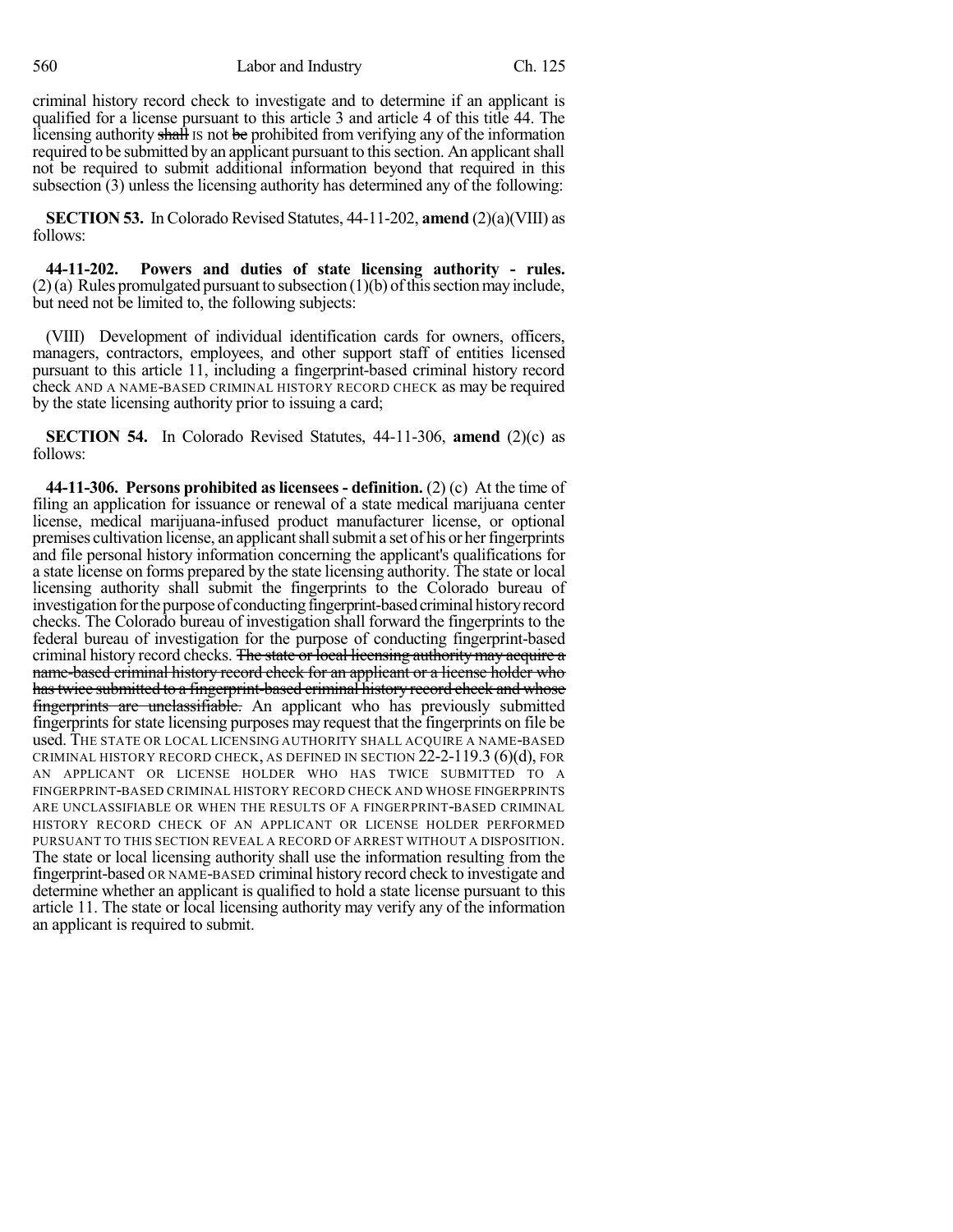**SECTION 55.** In Colorado Revised Statutes, 44-11-307, **amend** (5)(b) as follows:

**44-11-307. Business and owner requirements - legislative declaration definition.** (5) (b) The state licensing authority shall perform a limited initial background check on qualified limited passive investors. If the initial background check provides reasonable cause for additional investigation, the state licensing authority may require a full background check. WHEN THE RESULTS OF A FULL BACKGROUND CHECK PERFORMED ON A PERSON PURSUANT TO THIS SECTION REVEAL A RECORD OF ARREST WITHOUT A DISPOSITION, THE STATE LICENSING AUTHORITY SHALL REQUIRE THAT PERSON TO SUBMIT TO A NAME-BASED CRIMINAL HISTORY RECORD CHECK, AS DEFINED IN SECTION 22-2-119.3 (6)(d).

**SECTION 56.** In Colorado Revised Statutes, 44-11-310, **amend** (4) as follows:

**44-11-310. Licensing in general.** (4) A medical marijuana center, optional premises cultivation operation, or medical marijuana-infused products manufacturer shall notify the state licensing authority in writing of the name, address, and date of birth of an owner, officer, or manager before the new owner, officer, or manager begins managing, owning, or associating with the operation. Any owner, officer, manager, or employee shall MUST pass a fingerprint-based criminal history record check AND, IF NECESSARY, A NAME-BASED CRIMINAL HISTORY CHECK, as required by the state licensing authority and obtain the required identification prior to being associated with, managing, owning, or working at the operation.

**SECTION 57.** InColorado Revised Statutes, 44-11-313, **amend** (2) asfollows:

**44-11-313. Unlawful financial assistance.** (2) A person shall not have an unreported financial interest in a license pursuant to this article 11 unless that person has undergone a fingerprint-based criminal history record check AND, IF NECESSARY, A NAME-BASED CRIMINAL HISTORY CHECK, as provided for by the state licensing authority in its rules; except that this subsection (2) does not apply to banks or savings and loan associations supervised and regulated by an agency of the state or federal government, or to FHA-approved mortgagees, or to stockholders, directors, or officers thereof.

**SECTION 58.** In Colorado Revised Statutes, 44-12-202, **amend** (3)(a)(III) and  $(3)(c)(IV)$  as follows:

**44-12-202. Powers and duties of state licencing authority - rules.**  $(3)(a)$  Rules promulgated pursuant to subsection  $(2)(b)$  of this section must include, but need not be limited to, the following subjects:

(III) Qualifications for licensure under this article 12, including but not limited to the requirement for a fingerprint-based criminal history record check, AND A NAME-BASED CRIMINAL HISTORY RECORD CHECK AS NECESSARY, for all owners, officers, managers, contractors, employees, and other support staff of entities licensed pursuant to this article 12;

(c) Rules promulgated pursuant to subsection (2)(b) of this section must also include the following subjects: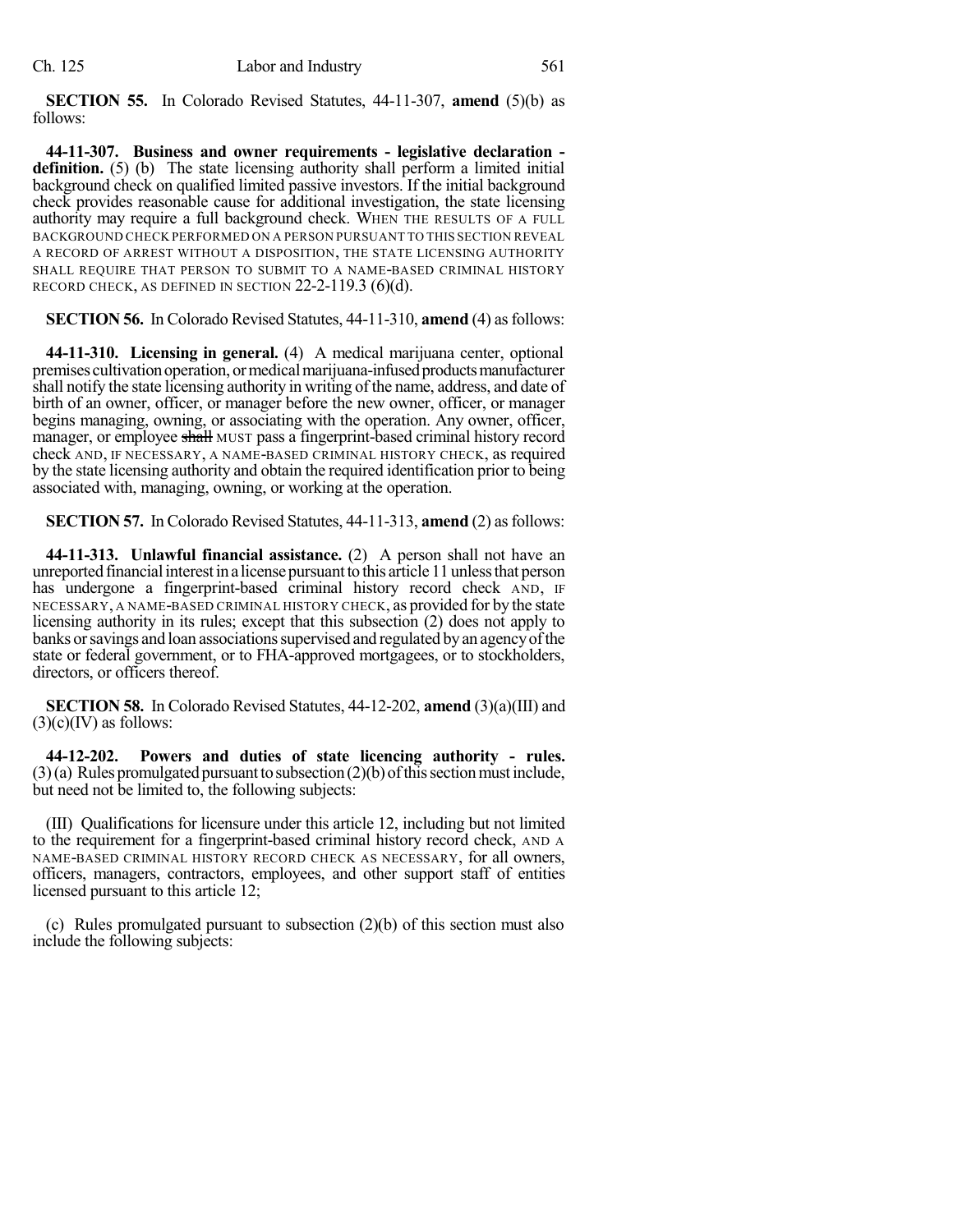(IV) Development of individual identification cards for owners, officers, managers, contractors, employees, and other support staff of entities licensed pursuant to this article 12, including a fingerprint-based criminal history record check OR NAME-BASED CRIMINAL HISTORY RECORD CHECK, as may be required by the state licensing authority prior to issuing a card;

**SECTION 59.** In Colorado Revised Statutes, 44-12-305, **amend** (2)(c) as follows:

**44-12-305. Persons prohibited aslicensees - definition.** (2) (c) At the time of filing an application for issuance of a state retail marijuana establishment license, an applicant shall submit a set of his or her fingerprints and file personal history information concerning the applicant's qualifications for a state license on forms prepared by the state licensing authority. The state licensing authority or local jurisdiction shall submit the fingerprints to the Colorado bureau of investigation for the purpose of conducting fingerprint-based criminal history record checks. The Colorado bureau of investigation shall forward the fingerprints to the federal bureau of investigation for the purpose of conducting fingerprint-based criminal history record checks. The state licensing authority or local jurisdiction may acquire a name-based criminal history record check for an applicant or a license holder who hastwice submitted to a fingerprint-based criminal history record check and whose fingerprints are unclassifiable. An applicant who has previously submitted fingerprints for state or local licensing purposes may request that the fingerprints on file be used. THE STATE LICENCING AUTHORITY OR LOCAL JURISDICTION SHALL ACQUIRE A NAME-BASED CRIMINAL HISTORY RECORD CHECK,AS DEFINED IN SECTION 22-2-119.3 (6)(d), FOR AN APPLICANT OR LICENSE HOLDER WHO HAS TWICE SUBMITTED TO A FINGERPRINT-BASED CRIMINAL HISTORY RECORD CHECK AND WHOSE FINGERPRINTS ARE UNCLASSIFIABLE OR WHEN THE RESULTS OF A FINGERPRINT-BASED CRIMINAL HISTORY RECORD CHECK OF AN APPLICANT OR LICENSE HOLDER PERFORMED PURSUANT TO THIS SECTION REVEAL A RECORD OF ARREST WITHOUT A DISPOSITION. The state licensing authority or local jurisdiction shall use the information resulting from the fingerprint-based criminal history record check OR NAME-BASED CRIMINAL HISTORY RECORD CHECK to investigate and determine whether an applicant is qualified to hold a state or local license pursuant to this article 12. The state licensing authority or local jurisdiction may verify any of the information an applicant is required to submit.

**SECTION 60.** In Colorado Revised Statutes, 44-12-306, **amend** (5)(b) as follows:

**44-12-306. Business and owner requirements - legislative declaration definition.** (5) (b) The state licensing authority shall perform a limited initial background check on qualified limited passive investors. If the initial background check provides reasonable cause for additional investigation, the state licensing authority may require a full background check. WHEN THE RESULTS OF A FULL BACKGROUND CHECK PERFORMED ON A PERSON PURSUANT TO THIS SECTION REVEAL A RECORD OF ARREST WITHOUT A DISPOSITION, THE STATE LICENSING AUTHORITY SHALL REQUIRE THAT PERSON TO SUBMIT TO A NAME-BASED CRIMINAL HISTORY RECORD CHECK, AS DEFINED IN SECTION  $22-2-119.3$  (6)(d).

**SECTION 61.** In Colorado Revised Statutes, 44-12-309, **amend** (3) as follows: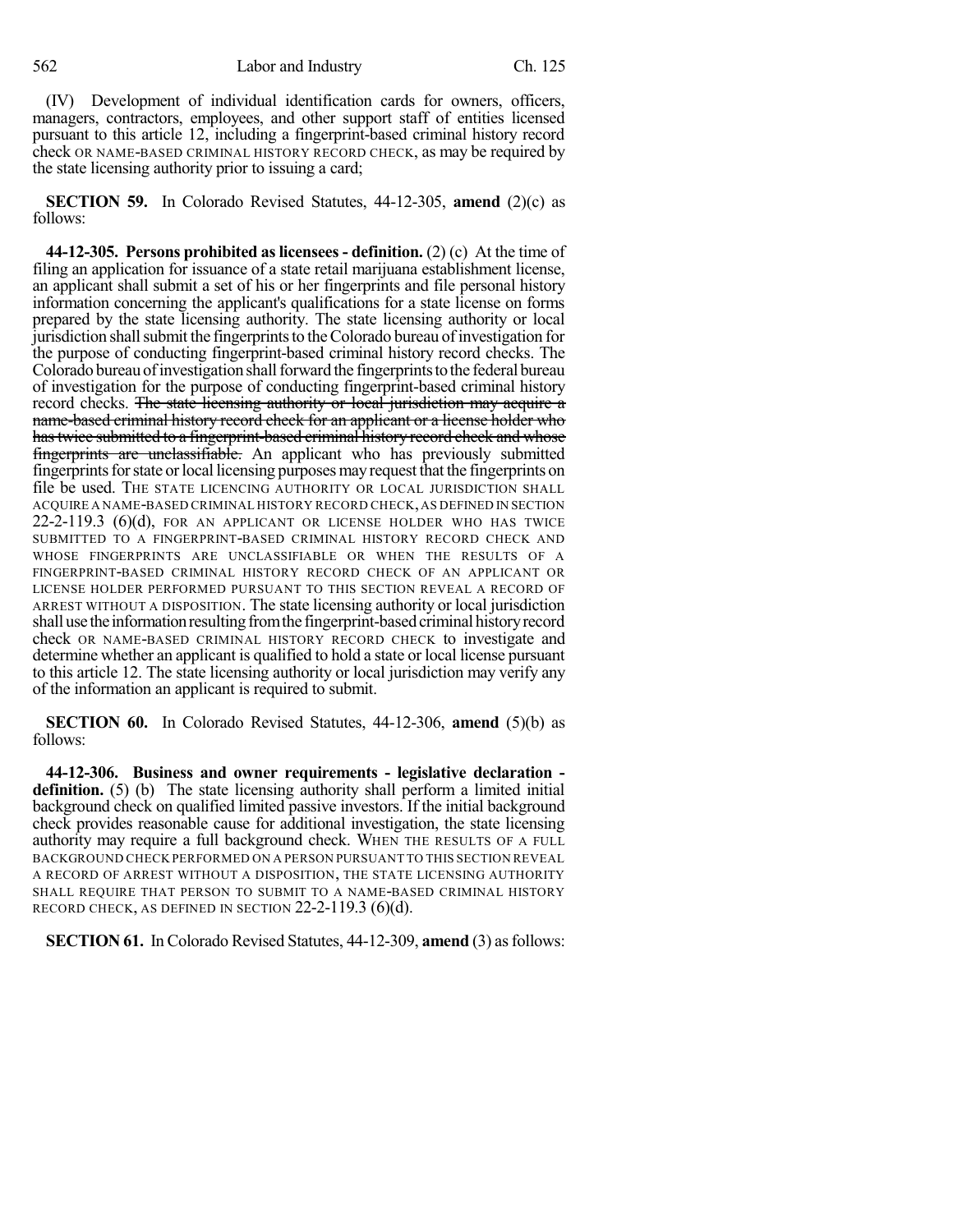**44-12-309. Licensing in general.** (3) A retail marijuana establishment shall notify the state licensing authority in writing of the name, address, and date of birth of an owner, officer, or manager before the new owner, officer, or manager begins managing, owning, or associating with the operation. The owner, officer, manager, or employee must pass a fingerprint-based criminal history record check AND, AS NECESSARY, A NAME-BASED CRIMINAL HISTORY RECORD CHECK, as required by the state licensing authority and obtain the required identification prior to being associated with, managing, owning, or working at the operation.

**SECTION 62.** In Colorado Revised Statutes, 44-20-118, **add** (8)(a.5) as follows:

**44-20-118. Application-prelicensingeducation-fingerprint-basedcriminal history record check - rules.** (8) (a.5) WHEN THE RESULTS OF A FINGERPRINT-BASED CRIMINAL HISTORY RECORD CHECK OF AN APPLICANT PERFORMED PURSUANT TO THIS SUBSECTION (8) REVEAL A RECORD OF ARREST WITHOUT A DISPOSITION, THE DEPARTMENT SHALL REQUIRE THAT APPLICANT TO SUBMIT TO A NAME-BASED CRIMINAL HISTORY RECORD CHECK, AS DEFINED IN SECTION 22-2-119.3 (6)(d).

**SECTION 63.** In Colorado Revised Statutes, 44-20-417, **add** (8)(a.5) as follows:

**44-20-417. Application - fingerprint-based criminal history record check**  rules. (8) (a.5) WHEN THE RESULTS OF A FINGERPRINT-BASED CRIMINAL HISTORY RECORD CHECK OF AN APPLICANT PERFORMED PURSUANT TO THIS SUBSECTION (8) REVEAL A RECORD OF ARREST WITHOUT A DISPOSITION, THE DEPARTMENT SHALL REQUIRE THAT APPLICANT TO SUBMIT TO A NAME-BASED CRIMINAL HISTORY RECORD CHECK, AS DEFINED IN SECTION  $22-2-119.3$  (6)(d).

**SECTION 64.** In Colorado Revised Statutes, 44-30-510, **amend** (3) as follows:

**44-30-510. Applicants and licensees - providing information - criminal history record check.** (3) (a) With the submission of an application for a license or an application for a finding of suitability pursuant to this article 30, each applicant shall submit a set of fingerprints to the commission. The commission shall forward the fingerprints to the Colorado bureau of investigation for the purpose of conducting a state and national fingerprint-based criminal history record check utilizing records of the Colorado bureau of investigation and the federal bureau of investigation. Nothing in this subsection (3) shall preclude the commission from making further inquiries into the background of the applicant.

(b) WHEN THE RESULTS OF A FINGERPRINT-BASED CRIMINAL HISTORY RECORD CHECK OF AN APPLICANT PERFORMED PURSUANT TO THIS SUBSECTION (3) REVEAL A RECORD OF ARREST WITHOUT A DISPOSITION, THE COMMISSION SHALL REQUIRE THAT APPLICANT TO SUBMIT TO A NAME-BASED CRIMINAL HISTORY RECORD CHECK, AS DEFINED IN SECTION 22-2-119.3 (6)(d).

(c) NOTHING IN THIS SUBSECTION (3) PRECLUDES THE COMMISSION FROM MAKING FURTHER INQUIRIES INTO THE BACKGROUND OF THE APPLICANT.

**SECTION 65.** In Colorado Revised Statutes, 44-32-503, **amend** (4) as follows: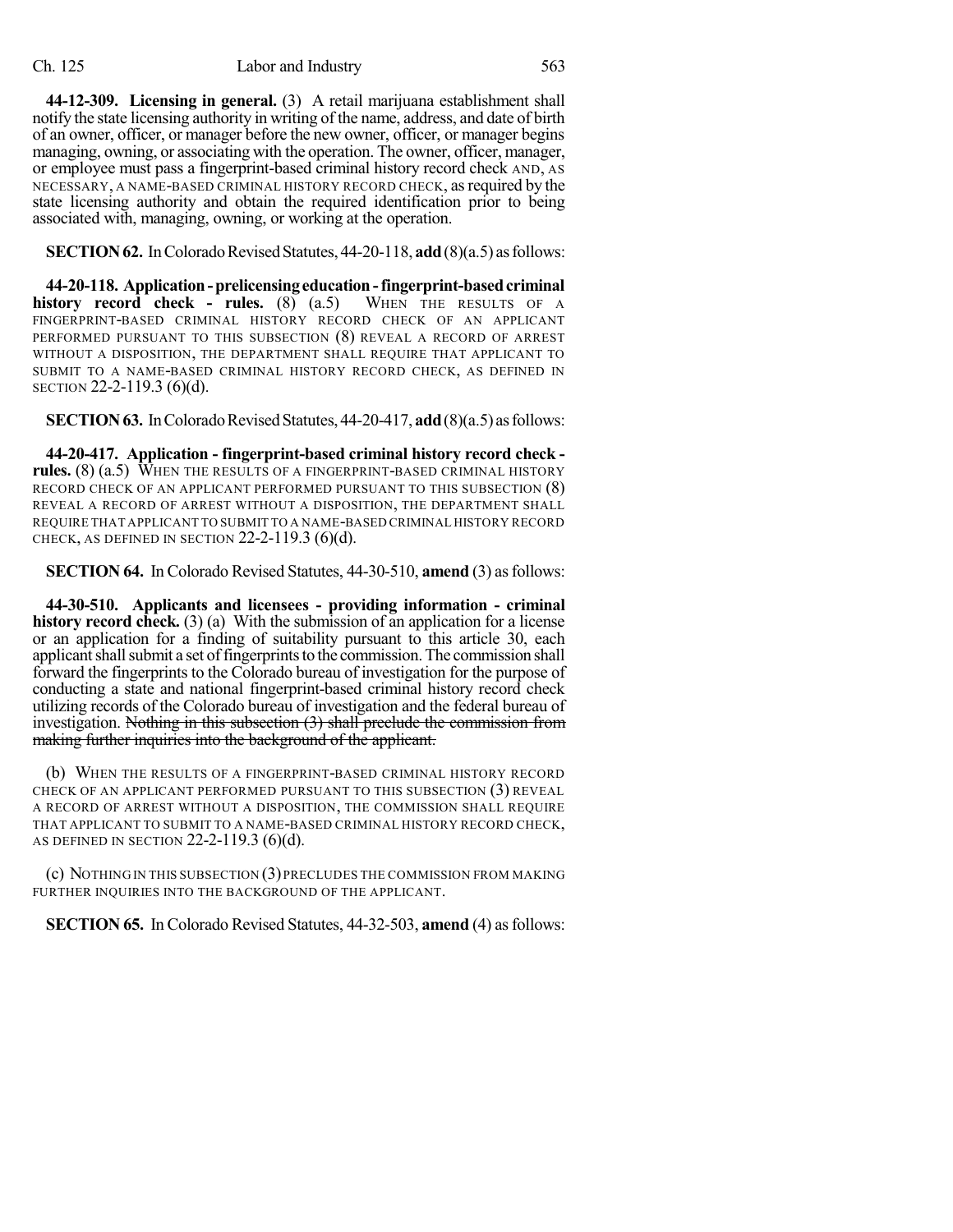**44-32-503. Rules of commission - licensing.** (4) (a) With the submission of an application for a license granted pursuant to this article 32, each applicant shall submit a set of fingerprints to the commission. The commission shall forward the fingerprints to the Colorado bureau of investigation for the purpose of conducting a state and national fingerprint-based criminal history record check utilizing records of the Colorado bureau of investigation and the federal bureau of investigation. Only the actual costs of the record check shall MUST be borne by the applicant. Nothing in this subsection (4) shall preclude PRECLUDES the commission from making further inquiries into the background of the applicant.

(b) WHEN THE RESULTS OF A FINGERPRINT-BASED CRIMINAL HISTORY RECORD CHECK OF AN APPLICANT PERFORMED PURSUANT TO THIS SUBSECTION (4) REVEAL A RECORD OF ARREST WITHOUT A DISPOSITION, THE COMMISSION SHALL REQUIRE THAT APPLICANT TO SUBMIT TO A NAME-BASED CRIMINAL HISTORY RECORD CHECK, AS DEFINED IN SECTION 22-2-119.3 (6)(d).

**SECTION 66.** In Colorado Revised Statutes, 44-40-106, **add** (10)(a.5) as follows:

**44-40-106. Contractorssupplyingservices, equipment, ormaterials-gaming equipment - disclosures - definitions.** (10) (a.5) WHEN THE RESULTS OF A FINGERPRINT-BASED CRIMINAL HISTORY RECORD CHECK OF A SUPPLIER PERFORMED PURSUANT TO THIS SUBSECTION (10) REVEAL A RECORD OF ARREST WITHOUT A DISPOSITION, THE DIVISION SHALL REQUIRE THE SUPPLIER TO SUBMIT TO A NAME-BASED CRIMINAL HISTORY RECORD CHECK,AS DEFINED IN SECTION 22-2-119.3  $(6)(d)$ .

**SECTION 67.** In Colorado Revised Statutes, 44-40-107, **add** (11)(a.5) as follows:

**44-40-107. Licenses.** (11) (a.5) WHEN THE RESULTS OF A FINGERPRINT-BASED CRIMINAL HISTORY RECORD CHECK OFAN APPLICANT PERFORMED PURSUANT TO THIS SUBSECTION (11) REVEAL A RECORD OF ARREST WITHOUT A DISPOSITION, THE DIVISION SHALL REQUIRE THE APPLICANT TO SUBMIT TO A NAME-BASED CRIMINAL HISTORY RECORD CHECK, AS DEFINED IN SECTION  $22-2-119.3$  (6)(d).

**SECTION 68.** In Colorado Revised Statutes, 12-10-203, **amend as relocated by House Bill 19-1172** (1)(b)(I) as follows:

**12-10-203. Application for license - rules - definition.** (1) (b) (I) Prior to submitting an application for a license pursuant to subsection  $(1)(a)$  of this section, each applicant shall submit a set of fingerprints to the Colorado bureau of investigation for the purpose of conducting a state and national fingerprint-based criminal history record check utilizing records of the Colorado bureau of investigation and the federal bureau of investigation. The applicant shall pay the fee established by the Colorado bureau of investigation for conducting the fingerprint-based criminal history record check to the bureau. Upon completion of the criminal history record check, the bureau shall forward the results to the commission. The commission may SHALL acquire a name-based criminal history record check, AS DEFINED IN SECTION  $22-2-119.3$  (6)(d), for an applicant who has twice submitted to a fingerprint-based criminal history record check and whose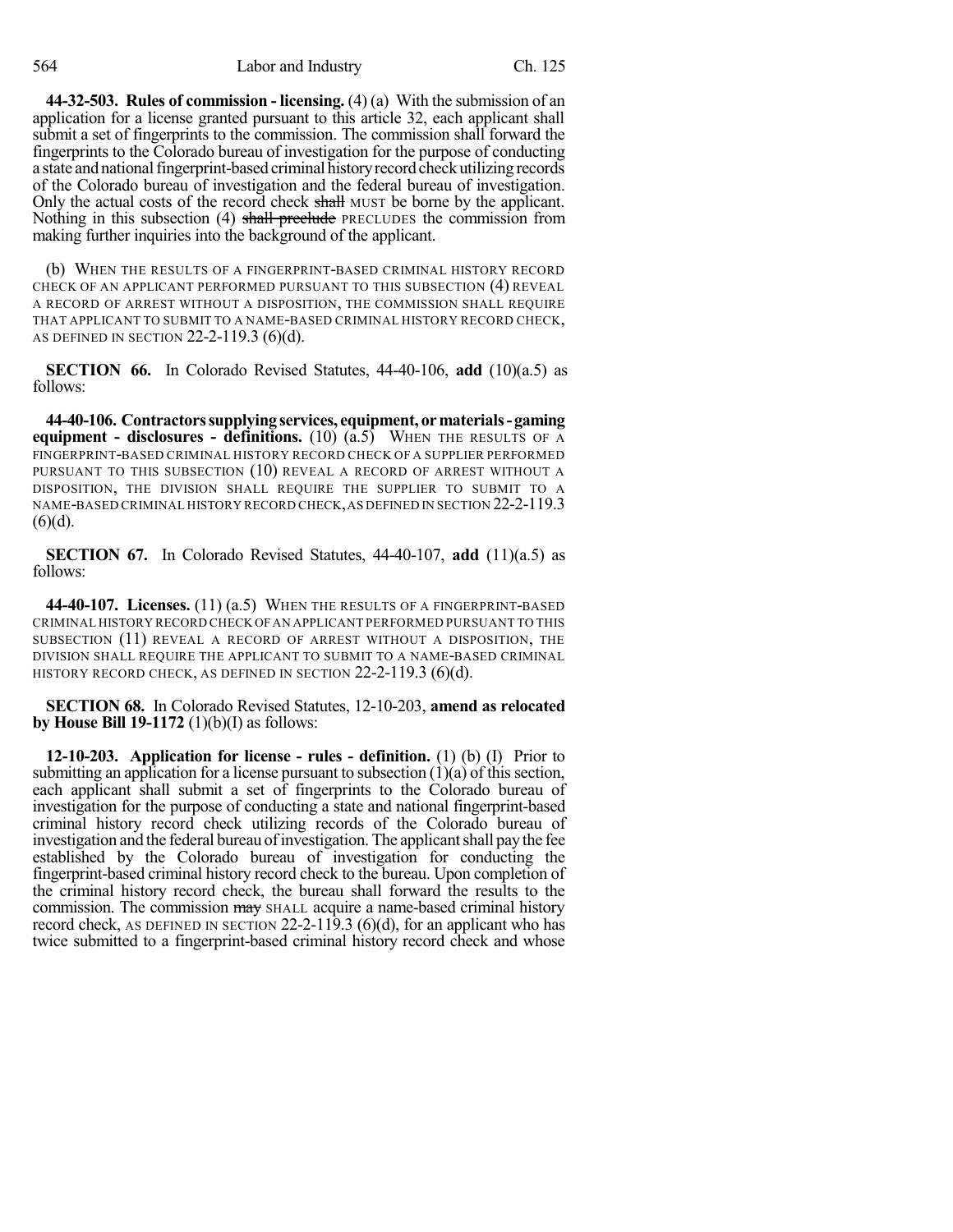#### Ch. 125 Labor and Industry 565

fingerprints are unclassifiable OR WHEN THE RESULTS OF A FINGERPRINT-BASED CRIMINAL HISTORY RECORD CHECK OFAN APPLICANT PERFORMED PURSUANT TO THIS SUBSECTION  $(1)(b)(I)$  REVEAL A RECORD OF ARREST WITHOUT A DISPOSITION. THE APPLICANT SHALL PAY THE COSTS ASSOCIATED WITH A NAME-BASED CRIMINAL HISTORY RECORD CHECK.

**SECTION 69.** In Colorado Revised Statutes, 12-10-606, **amend as relocated by House Bill 19-1172** (6)(a) as follows:

**12-10-606. Qualifications for licensing and certification of appraisers continuing education - definitions - rules.** (6) (a) The board shall not issue a license or certification until the applicant demonstrates that he or she meets the fitness standards established by board rule and submits a set of fingerprints to the Colorado bureau of investigation for the purpose of conducting a state and national fingerprint-based criminal history record check utilizing records of the Colorado bureau of investigation and the federal bureau of investigation. Each person submitting a set of fingerprints shall pay the fee established by the Colorado bureau of investigation for conducting the fingerprint-based criminal history record check to the bureau. Upon completion of the criminal history record check, the bureau shall forward the results to the board. The board may SHALL require a name-based criminal history record check, AS DEFINED IN SECTION  $22-2-119.3$  (6)(d), for an applicant who has twice submitted to a fingerprint-based criminal history record check and whose fingerprints are unclassifiable OR WHEN THE RESULTS OF A FINGERPRINT-BASED CRIMINAL HISTORY RECORD CHECK OF AN APPLICANT PERFORMED PURSUANT TO THIS SUBSECTION (6) REVEAL A RECORD OF ARREST WITHOUT A DISPOSITION. THE APPLICANT SHALL PAY THE COSTS ASSOCIATED WITH A NAME-BASED CRIMINAL HISTORY RECORD CHECK. The board may deny an application for licensure or certification based on the outcome of the criminal history record check and may establish criminal history requirements more stringent than those established by any applicable federal law. At a minimum, the board shall adopt the criminal history requirements established by any applicable federal law.

**SECTION 70.** In Colorado Revised Statutes, 12-10-607, **amend as relocated by House Bill 19-1172** (3) as follows:

**12-10-607. Appraisal management companies - application for license exemptions.** (3) The board shall not issue a license to any partnership, limited liability company, or corporation unless and until the appraiser designated by the partnership, limited liability company, or corporation as controlling appraiser and each individual who owns more than ten percent of the entity demonstrates that he or she meets the fitness standards established by board rule and submits a set of fingerprints to the Colorado bureau of investigation for the purpose of conducting a state and national fingerprint-based criminal history record check utilizing records of the Colorado bureau of investigation and the federal bureau of investigation. Each person submitting a set of fingerprints shall pay the fee established by the Colorado bureau of investigation for conducting the fingerprint-based criminal history record check to the bureau. Upon completion of the criminal history record check, the bureau shall forward the results to the board. The board may SHALL require a name-based criminal history record check, AS DEFINED IN SECTION 22-2-119.3 (6)(d), for an applicant who has twice submitted to a fingerprint-based criminal history record check and whose fingerprints are unclassifiable OR WHEN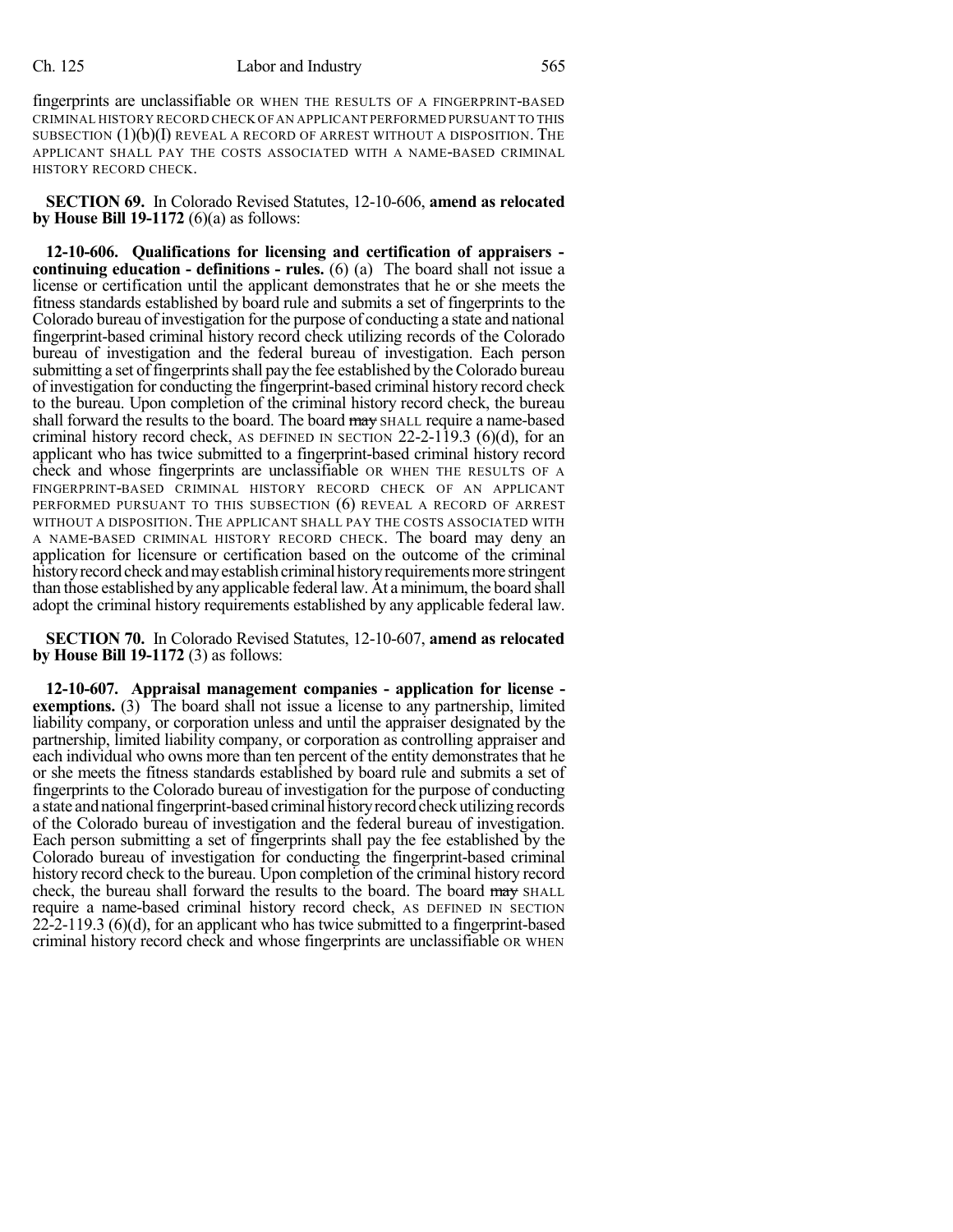THE RESULTS OF A FINGERPRINT-BASED CRIMINAL HISTORY RECORD CHECK OF AN APPLICANT PERFORMED PURSUANT TO THIS SUBSECTION (3) REVEAL A RECORD OF ARREST WITHOUT A DISPOSITION.THE APPLICANT SHALL PAY THE COSTS ASSOCIATED WITH A NAME-BASED CRIMINAL HISTORY RECORD CHECK. The board may deny an application for licensure or refuse to renew a license based on the outcome of the criminal history record check. The board may require criminal history requirements more stringent than those established by any applicable federal law. At a minimum, the board shall adopt the criminal history requirements established by any applicable federal law.

**SECTION 71.** In Colorado Revised Statutes, 12-10-610, **amend as relocated by House Bill 19-1172** (4) as follows:

**12-10-610. Expiration of licenses - renewal - penalties - fees - rules.** (4) At the time of renewal or reinstatement, every licensee, certificate holder, and person or individual who owns more than ten percent of an appraisal management company shall submit a set of fingerprints to the Colorado bureau of investigation for the purpose of conducting a state and national fingerprint-based criminal history record check utilizing records of the Colorado bureau of investigation and the federal bureau of investigation, if the person has not previously done so for issuance of a license or certification by the board. Each person submitting a set of fingerprints shall pay the fee established by the Colorado bureau of investigation for conducting the fingerprint-based criminal history record check to the bureau. The bureau shall forward the results to the board. The board may SHALL require a name-based criminal history record check, AS DEFINED IN SECTION 22-2-119.3 (6)(d), for an applicant who has twice submitted to a fingerprint-based criminal history record check and whose fingerprints are unclassifiable OR WHEN THE RESULTS OF A FINGERPRINT-BASED CRIMINAL HISTORY RECORD CHECK OF AN APPLICANT PERFORMED PURSUANT TO THIS SECTION REVEAL A RECORD OF ARREST WITHOUT A DISPOSITION. THE APPLICANT SHALL PAY THE COSTS ASSOCIATED WITH A NAME-BASED CRIMINAL HISTORY RECORD CHECK. The board may refuse to renew or reinstate a license or certification based on the outcome of the criminal history record check.

**SECTION 72.** In Colorado Revised Statutes, 12-10-704, **amend as relocated by House Bill 19-1172** (6)(a) and (7)(c) as follows:

**12-10-704. License required - rules.** (6) (a) Prior to submitting an application for a license, an applicant shall submit a set of fingerprints to the Colorado bureau of investigation. Upon receipt of the applicant's fingerprints, the Colorado bureau of investigation shall use the fingerprints to conduct a state and national criminal history record check using records of the Colorado bureau of investigation and the federal bureau of investigation. All costs arising from the criminal history record check shall MUST be borne by the applicant and shall MUST be paid when the set of fingerprintsissubmitted. Upon completion ofthe criminal historyrecord check, the bureau shall forward the results to the board. The board may SHALL acquire a name-based criminal history record check, AS DEFINED IN SECTION 22-2-119.3 (6)(d), for an applicant who has twice submitted to a fingerprint-based criminal history record check and whose fingerprints are unclassifiable OR WHEN THE RESULTS OF A FINGERPRINT-BASED CRIMINAL HISTORY RECORD CHECK OF AN APPLICANT PERFORMED PURSUANT TO THIS SECTION REVEAL A RECORD OF ARREST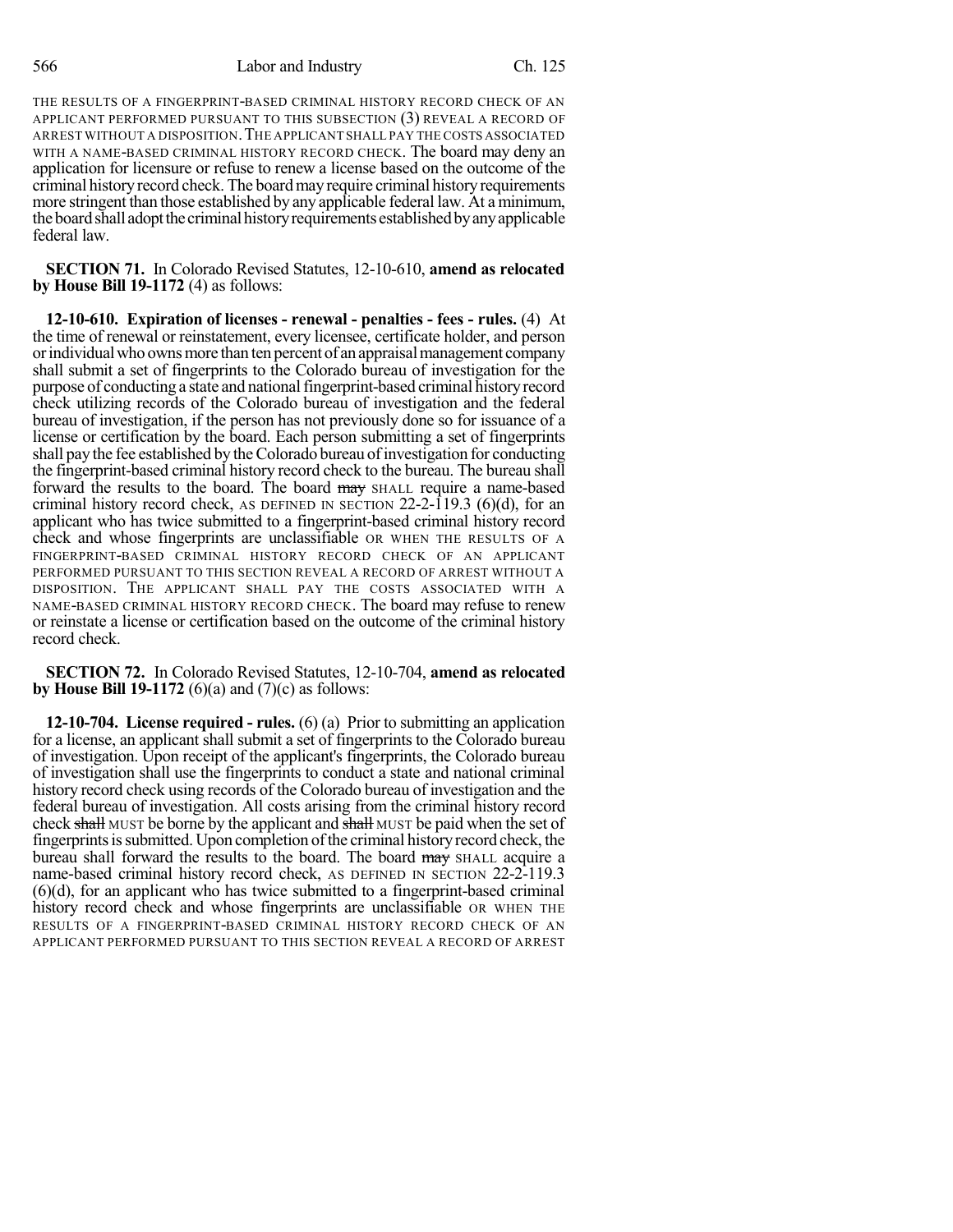WITHOUT A DISPOSITION. THE APPLICANT SHALL PAY THE COSTS ASSOCIATED WITH A NAME-BASED CRIMINAL HISTORY RECORD CHECK.

 $(7)(c)$  The board  $\frac{m}{3}$  SHALL acquire a name-based criminal history record check, AS DEFINED IN SECTION  $22-2-119.3$  (6)(d), for an applicant who has twice submitted to a fingerprint-based criminal history record check and whose fingerprints are unclassifiable OR WHEN THE RESULTS OF A FINGERPRINT-BASED CRIMINAL HISTORY RECORD CHECK OF AN APPLICANT PERFORMED PURSUANT TO THIS SECTION REVEAL A RECORD OF ARREST WITHOUT A DISPOSITION. THE APPLICANT SHALL PAY THE COSTS ASSOCIATED WITH A NAME-BASED CRIMINAL HISTORY RECORD CHECK.

**SECTION 73.** In Colorado Revised Statutes, 12-125-106, **amend as relocated by House Bill 19-1172** (4) as follows:

**12-125-106. Licensing.** (4) With the submission of an application for a license granted pursuant to this section, each applicant and its officers, directors, and general partners shall submit a complete set of his or her fingerprints to the Colorado bureau of investigation for the purpose of conducting fingerprint-based criminal history record checks. The Colorado bureau of investigation shall forward the fingerprints to the federal bureau of investigation for the purpose of conducting fingerprint-based criminal history record checks. The director may acquire a name-based criminal history record check for a person who has twice submitted to a fingerprint-based criminal history record check and whose fingerprints are unclassifiable. A person who has previously submitted fingerprints for state or local licensing purposes may request the use of the fingerprints on file. The DIRECTOR SHALL REQUIRE A NAME-BASED CRIMINAL HISTORY RECORD CHECK, AS DEFINED IN SECTION 22-2-119.3 (6)(d), FOR A PERSON WHO HAS TWICE SUBMITTED TO A FINGERPRINT-BASED CRIMINAL HISTORY RECORD CHECK AND WHOSE FINGERPRINTS ARE UNCLASSIFIABLE OR WHEN THE RESULTS OF A FINGERPRINT-BASED CRIMINAL HISTORY RECORD CHECK OF A PERSON PERFORMED PURSUANT TO THIS SUBSECTION (4)REVEAL A RECORD OF ARREST WITHOUT A DISPOSITION. The directorshall use the information resulting from the fingerprint-based OR NAME-BASED criminal history record check to investigate and determine whether an applicant is qualified to hold a license pursuant to this section. The director may verify the information an applicant is required to submit. The applicant shall pay the costs associated with the fingerprint-based criminal history record check to the Colorado bureau of investigation. THE APPLICANT IS RESPONSIBLE FOR THE COSTS ASSOCIATED WITH A NAME-BASED CRIMINAL HISTORY RECORD CHECK.

**SECTION 74.** In Colorado Revised Statutes, 12-160-107, **amend as relocated by House Bill 19-1172** (2) as follows:

**12-160-107. Private investigator licenses - qualifications - fees - renewal rules.** (2) (a) In addition to the requirements of subsection (1) of this section, each applicant for a level I or level II private investigator license must have his or her fingerprintstaken bya local lawenforcement agency or any third partyapproved by the Colorado bureau of investigation for the purpose of obtaining a fingerprint-based criminal history record check. If an approved third party takes the person's fingerprints, the fingerprints may be electronically captured using Colorado bureau of investigation-approved livescan equipment. Third-party vendors shall not keep the applicant information for more than thirty days unless requested to do so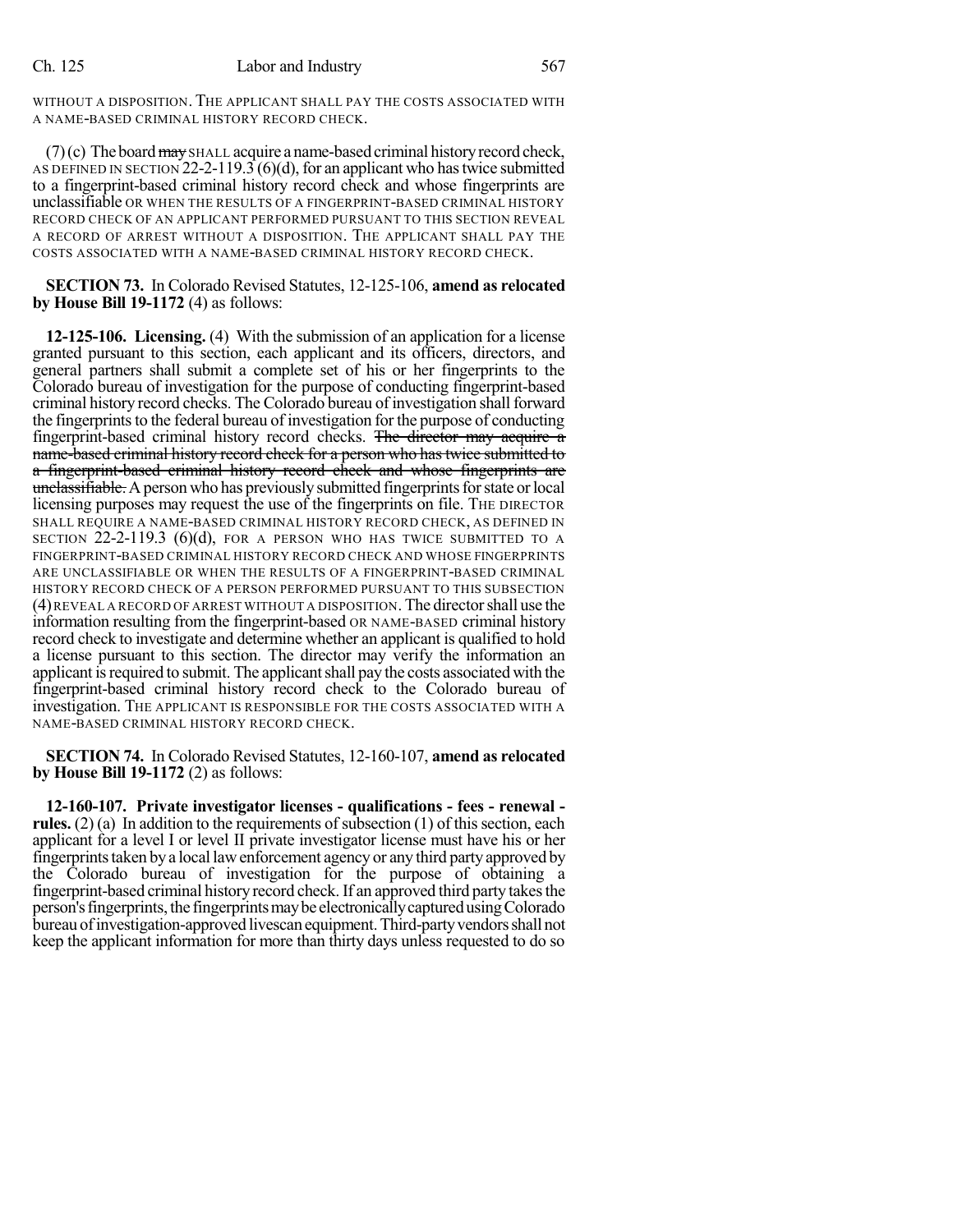568 Labor and Industry Ch. 125

by the applicant. The applicant shall submit payment by certified check or money order for the fingerprints and for the actual costs of the record check at the time the fingerprints are submitted to the Colorado bureau of investigation. Upon receipt of fingerprints and receipt of the payment for costs, the Colorado bureau of investigation shall conduct a state and national fingerprint-based criminal history record check utilizing records of the Colorado bureau of investigation and the federal bureau of investigation and shall forward the results of the criminal history record check to the director.

(b) WHEN THE RESULTS OF A FINGERPRINT-BASED CRIMINAL HISTORY RECORD CHECK OF AN APPLICANT PERFORMED PURSUANT TO THIS SUBSECTION (2) REVEAL A RECORD OF ARREST WITHOUT A DISPOSITION, THE DIRECTOR SHALL REQUIRE THAT APPLICANT TO SUBMIT TO A NAME-BASED CRIMINAL HISTORY RECORD CHECK, AS DEFINED IN SECTION  $22$ -2-119.3 (6)(d). The applicant shall pay the actual COSTS OF THE NAME-BASED CRIMINAL HISTORY RECORD CHECK.

**SECTION 75.** In Colorado Revised Statutes, 12-235-108, **amend as relocated byHouseBill 19-1172** (1)(e) and (3); and **addas relocated byHouseBill 19-1172**  $(2.5)$  as follows:

**12-235-108. License - reciprocity - denial of license application.** (1) Every applicant for a license to practice massage therapy shall:

(e) Submit to a criminal historyrecord check in the formandmanner as described in subsection (2) OF THIS SECTION AND, IF NECESSARY, SUBSECTION (2.5) of this section; and

(2.5) WHEN THE RESULTS OF A FINGERPRINT-BASED CRIMINAL HISTORY RECORD CHECK OF AN APPLICANT PERFORMED PURSUANT TO THIS SECTION REVEAL A RECORD OF ARREST WITHOUT A DISPOSITION,THE DIRECTOR SHALL REQUIRE THAT APPLICANT TO SUBMIT TO A NAME-BASED CRIMINAL HISTORY RECORD CHECK, AS DEFINED IN SECTION 22-2-119.3 (6)(d).

(3) After an applicant has fulfilled the requirements of subsections (1) and (2)  $\sigma$ F THIS SECTION AND, IF NECESSARY, SUBSECTION (2.5) of this section, the director shall issue a license to the applicant.

**SECTION 76.** In Colorado Revised Statutes, **amend as relocated by House Bill 19-1172** 12-280-304 as follows:

**12-280-304. Criminal history record check.** (1) Prior to submission of an application, each designated representative must have his or her fingerprints taken by a local law enforcement agency or any third party approved by the Colorado bureau of investigation for the purpose of obtaining a fingerprint-based criminal history record check. If an approved third party takes the person's fingerprints, the fingerprints may be electronically captured using Colorado bureau of investigation-approved livescan equipment. Third-party vendorsshall not keep the applicant information for more than thirty days unless requested to do so by the applicant. The designated representative shall submit payment by certified check or money order for the fingerprints and for the actual costs of the record check at the time the fingerprints are submitted to the Colorado bureau of investigation. Upon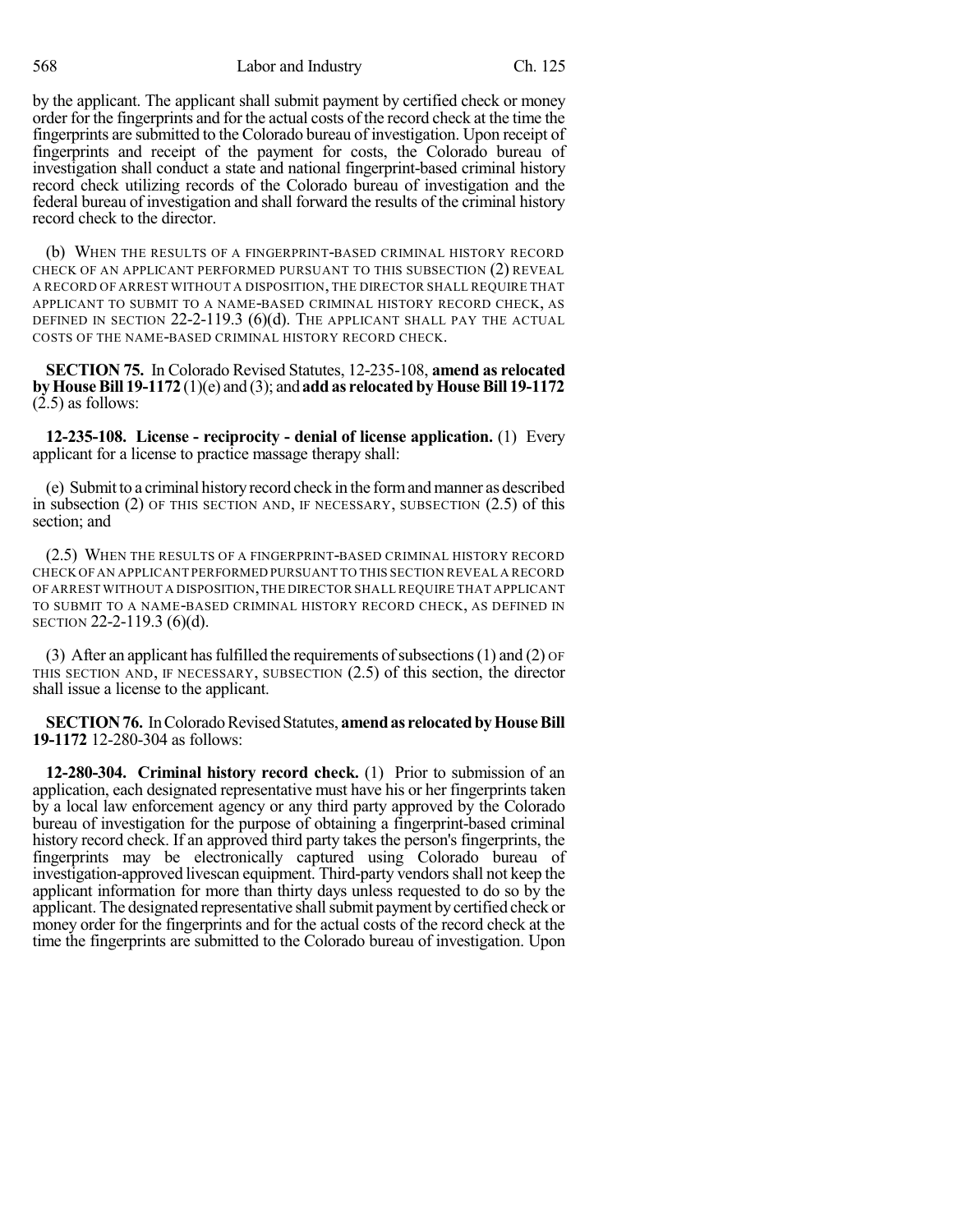receipt of fingerprints and receipt of the payment for costs, the Colorado bureau of investigation shall conduct a state and national fingerprint-based criminal history record check utilizing records of the Colorado bureau of investigation and the federal bureau of investigation.

(2) WHEN THE RESULTS OF A FINGERPRINT-BASED CRIMINAL HISTORY RECORD CHECK OF A DESIGNATED REPRESENTATIVE PERFORMED PURSUANT TO THIS SECTION REVEAL A RECORD OF ARREST WITHOUT A DISPOSITION, THE BOARD SHALL REQUIRE THAT DESIGNATED REPRESENTATIVE TO SUBMIT TO A NAME-BASED CRIMINAL HISTORY RECORD CHECK, AS DEFINED IN SECTION  $22-2-119.3$  (6)(d). The DESIGNATED REPRESENTATIVE SHALL PAY THE ACTUAL COSTS OF THE NAME-BASED CRIMINAL HISTORY RECORD CHECK.

**SECTION 77.** In Colorado Revised Statutes, **amend as relocated by House Bill 19-1172** 12-310-107 as follows:

**12-310-107. Criminal history record check required.** (1) Each applicant for registration must have the applicant's fingerprints taken by a local law enforcement agency or any third party approved by the Colorado bureau of investigation for the purpose of obtaining a fingerprint-based criminal history record check. If an approved third party takes the applicant's fingerprints, the fingerprints may be electronically captured using Colorado bureau of investigation-approved livescan equipment. Third-party vendors shall not keep the applicant information for more than thirty days unless requested to do so by the applicant. The applicant shall submit payment by certified check or money order for the fingerprints and for the actual costs of the record check at the time the fingerprints are submitted to the Colorado bureau of investigation. Upon receipt of fingerprints and receipt of the payment for costs, the Colorado bureau of investigation shall conduct a state and national fingerprint-based criminal history record check utilizing records of the Colorado bureau of investigation and the federal bureau of investigation and shall forward the results of the criminal history record check to the director.

(2) WHEN THE RESULTS OF A FINGERPRINT-BASED CRIMINAL HISTORY RECORD CHECK OF AN APPLICANT PERFORMED PURSUANT TO THIS SECTION REVEAL A RECORD OF ARREST WITHOUT A DISPOSITION,THE DIRECTOR SHALL REQUIRE THAT APPLICANT TO SUBMIT TO A NAME-BASED CRIMINAL HISTORY RECORD CHECK, AS DEFINED IN SECTION 22-2-119.3 (6)(d). THE APPLICANT SHALL PAY THE ACTUAL COSTS OF THE NAME-BASED CRIMINAL HISTORY RECORD CHECK.

**SECTION 78. Effective date.** (1) Except as otherwise provided in this section, this act takes effect upon passage.

(2) Sections 57 and 60 of this act take effect only if House Bill 19-1090 does not become law.

(3) Sections 68 through 77 of this act take effect only if House Bill 19-1172 becomeslaw, in which case sections 68 through 77 take effect on October 1, 2019.